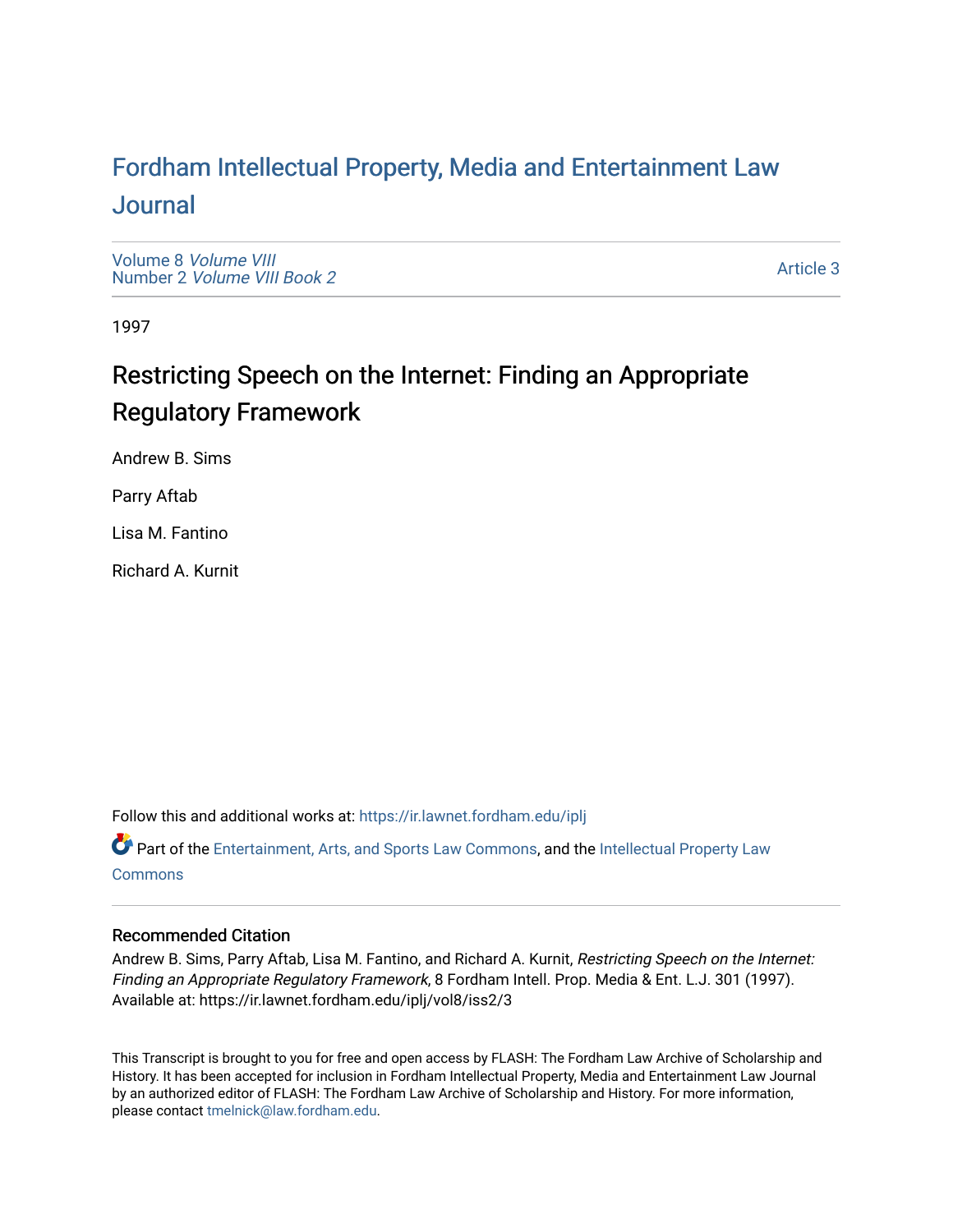# Panel III: Restricting Speech on the Internet: Finding an Appropriate Regulatory Framework

| Moderator: | Andrew B. Sims*              |
|------------|------------------------------|
| Panelists: | Parry Aftab, Esq.**          |
|            | Lisa M. Fantino, Esq.***     |
|            | Richard A. Kurnit, Esq.****  |
|            | Robert W. Peters, Esq.*****  |
|            | Barry Steinhardt, Esq.****** |

MR. SIMS: Good afternoon. I am Professor Andrew Sims. Our third panel of this symposium is entitled Restricting Speech on the Internet: Finding an Appropriate Regulatory Framework. We have some fabulous and very knowledgeable panelists for you to enjoy.

Our first speaker is Richard Kurnit, a partner in the law firm of Frankfurt, Garbus, Klein & Selz. He has discussed the regulation of pornography on the Internet at other symposia, $<sup>1</sup>$  and he repre-</sup>

<sup>\*</sup> Associate Professor of Law, Fordham University School of Law, New York, N.Y. Amherst College, B.A. 1970; Harvard Law School, J.D. 1973.

<sup>\*\*</sup> Partner, Aftab & Savitt, P.C., Paramus, N.J. Hunter College, B.A. 1981; New York University School of Law, J.D. 1984.

<sup>\*\*\*</sup> Reporter/Writer, WCBS-AM Radio, New York, N.Y. Pace University, B.A.; Syracuse University, S.I. Newhouse School of Public Communications, M.S. 1983; Pace University School of Law, J.D. 1997.

<sup>\*\*\*\*</sup> Partner, Frankfurt, Garbus, Klein & Selz, P.C., New York, N.Y.; Member of Faculty (Advertising Law), Parsons School of Design. Columbia College, A.B., *magna cum laude*, 1972; Harvard Law School, J.D., *cum laude*, 1975.

<sup>\*\*\*\*\*</sup> President, Morality in Media, Inc., New York, N.Y. Dartmouth College, B.A., *cum laude*, 1971; New York University School of Law, J.D. 1975.

<sup>\*\*\*\*\*\*</sup> President, Electronic Frontier Foundation, New York, N.Y.; Associate Director, American Civil Liberties Union, New York, N.Y. (1990-1998). Goddard College, B.A. 1975; Northeastern University School of Law, J.D. 1978.

<sup>1</sup>*. See* Mike Godwin, Richard A. Kurnit, et al., *Regulating the Internet: Should Por-*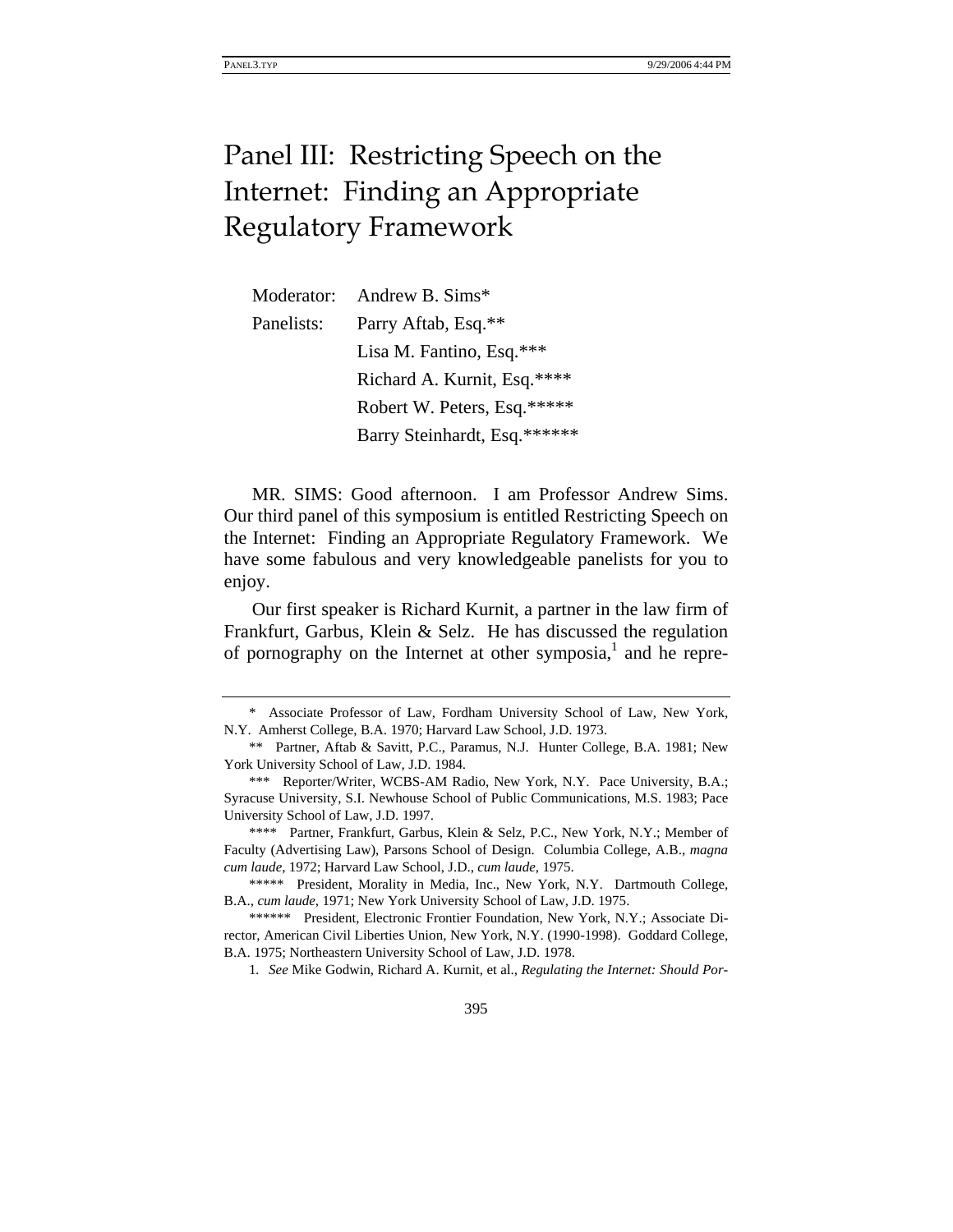sented Prodigy in *Stratton Oakmont, Inc. v. Prodigy Services Co.*. 2 Following Mr. Kurnit, Lisa Fantino will give her remarks. She is a reporter and writer for the CBS's flagship radio station: WCBS-AM in New York City. Ms. Fantino will be followed by Barry Steinhardt, who chaired the Cyber Liberties Task Force for the American Civil Liberties Union ("ACLU") and has been very active in coordinating the ACLU's campaigns to keep cyberspace free from censorship. You also will hear from Robert Peters, president of Morality in Media. In that capacity, he works to combat illegal hard-core pornography and uphold decency standards in the media. Parry Aftab will be our final speaker this afternoon. She is a well-known attorney who has written extensively on cyberspace and technology law, including the recently published book *A Parent's Guide to the Internet: How to Protect Your Children in Cyberspace*. 3

Each panelist will speak for several minutes on the issue. After all of the panelists have presented, we will have a roundtable discussion and open the floor for questions from the audience. Thank you and I would like to present Rick Kurnit.

MR. KURNIT: As a starting point to a discussion of regulation of the World Wide Web we must understand that it is not like the Wild West. $4$  The rule of law is very much available to those who venture onto the Internet. The issue is not how to regulate, but whether to add regulations to the existing body of laws: criminal as well as private rights of action that already are in place. To the extent that there is frustration about lawless activity, it is the difficulty of apprehending culprits in an anonymous and free floating environment and the fact that, with no cost or barrier to entry into the marketplace, the culprits are often judgment proof. More regulation will not answer those problems. Nevertheless, it is ill ad-

*nography Get a Free Ride on the Information Superhighway? A Panel Discussion*, 14 CARDOZO ARTS & ENT. L.J. 343 (1996).

<sup>2.</sup> Stratton Oakmont, Inc. v. Prodigy Servs. Co., No. 31063/94, 1995 WL 323710 (N.Y. Sup. Ct. Dec. 11, 1995).

<sup>3.</sup> PARRY AFTAB, A PARENT'S GUIDE TO THE INTERNET: HOW TO PROTECT YOUR CHILDREN IN CYBERSPACE (1997).

<sup>4</sup>*. See* Digital Equip. Corp. v. Altavista, 960 F. Supp. 456, 463 (D. Mass. 1997); Nicholas W. Allard & David A. Kass, *Law and Order in Cyberspace: Washington Report*, 59 HASTINGS COMM. & ENT. L.J. 563, 569 (1997).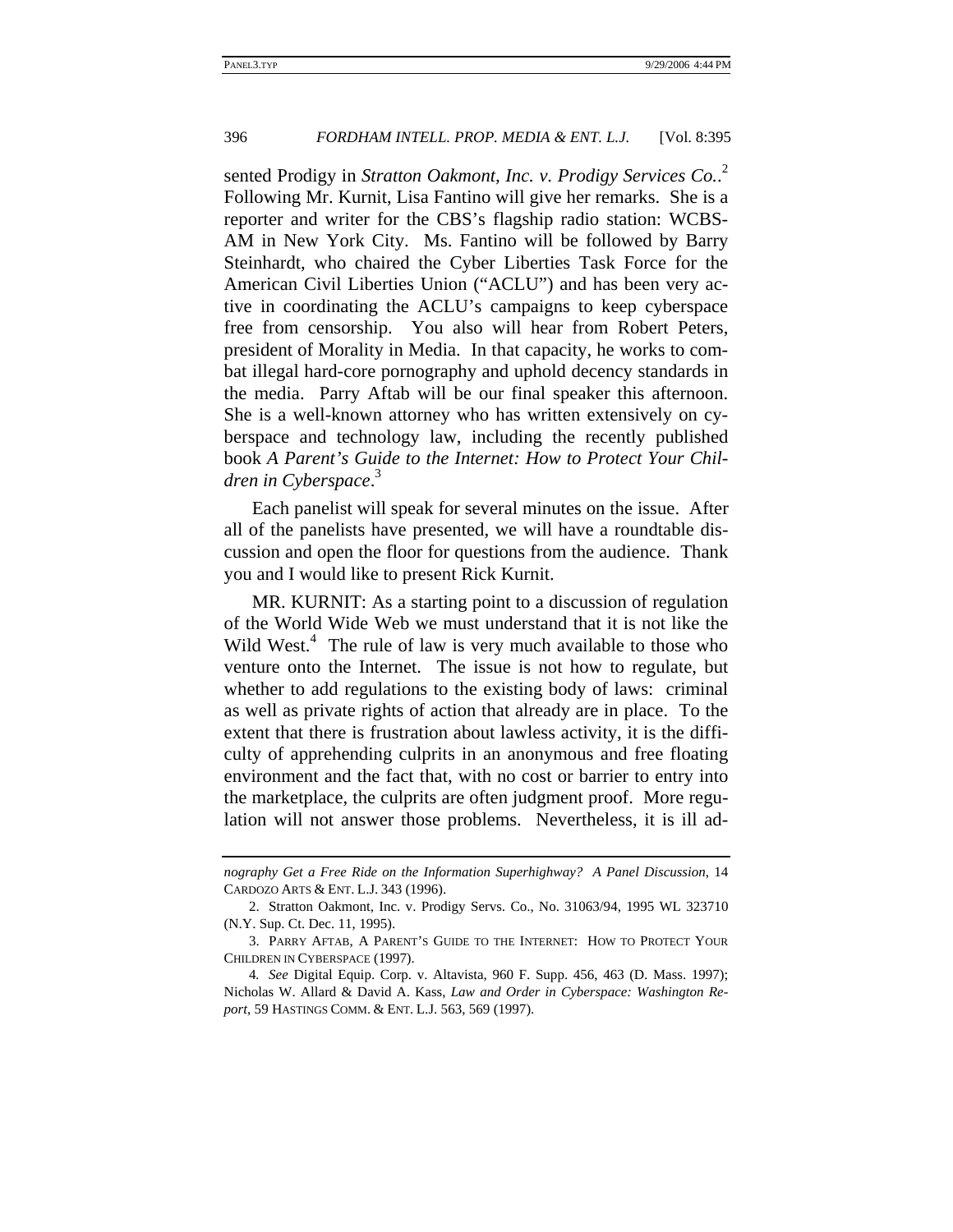vised to succumb to the impulse to hold liable the more or less innocent bystanders who have the means to pay a judgment.

Let us look at the private rights of action that already regulate the content of the Internet and the degree to which they reach the on-line service provider or other responsible parties. On-line material may give rise to all of the potential liability faced by conventional publishers and advertisers. These include copyright, trademark, publicity rights, privacy rights, and defamation.

All existing copyright protections are applicable to the Internet.5 There is not likely to be any significant exception carved out of the law of copyright infringement in order to facilitate the new media. Thus, there is a very real risk of being held liable as a contributory infringer even where you have not originated the offending material.<sup>6</sup> All that is necessary to establish liability for contributing to infringement by another is knowledge of the copyright infringement and significant help or assistance.<sup>7</sup> Therefore, merely providing the server into which the infringing material is stored and facilitating transmission to others may be sufficient assistance, requiring only proof of knowledge of the infringing nature of the material to establish liability.<sup>8</sup> Thus, in the few cases decided to date on this issue, courts have held that the operators of computer networks can be held liable for acts of copyright infringement by users of the networks, even when the operators do not participate in the acts of infringement or intend to infringe copyright.<sup>9</sup>

In *Playboy Enterprises v. Frena*, 10 the defendant was the operator of a subscription computer bulletin board service ("BBS"), accessible via telephone modem to customers.<sup>11</sup> The BBS included unauthorized copies of 170 photographs, in which the plaintiff Playboy Enterprises, Inc. ("Playboy") owned the copyright, up-

<sup>5</sup>*. See* 17 U.S.C.A. §§ 101, 107 (West 1998 & Supp. 1998); *see also* Religious Tech. Ctr. v. Netcom On-Line Communication Servs., Inc., 923 F. Supp. 1231 (N.D. Cal. 1995).

<sup>6</sup>*. See* Playboy Enters. v. Russ Hardenburgh, Inc., 982 F. Supp. 503, 512-13 (N.D. Ohio 1997).

<sup>7</sup>*. See id*. at 514.

<sup>8</sup>*. See Religious Tech.*, 923 F. Supp. at 1231.

<sup>9</sup>*. See* Sega Enters. v. Maphia, 948 F. Supp. 923, 932-33 (N.D. Cal. 1996).

<sup>10. 839</sup> F. Supp. 1552 (M.D. Fla. 1993).

<sup>11.</sup> Playboy Enters. v. Frena, 839 F. Supp. 1552, 1554 (M.D. Fla. 1993).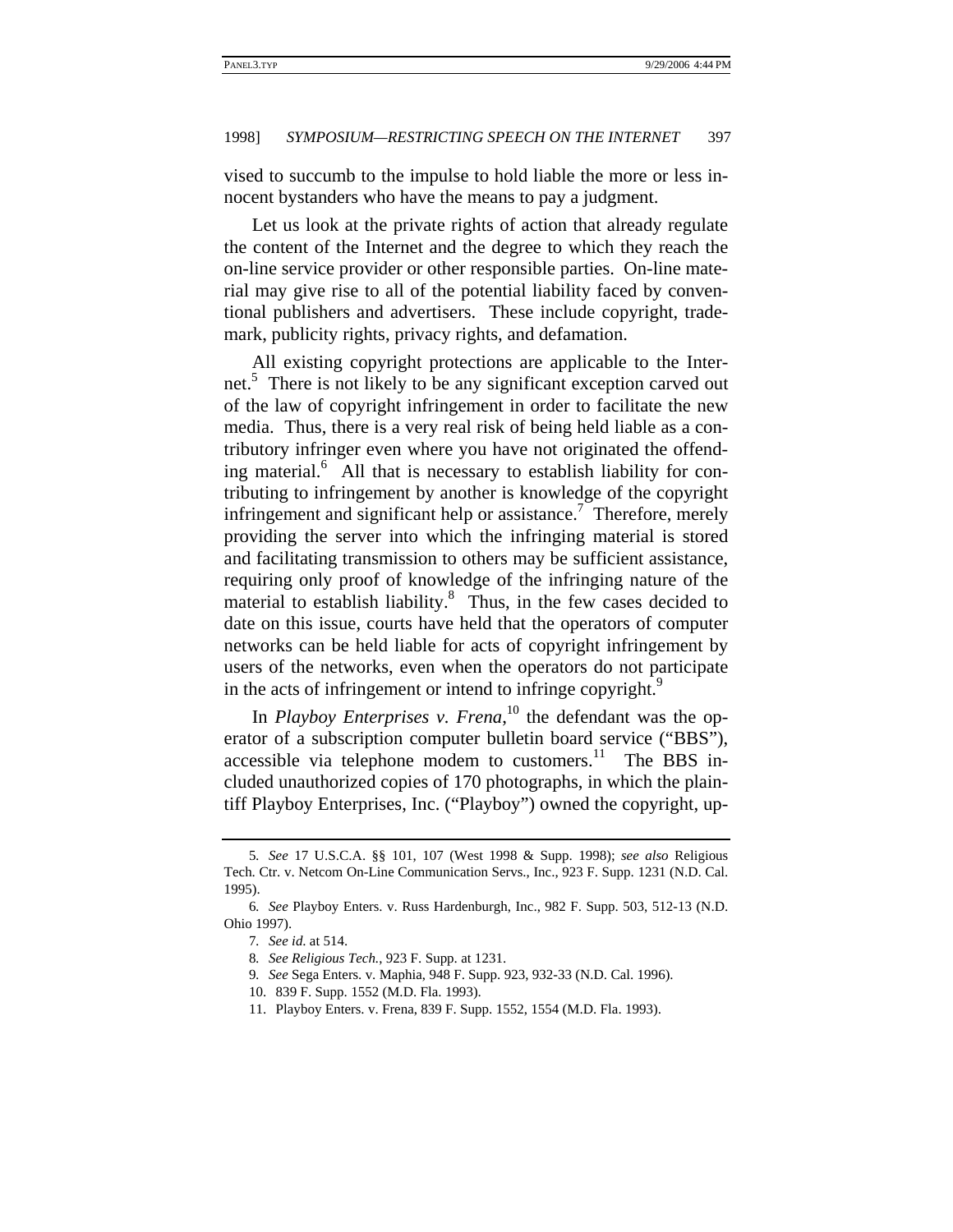loaded by customers from their home computers.<sup>12</sup> Customers of the BBS could browse and download the computerized copies of the photographs and store the copied image from the host computer in their home computer. $13$ 

Although the defendant in *Playboy* stated that he never himself uploaded or downloaded the copyrighted photographs, and removed the unauthorized copies from the BBS as soon as he was sued by Playboy, the court nonetheless held him liable for copyright infringement.<sup>14</sup> The display of the copyrighted photographs over the computer network constituted "public distribution" of the photographs and therefore infringement of Playboy's exclusive right, as the copyright owner, to distribution.<sup>15</sup>

In *Sega Enterprises v. Maphia*,<sup>16</sup> the court held the operators of a BBS, whose customers could also upload and download material between the host computer and their own computers, liable for copyright infringement.17 The BBS in *Sega* contained unauthorized copies of plaintiff Sega Enterprises' ("Sega") copyrighted video games, which were uploaded and downloaded by customers of the BBS.<sup>18</sup> There was evidence that the defendants encouraged and even solicited customers to download games, and charged fees for downloading privileges or required customers to upload games in exchange for downloading other games.<sup>19</sup> Consequently, the defendants directly profited from the infringement. The court held that the unauthorized copying of the video games, that is, uploading and downloading the games, by customers was copyright infringement and that Sega's role in the copying—including provision of facilities, direction, knowledge, and encouragement constituted contributory copyright infringement.<sup>20</sup> The court found it was irrelevant that the defendants did not know exactly when the

<sup>12</sup>*. See id.*

<sup>13</sup>*. See id.*

<sup>14</sup>*. Id.* at 1556.

<sup>15</sup>*. Id.* at 1556-57.

<sup>16. 857</sup> F. Supp. 679 (N.D. Cal. 1994).

<sup>17</sup>*. Id.* at 686.

<sup>18</sup>*. Id.* at 683.

<sup>19</sup>*. Id.* at 683-84.

<sup>20</sup>*. Id.* at 687.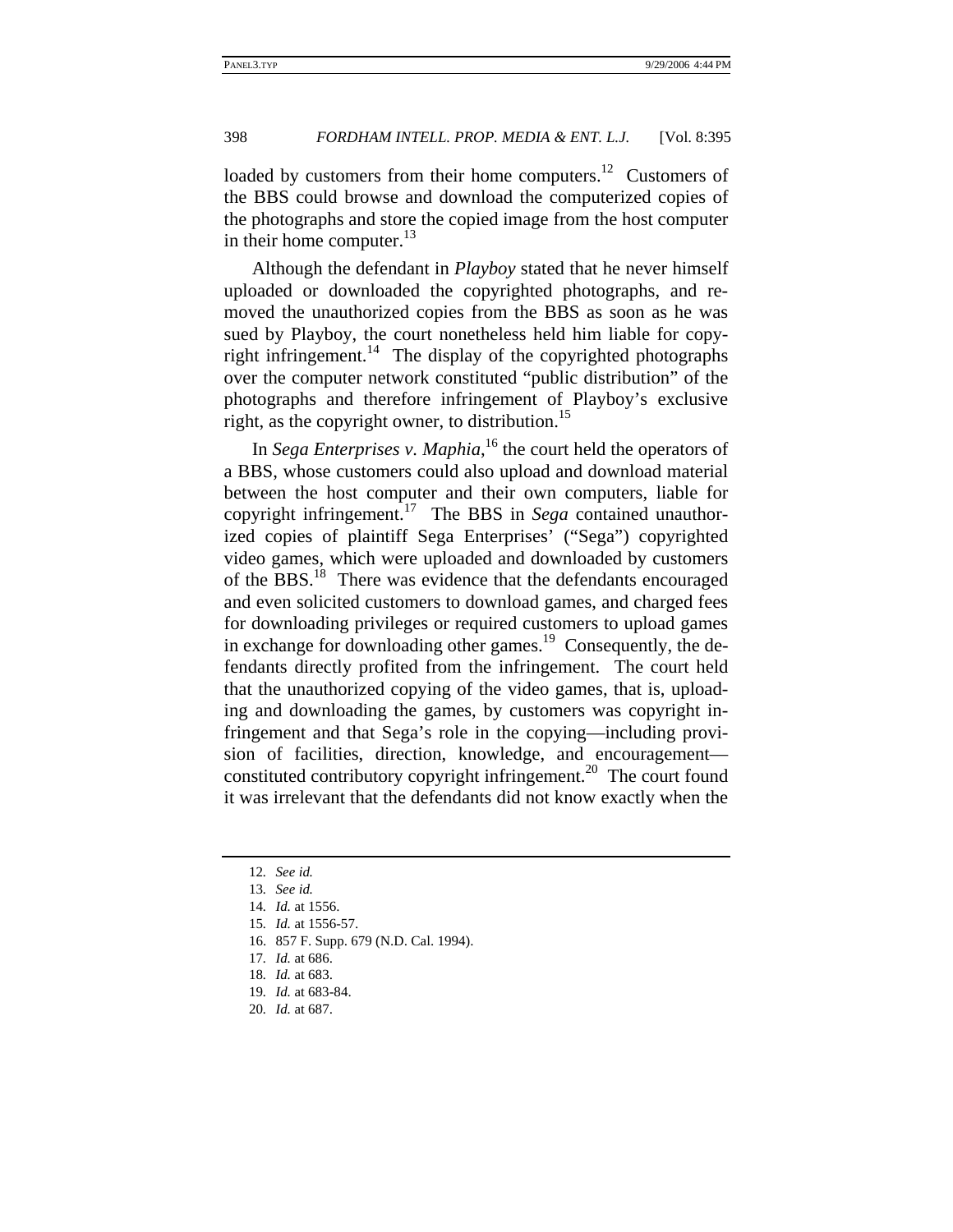programs would be uploaded or downloaded by customers.<sup>21</sup>

Given the unsettled state of the law, we generally recommend that to reduce exposure, wherever appropriate take steps to ensure downloading of files is difficult or impossible and include an online copyright notice.<sup>22</sup> A claim of infringement of another's copyrighted work may lead to an award of damages as well as attorneys fees.<sup>23</sup> It is the copyright owner's option to collect either actual damages, which in this context would be difficult for a plaintiff to prove, or statutory damages, that is, damages fixed by statute in the range of \$200 to \$100,000 per infringement.<sup>24</sup>

Generally, courts award statutory damages in the lower portion of this range for innocent infringers.<sup>25</sup> The higher amounts are awarded only in exceptional cases involving willful infringers.<sup>26</sup> Willfulness requires an alleged infringer's knowledge that certain conduct is infringing. $27$  Because it is unlikely that a copyright owner will be able to prove substantial actual damages from customers' infringement, your precautionary measures can influence a court to view you as, at most, an innocent infringer, hence liable only for statutory damages at the lower end of this range.

Now, on to trademarks. The Lanham Act prohibits the use of another's trademark, symbol, or name in a way that falsely suggests the affiliation, connection, association, or sponsorship by that person of the alleged infringer's goods or services.<sup>28</sup> Specifically, section 43(a) of the Lanham Act imposes liability on the infringer. $^{29}$ 

Any person who, on or in connection with any goods or services, or any con-

<sup>21</sup>*. Id.* at 686-87.

<sup>22</sup>*. See generally* Mary Ann Shulman, *Internet Copyright Infringement Liability; Is an Online Access Provider More Like a Landlord or a Dance Hall Operator*, 27 GOLDEN GATE U. L. REV. 555, 596-600 (1997) (discussing online access provider liability).

<sup>23</sup>*. See* 17 U.S.C.A. §§ 504, 505 (West 1998 & Supp. 1998).

<sup>24</sup>*. See id.* § 504.

<sup>25</sup>*. Cf.* Pinkham v. Sara Lee Corp., 983 F.2d 824, 827 (8th Cir. 1992) (stating that trial courts take innocence into account when fixing statutory damages because they are "equitable in nature").

<sup>26</sup>*. See* Knitwaves, Inc. v. Lollytogs Ltd., 71 F.3d 996, 1010-11 (2d Cir. 1995); Peer Int'l Corp. v. Pausa Records, Inc., 909 F.2d 1332, 1336-1337 (9th Cir. 1990).

<sup>27</sup>*. See Knitwaves*, 71 F.3d at 1010-11; *Peer Int'l*, 909 F.2d at 1336 n.3.

<sup>28. 15</sup> U.S.C. § 1125(a) (1994).

<sup>29.</sup> Section 43(a) provides, in pertinent part, that: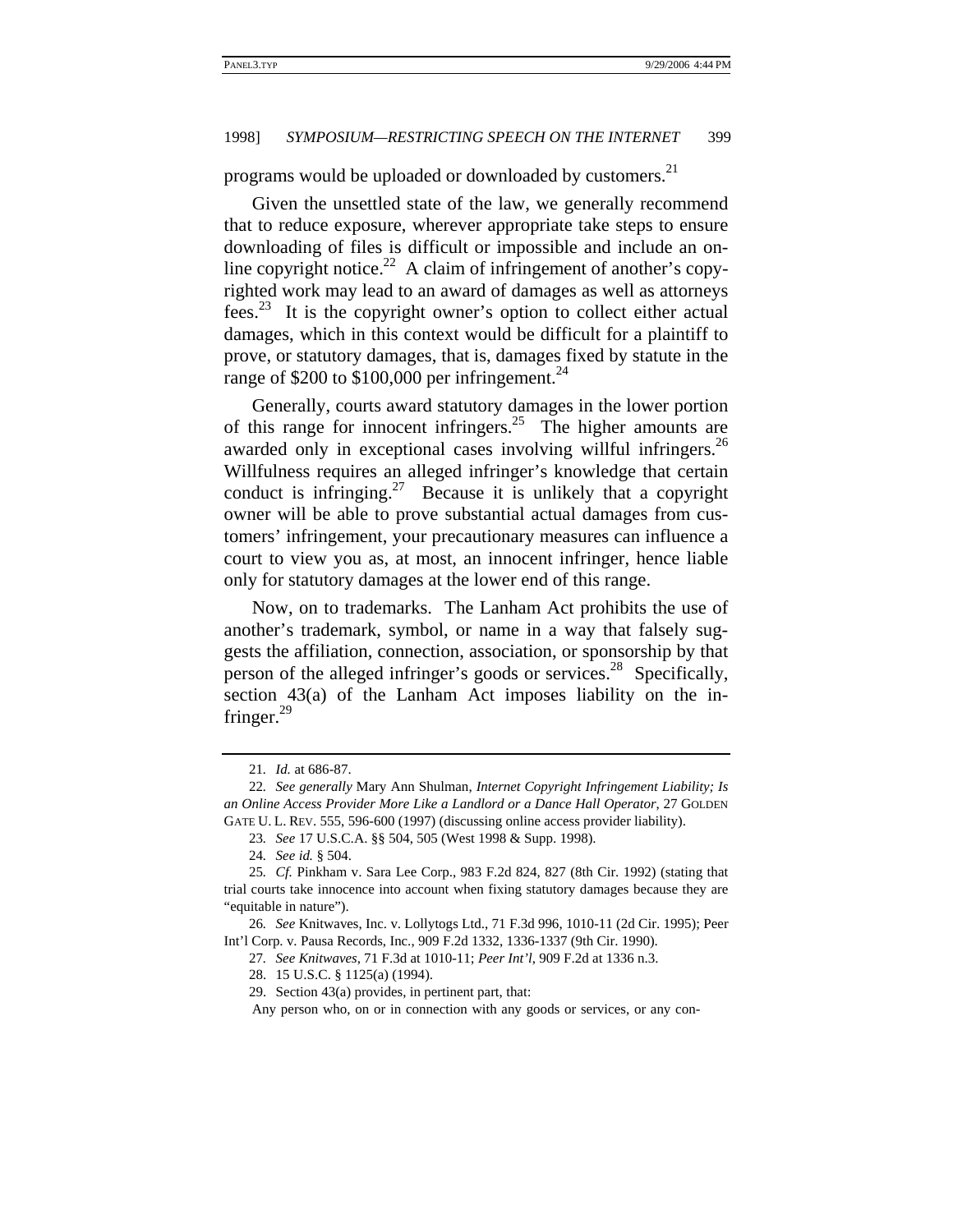Generally, liability under the Lanham Act will arise from the use of others' trademarks, symbols, or names in a manner that falsely or misleadingly suggests that the owner of the mark sponsors or otherwise is associated with your goods or services. $30$ Thus, if others' trademarks are used in a manner that may suggest a tie-in, it is advisable to get permission from the trademark owner. It is also advisable to use other entities' trademarks in their full and proper form, not distorted or manipulated in any way, in order to avoid claims based on dilution of trademarks.<sup>31</sup>

To be held liable for contributory infringement, you must be found to "knowingly cooperate in illegal and tortious activity."<sup>32</sup> Therefore, although it is unlikely that customers will infringe the trademarks of others in the context of a chat service or bulletin board, if you are aware of such an infringement and you do not delete the infringing material, you may be held liable for your customers' trademark infringement. $33$  In the event of a claim of this nature, you could take the position that given the volume of materials that appear in a chat service or on a bulletin board, you could not have known of or prevented any trademark infringement.<sup>34</sup> If, however, a determination is made to monitor chat services and bulletin boards for other purposes—such as obscenity, racial epithets, defamation, or copyright infringement—and in the process you gain knowledge of materials which infringe the trademarks of oth-

*Id.* 

tainer for goods, uses in commerce any word, term, name, symbol, or device, or any combination thereof, or any false designation of origin, false or misleading description of fact, or false or misleading representation of fact which—

<sup>(</sup>A) is likely to cause confusion, or to cause mistake, or to deceive as to the affiliation, connection, or association of such person with another person, or as to the origin, sponsorship, or approval of his or her goods, services, or commercial activities by another person . . . shall be liable in a civil action by any person who believes that he or she is or is likely to be damaged by such an act.

<sup>30</sup>*. See* Sega Enters. v. Maphia, 857 F. Supp. 679, 688 (N.D. Cal. 1994).

<sup>31.</sup> *See* Abdul-Jabbar v. General Motors Corp., 85 F.3d 407, 412 (9th Cir. 1996).

<sup>32. 3</sup> J. THOMAS MCCARTHY, MCCARTHY ON TRADEMARKS AND UNFAIR COMPETITION § 25.02 (4th ed. 1997).

<sup>33</sup>*. See* Playboy Enters. v. Russ Hardenburgh, Inc., 982 F. Supp. 503, 512-15 (N.D. Ohio 1997); *Sega Enters.*, 857 F. Supp. at 686-87; Playboy Enters. v. Frena, 839 F. Supp. 1552, 1556 (M.D. Fla. 1993).

<sup>34</sup>*. See Russ Hardenburgh*, 982 F. Supp. at 509-10.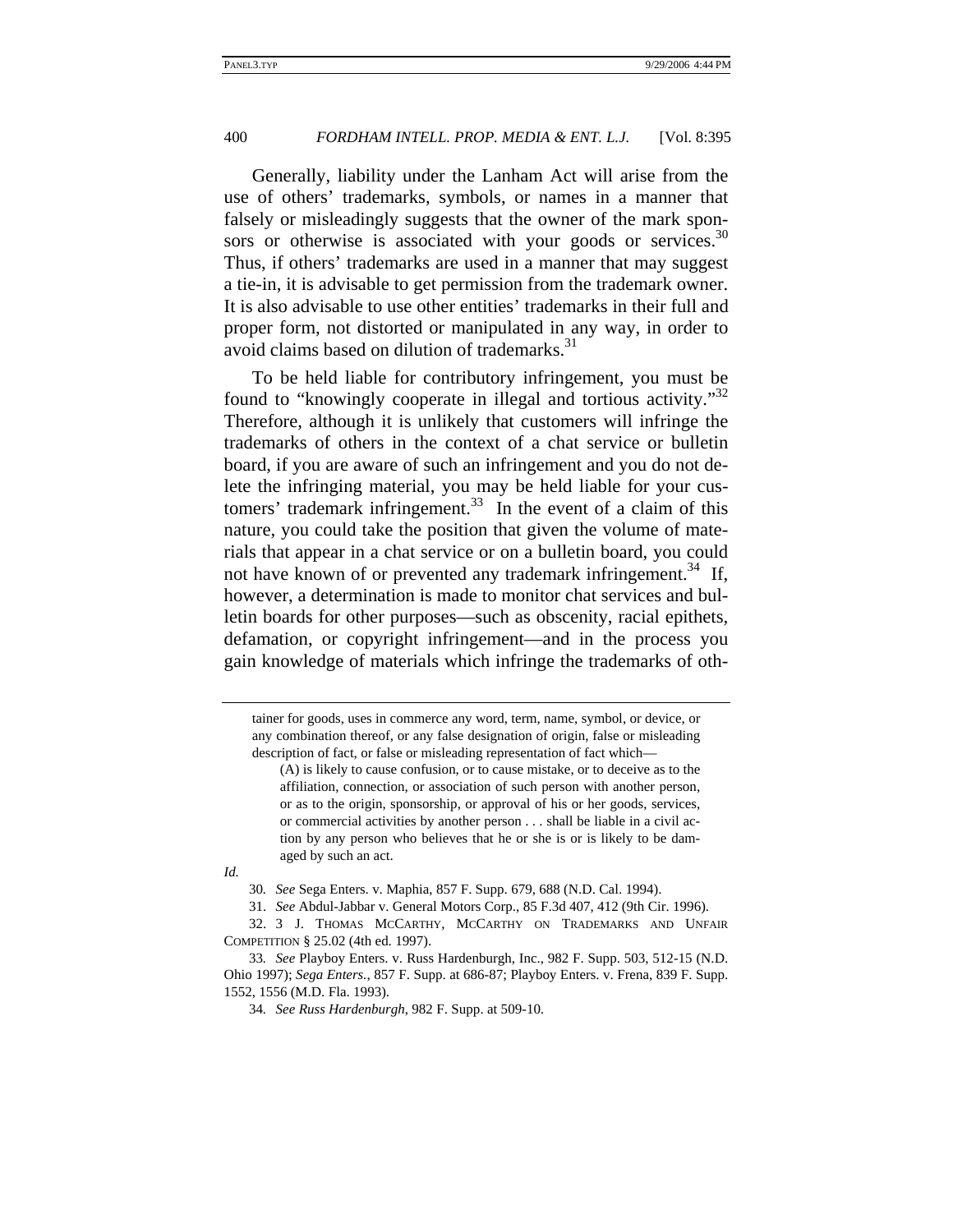ers, you risk liability for contributory infringement.<sup>35</sup>

Now, on to the right of publicity. The right of publicity permits anyone to sue for unauthorized use of his or her name or likeness in advertising.36 But the First Amendment limits the extent to which state law claims for violation of the rights of publicity and privacy can be based on the use of a name or likeness in connection with information, news, and other editorial content.<sup>37</sup> Thus, state statute and common law requirements for permission to use a person's name or likeness are generally limited to use for trade and advertising.<sup>38</sup>

Advertising is basically defined as a communication whose principal purpose is to propose an economic transaction.<sup>39</sup> Editorial content is traditionally defined in terms of the control exercised by the editorial staff of the publication.<sup>40</sup> Alternatively, the distinction is made between a paid media insertion, namely, an advertisement, and the content of the publication which is generated by the staff of the publication or by freelance writers who are paid for the right to include their material in the publication. A conventional magazine contains editorial content, in which permission to use a person's name or likeness is not necessary, side by side with advertising where the use of a name or likeness must be with permission. The same principles apply to electronic media.<sup>41</sup>

A New York court addressed this issue in electronic media in *Stern v. Delphi Internet Services Corp.*, 42 which concerned adver-

<sup>35</sup>*. See* Fonovisa, Inc. v. Cherry Auction, Inc., 76 F.3d 259, 264 (9th Cir. 1996) (citing Columbia Pictures Indus., Inc. v. Aveco, Inc., 800 F.2d 59 (3d Cir. 1986)); Gershwin Publ'g Corp. v. Columbia Artists, 443 F.2d 1159, 1162 (2d Cir. 1971).

<sup>36</sup>*. See* Cohen v. Herbal Concepts, 63 N.Y.2d 379 (1984).

<sup>37</sup>*. See* Zaccini v. Scripps-Howard Broad. Co., 433 U.S. 562 (1977); New York Times Co. v. Sullivan, 376 U.S. 254 (1964).

<sup>38.</sup> *See* Stern v. Delphi Internet Servs. Corp., 626 N.Y.S.2d 694, 699-700 (N.Y. App. Div. 1995).

<sup>39</sup>*. See id.* at 696, 701

<sup>40</sup>*. See id.* at 698.

<sup>41</sup>*. See id.* at 698-699 ("Because Stern's name was used by Delphi to elicit public debate on Stern's candidacy, logically subsequent use of Stern's name and likeness in the advertisement is afforded the same protection as would be a more traditional news disseminator engaged in the advertisement of a newsworthy product.").

<sup>42. 626</sup> N.Y.S.2d 694 (App. Div. 1995).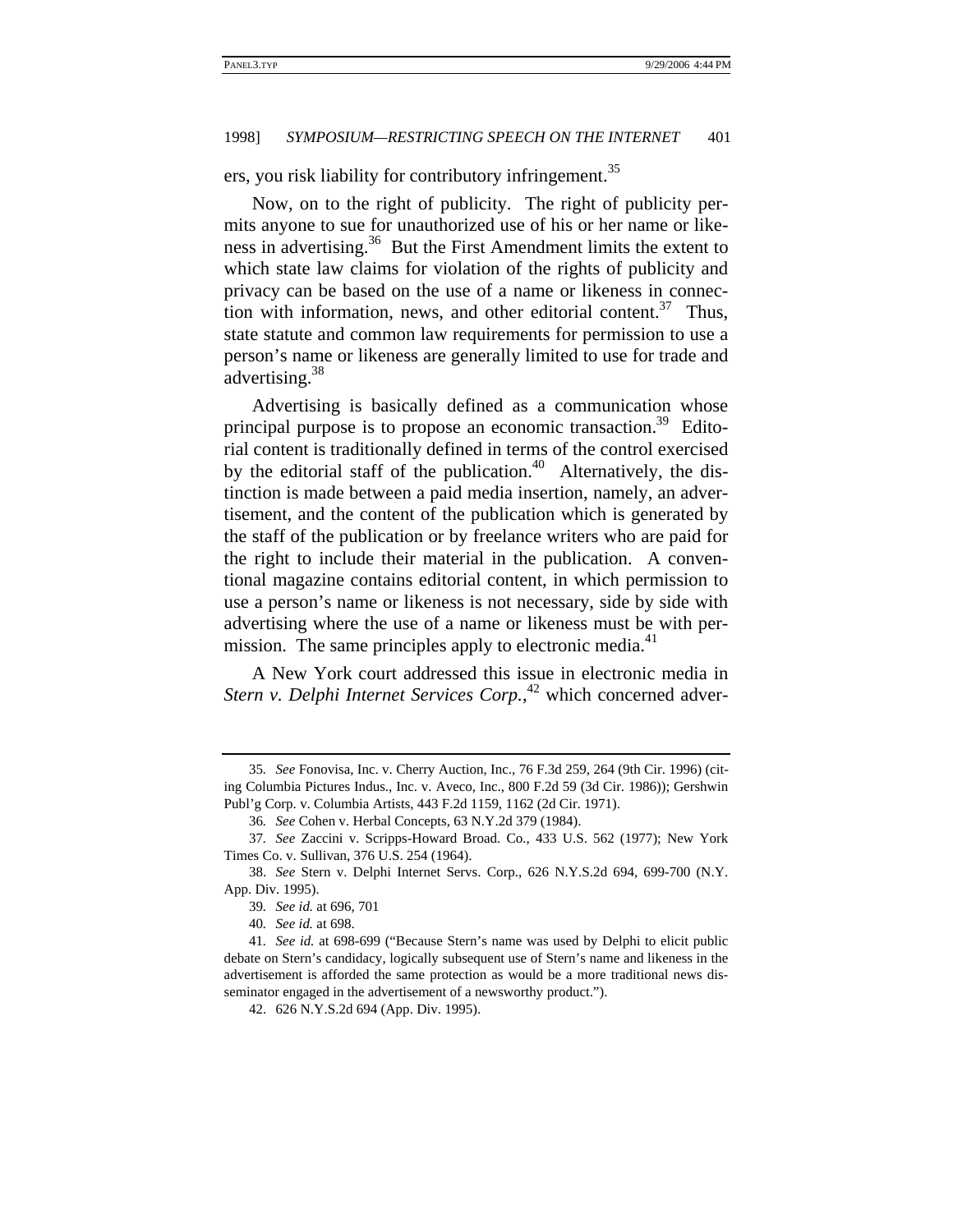tising by an on-line service for one of its chat lines. $43$  The chat line concerned Howard Stern ("Stern"), a talk-show personality who was running for Governor of New York at that time.<sup>44</sup> The court held that this advertising was incidental to the editorial content of the on-line service, hence it was permissible under New York  $law.<sup>45</sup>$ 

The key holding is the determination that the chat line itself, which permitted subscribers to use Stern's name in discussing Stern and his candidacy, was editorial content fully protected by the First Amendment.<sup>46</sup> The court, citing the leading case that deals with on-line services, *Cubby, Inc. v. CompuServe, Inc.*<sup>47</sup> agreed that an on-line service, even one where only paid subscribers may access the information services, is like a book store or a letter to the editor column in a newspaper. $48$  No permission is necessary to use the name of an individual in connection with such material.<sup>49</sup> This of course goes to the chat service aspect of the defendant's service as opposed to a web site's editorial material, but a publisher's own editorial material is certainly entitled to the same protection as the letters to the editor. $50$ 

There is one case recognizing that the news and information aspects of on-line services are entitled to the same protection as newspapers.<sup>51</sup> Courts have gone pretty far in holding that just about any information is entitled to this protection. Perhaps the most dramatic instance involved a holding in which the court found that pictures illustrating a book entitled *World Guide To* 

<sup>43</sup>*. Id*. at 695.

<sup>44</sup>*. See id*. at 695-696.

<sup>45</sup>*. Id.* at 697-698.

<sup>46</sup>*. See id*. at 701 (stating that "affording protection to on-line computers services when they are engaged in traditional news dissemination . . . is the desirable and required result").

<sup>47.</sup> Cubby, Inc. v. CompuServe, Inc., 776 F. Supp. 135 (S.D.N.Y. 1991).

<sup>48</sup>*. Stern*, 626 N.Y.S.2d at 700.

<sup>49</sup>*. See Cubby*, 776 F. Supp. at 140 ("A computerized database is the functional equivalent of a more traditional news vendor, and the inconsistent application of a lower standard of liability to an electronic news distributor . . . than that which is applied to a public library, book store or news stand would impose an undue burden on the free flow of information.").

<sup>50</sup>*. See id.*; *Stern*, 626 N.Y.S.2d at 700.

<sup>51</sup>*. See* Daniel v. Dow Jones & Co., 520 N.Y.S.2d 334, 340 (N.Y. Civ. Ct. 1987).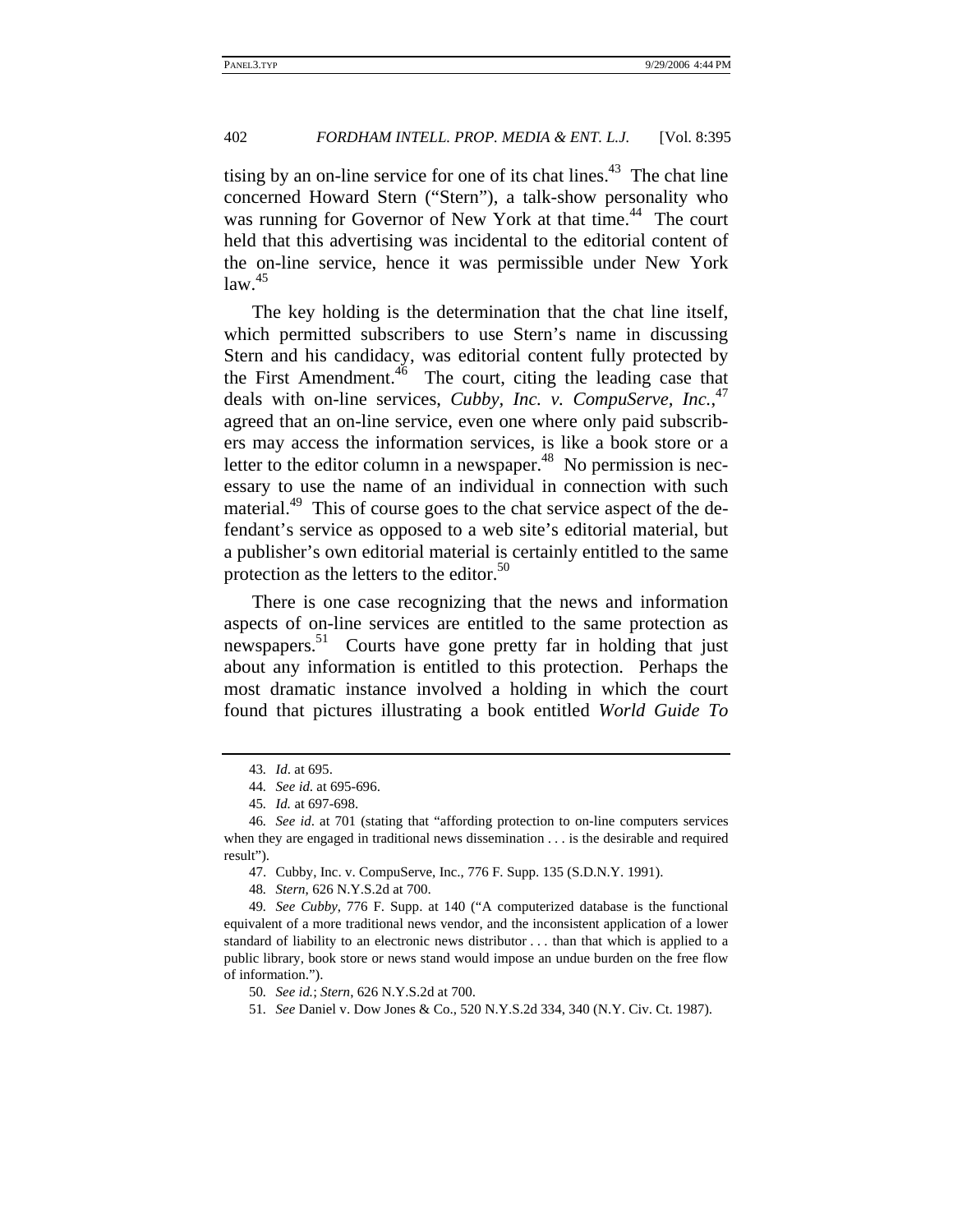*Nude Beaches* constituted newsworthy matters of public interest and prohibited any claim for invasion of privacy.<sup>52</sup> Thus, the editorial material contained on-line, including chat lines, should be entitled to the same protection as the editorial content of a magazine.

The key issue would be to distinguish the advertising material from the editorial material. Just as a magazine contains articles of public interest next to advertisements so might a web site. The challenge here is to keep the advertising messages separate from the editorial content. Thus, even "advertorial" sections included in a magazine are deemed to include advertising and articles, although the articles are clearly approved by the advertiser or the sponsor of the "advertorial" as being conducive to the advertising they wish to attract. The reader's ability to distinguish articles from advertisements is crucial.<sup>53</sup>

In the leading case, *New York Magazine* had a feature each week called *Best Bets*, which featured items available for sale including the store location and the price.<sup>54</sup> The New York Court of Appeals held that it was editorial material under the control of the editors of the magazine and not an advertisement in disguise, thus defeating the claim by a model who was wearing a jacket depicted in such an announcement.<sup>55</sup> Therefore, under New York law, even an article about a product that extols the virtues of the product may be treated as an editorial and not an advertisement, where the material is not a paid media insertion or otherwise under the control of the manufacturer or the entity proposing a commercial transaction.<sup>56</sup>

A World Wide Web site that constantly and conspicuously depicts the logo of the sponsor may be viewed as being more like an infomercial than a typical medium of communication which contains editorial material and separate advertising material. Consequently, in developing such a web site, it is important to think

<sup>52</sup>*. See* Creel v. Crown Publishers, Inc., 496 N.Y.S.2d 219, 220-221 (App. Div. 1985) (prohibiting a claim for invasion of privacy).

<sup>53</sup>*. See Stern*, 626 N.Y.S.2d at 700.

<sup>54</sup>*. See* Stephano v. Newsgroup Publication, Inc., 474 N.E.2d 580, 582 (N.Y. 1984).

<sup>55</sup>*. Id.* at 585*.*

<sup>56</sup>*. See id*. at 585-86.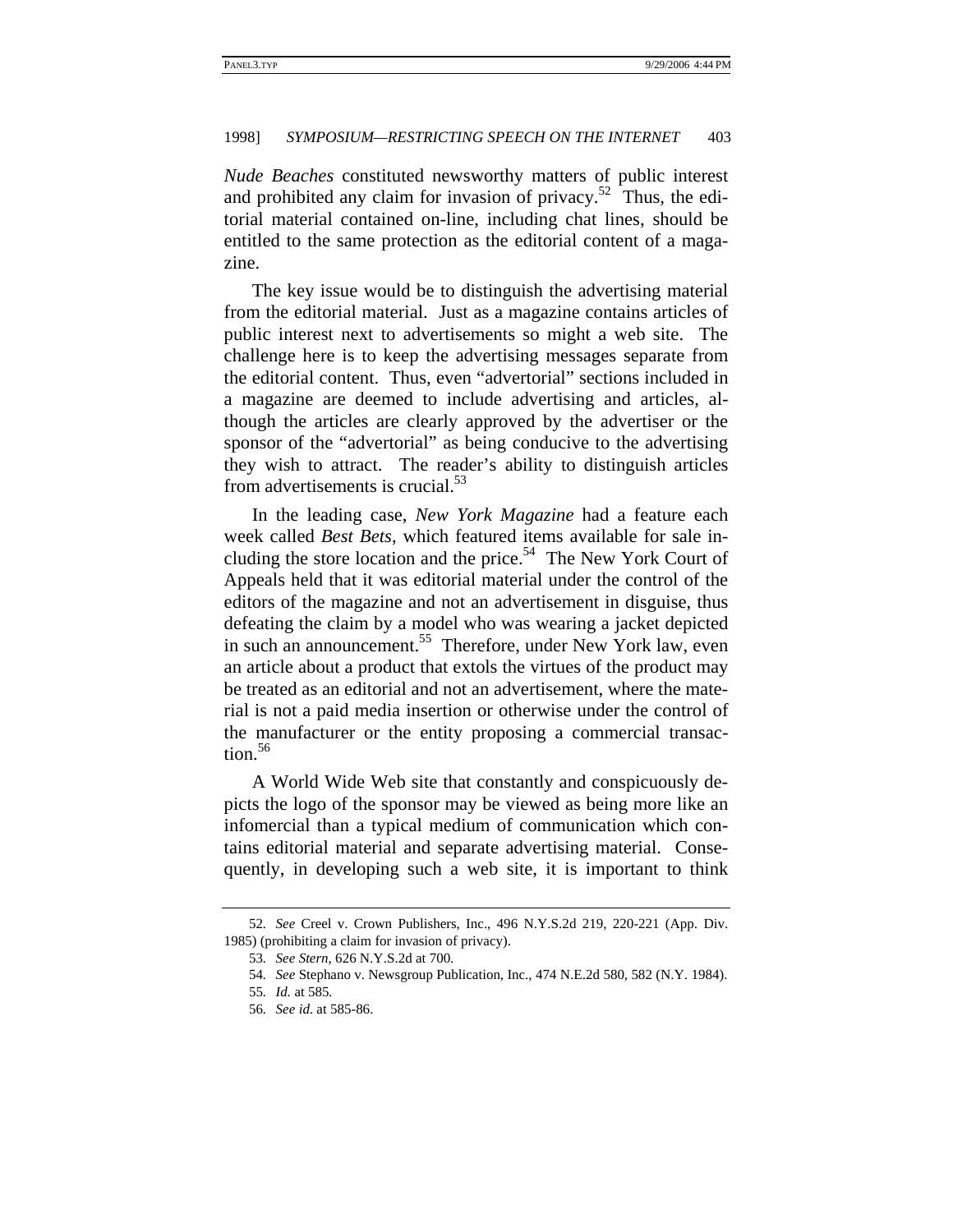about the overall means of distinguishing the editorial content from the advertising message. Specifically, a web site developer should plan how to present logos, plugs, and commercial messages in order to avoid blurring the distinction between the editorial substance and the advertising messages. It is also important to develop the means for prohibiting advertising from bulletin boards and chat lines.

Now, on to defamation. Generally, defamation is the oral or written publication to third parties<sup>57</sup> of a false statement of fact about a person or business that causes the person or business to suffer reputational injury.<sup>58</sup> Ordinarily, "one who repeats or otherwise republishes defamatory matter is subject to liability as if he had originally published it." $59$  In the context of libel, which are written as opposed to spoken defamatory statements, courts have traditionally distinguished between most distributors of materials containing defamatory material and publishers.<sup>60</sup> "[Most] courts have long held that vendors and distributors of defamatory publications are not liable if they neither know nor have reason to know of the defamation."<sup>61</sup> This requirement that a distributor have knowledge of the defamation is rooted in the guarantees of freedom of speech and of the press contained in the First Amendment. $62$ 

Sponsorship or operation of a chat service or bulletin board service raises significant, and as yet unresolved, issues of liability under defamation law. Because the very purpose of chat and bulletin board services is to permit customers to post messages and engage in dialogue,63 as in the *Playboy Enterprises v. Frena*64 action,

<sup>57.</sup> That is, parties other than the person making the defamatory statement, or the person or entity that is the subject of the defamatory statement.

<sup>58</sup>*. See* Dun & Bradstreet, Inc. v. Greenmoss Builders, Inc., 472 U.S. 749 (1985); Gertz v. Robert Welch, Inc., 418 U.S. 323 (1974).

<sup>59.</sup> Cianci v. New York Times Publ'g Co., 639 F.2d 54, 61 (2d Cir. 1980).

<sup>60</sup>*. See id.*; *see also* Cubby, Inc. v. CompuServe, Inc., 776 F. Supp. 135, 139 (S.D.N.Y. 1991).

<sup>61</sup>*. Cubby*, 776 F. Supp. at 139 (quoting Lerman v. Chuckleberry Publ'g, Inc., 521 F. Supp. 228, 235 (S.D.N.Y. 1981)).

<sup>62</sup>*. See id.*

<sup>63</sup>*. See* Symposium, *Current Issues in Media and Telecommunications Law; Indecency on the Internet: Constitutionality of the Telecommunications Act of 1996*, 7 FORDHAM INTELL. PROP. MEDIA & ENT. L.J. 463, 505 (1997) (discussing chat room services); Niva El Kin-Koren, *Copyright Law and Social Dialogue on the Information Su-*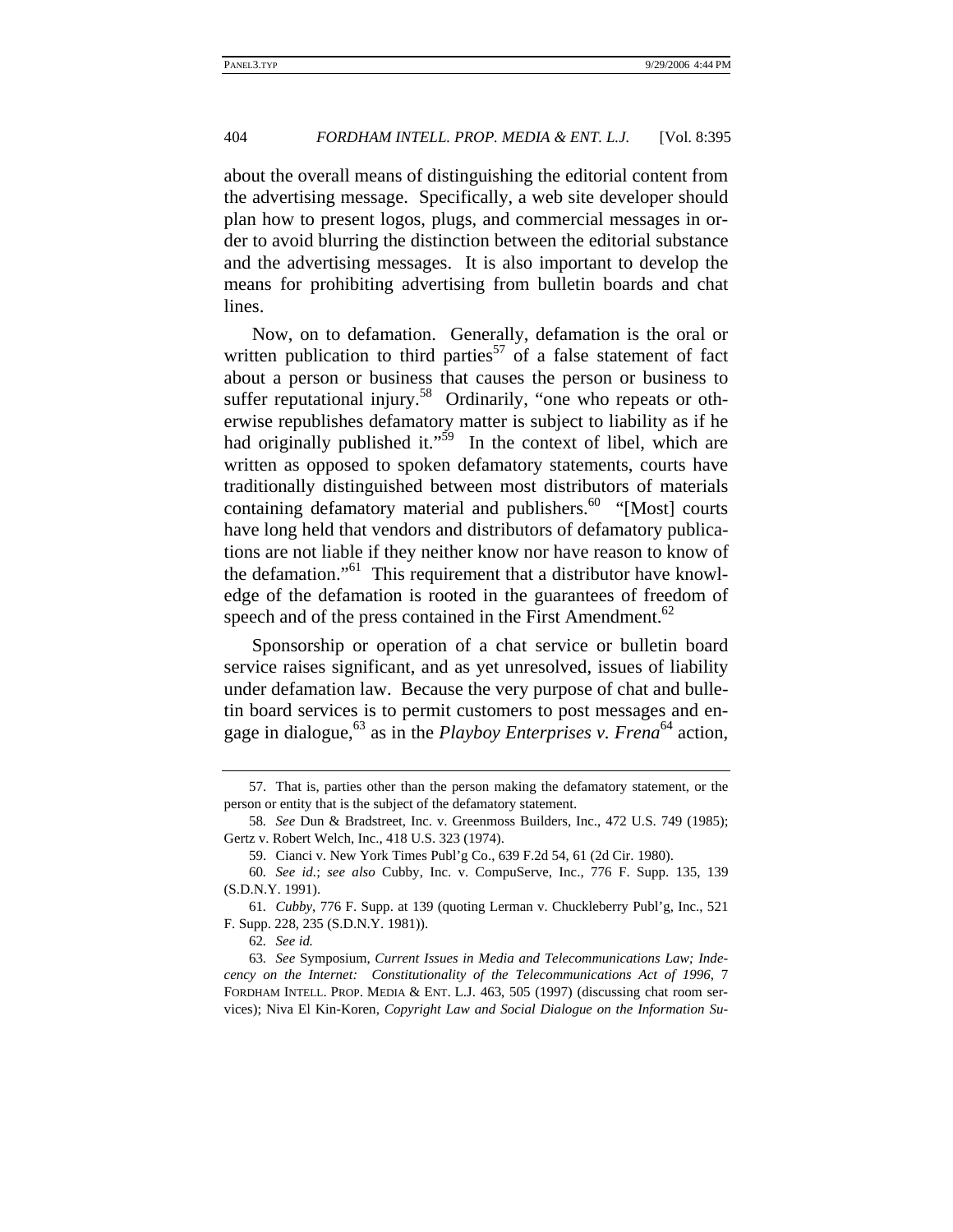customers might commit acts of copyright infringement in posting messages, or in uploading material on-line.<sup>65</sup> Thus, you may wish to monitor or screen the services for copyright and trademark infringement issues and delete infringing material. You may also wish to (1) monitor the services for obscenity, racial epithets, and the like, (2) delete offensive material, and (3) prevent users from interfering with operation of the service or from harassing other users. This very monitoring, however, might expose you to liability for defamation.<sup>66</sup>

Two decisions addressed whether the operator of a bulletin board or chat service is a distributor as opposed to a publisher both suggesting that the degree of editorial control exercised by the operator will be the determinative factor. In *Cubby, Inc. v. CompuServe, Inc.*, 67 the defendant CompuServe, Inc. ("Compu-Serve") contracted with a company not affiliated with Compu-Serve, to "manage, review, create, delete and otherwise control the contents of its Journalism Forum<sup>68</sup> in accordance with editorial and technical standards and conventions of style as established by CompuServe."69 The court found CompuServe to be in the position of a distributor, rather than a publisher, and therefore not li-

66*. See* Stratton Oakmont, Inc. v. Prodigy Servs. Co., No. 31063/94, 1995 WL 323710 (N.Y. Sup. Ct. Dec. 11, 1995). The court held that service monitors who choose to monitor and edit the content of their services should be viewed as publishers rather than distributors and thus should be subject to greater liability. *Id.* Congress voiced its displeasure with the decision by passing the Communications Decency Act, which removed disincentives for Internet service providers who choose to police themselves. *See* 47 U.S.C.A. § 230(b)(4) (West, WESTLAW through Pub. L. No 105-165, Mar. 20, 1998); *see also* Zeran v. America Online, Inc., 129 F.3d 327, 331 (4th Cir. 1997) (discussing the swift legislative response to the decision in *Stratton Oakmont*).

67. 776 F. Supp. 135 (S.D.N.Y. 1991).

68. CompuServe's on-line services include a series of forums that serve the needs of specific user groups by providing bulletin boards, computer file libraries, and other services.

69*. Id.* at 137 (citation omitted).

*perhighway: The Case Against Copyright Liability of Bulletin Board Operators*, 13 CARDOZO ARTS & ENT. L.J. 346, 347 n.5 (1993) (defining bulletin boards and their use).

<sup>64. 982</sup> F. Supp. 503 (M.D. Fla. 1993).

<sup>65</sup>*. See* Kin-Koren, *supra* note 63 (discussing potential liability for uploading and downloading material online); *see also* John F. Delaney & Adam Lichstein, *The Law of the Internet: A Summary of U.S. Internet Case Law and Legal Developments*, 505 PLI/PAT. 79, 94 (1998) (discussing Sega Enters. v. Maphia, 948 F. Supp. 923 (N.D. Cal. 1996)).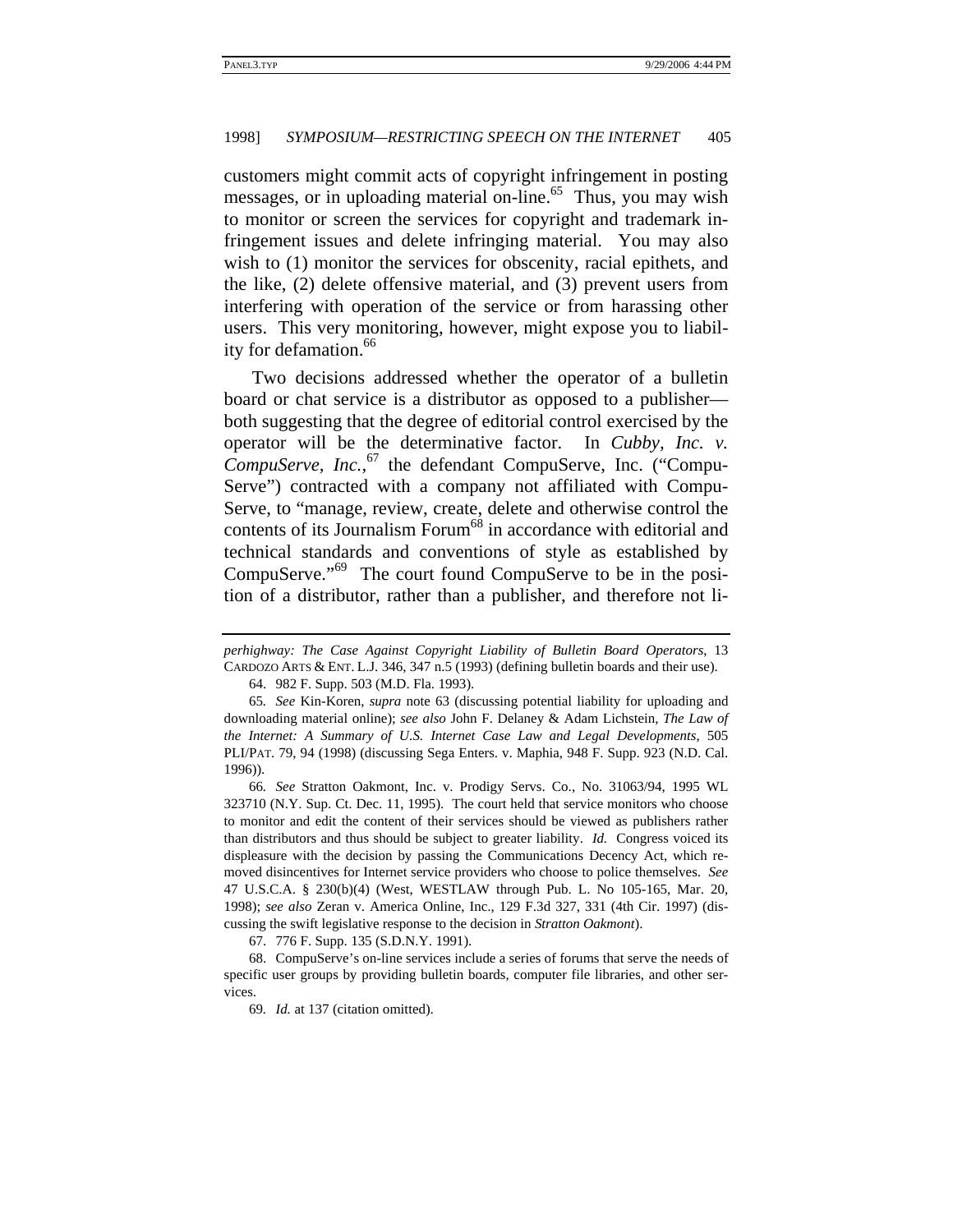able for republication of defamatory statements unless it knew or had reason to know of the defamation.<sup>70</sup> Once CompuServe decided to carry a publication, it had little or no editorial control over that publication's contents, particularly when the publication was carried as part of a forum managed by a company unrelated to  $CompuServe.<sup>71</sup>$ 

In *Stratton Oakmont, Inc. v. Prodigy Services Co.*,<sup>72</sup> the court found the defendant Prodigy Services Co. ("Prodigy") was a publisher and could be held liable for republication of a defamatory statement, even without knowledge or reason to know the statement was defamatory.<sup>73</sup> The critical difference between Compu-Serve and Prodigy, and the reason behind the court's determination that Prodigy was a publisher, rather than a mere distributor, was that Prodigy had undertaken to monitor the bulletin board service.<sup>74</sup> The court relied on the following evidence to hold that Prodigy was a publisher.

First, the court relied on the fact that Prodigy promulgated "content guidelines" which requested users to refrain from posting "insulting" or "harassing" notes or those that were in "bad taste" or "grossly repugnant to community standards" or "harmful to maintaining a harmonious on-line community."75 Prodigy stated it would remove such messages when they were brought to Prodigy's attention.<sup>76</sup> Second, the court relied on Prodigy's use of screening software that automatically pre-screened all bulletin board postings for offensive language.<sup>77</sup> Third, Prodigy's use of Board Leaders to, among other things, enforce the content guidelines was noted by the court.<sup>78</sup> And finally, the court acknowledged the use of an "emergency delete function," which enabled a Board Leader to remove a message posted and send to the message poster a notice

<sup>70</sup>*. Id.* at 141.

<sup>71</sup>*. See id.* at 140.

<sup>72.</sup> No. 31063/94, 1995 WL 323710 (N.Y. Sup. Ct. Dec. 11, 1995).

<sup>73</sup>*. Id.* at \*6.

<sup>74</sup>*. See id.* at \*10.

<sup>75</sup>*. Id.* at \*5.

<sup>76</sup>*. See id.*

<sup>77</sup>*. Id.*

<sup>78</sup>*. See id*.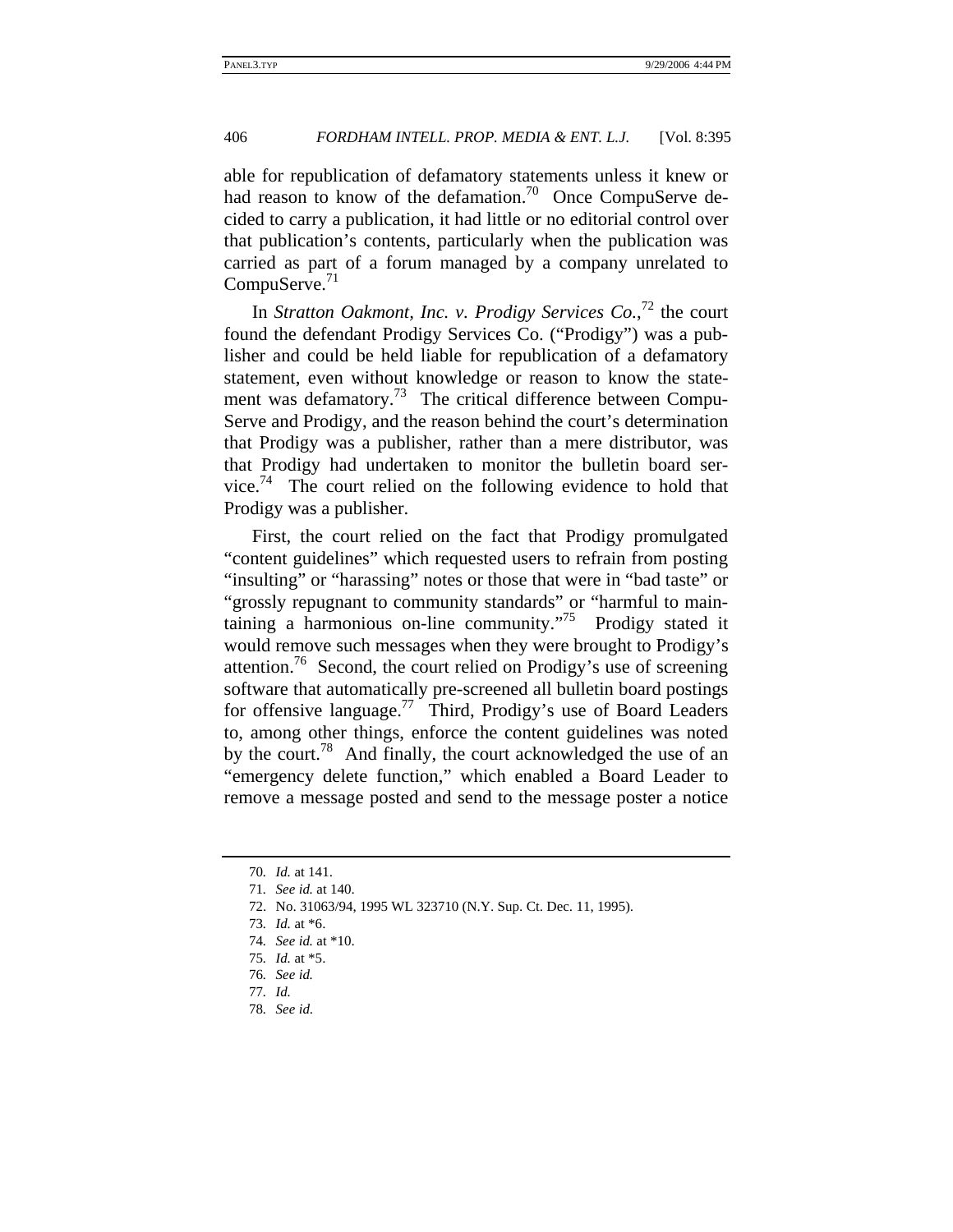of explanation, ranging from solicitation to bad taste to insulting.79

My firm was retained by Prodigy following this decision. We moved for renewal and reargument in order to correct the factual record. Prodigy in fact did not edit the bulletin board as the plaintiff claimed. Prodigy's policing was limited to mechanical screening of obscenity and offensive words and, after material was posted, the policing of off-topic postings and illegal conduct, such as harassment and obstruction of the functioning of the bulletin board.

We contended that this limited policing is not tantamount to editing.<sup>80</sup> We argued that a publisher, for purposes of liability for defamation, must include the adoption or endorsement of an author's statement. It is the reader's assumption that the publisher elected to publish the specific statement that contributes to the injury. It is the opportunity to evaluate an author's statements and the author's reliability that gives a true publisher the chance to avoid the injury. Thus, without the suggestion of adoption or endorsement or the practical opportunity to evaluate the substance of the statement or the author's reliability, there is no publisher for purposes of defamation liability. Therefore, the operator of a bulletin board service should not be subject to liability for defamation merely because that operator policed illegal conduct, obscenity, fighting words, "time, place, and manner," but not the substantive content, that is, the truth or falsity of statements.

The Telecommunications Act of  $1996$ ,<sup>81</sup> which contained provisions attempting to address indecency on the Internet, $82$  also contained a provision intended to override *Stratton Oakmont*. 83 In what has been called the "Good Samaritan Defense," it provides that actions taken by providers of Internet services to police inde-

<sup>79</sup>*. Id.* at \*6.

<sup>80</sup>*. See* Cubby, Inc. v. CompuServe, Inc., 776 F. Supp. 135, 140 (S.D.N.Y. 1991); Misut v. Mooney, 475 N.Y.S.2d 233, 236 (Sup. Ct. 1984).

<sup>81.</sup> Pub. L. No. 104-104, 110 Stat. 56 (Feb. 8, 1996) (codified at scattered sections of 15 & 47 U.S.C. (Supp. 1997)).

<sup>82</sup>*. See* Communications Decency Act of 1996, Pub. L No. 104-104, tit. V, 110 Stat. 133 (Feb. 8, 1996) (codified at 47 U.S.C.A. §§ 230, 560-561 (West 1998 & Supp. 1998)).

<sup>83</sup>*. See* 47 U.S.C.A. § 230(c).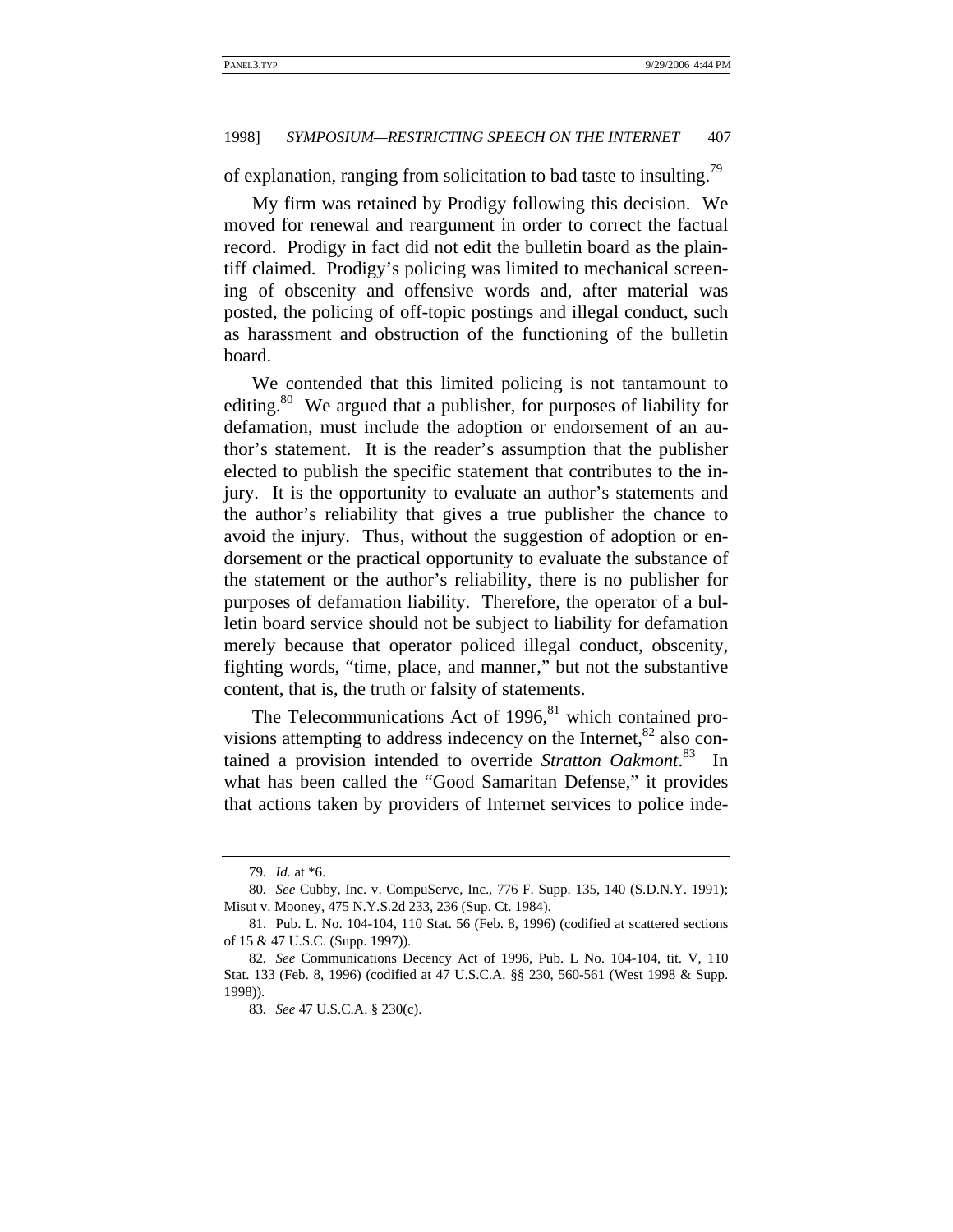cent, violent, or otherwise objectionable material cannot be considered in determining whether a provider is liable as a publisher for information that was put up on their system by others. $84$  The cases since the statute was enacted appear to suggest that it will work to minimize the tendency to hold liable those you can apprehend for the wrongful acts of others.<sup>85</sup>

Now, on to fraud and false advertising. The Federal Trade Commission ("FTC") had made absolutely clear that the full force of laws prohibiting false advertising and fraud is applicable to the Internet. Numerous actions have been instituted against the worst offenders and this activity will only increase as commerce on the Internet becomes increasingly significant.

As to indecency. Other panel members will address the subject of pornography and sex, the one area where commerce on the Internet has flourished most. But allow me one observation; the White House has recognized that, given the worldwide scope of the web, governmental regulation must be international to be truly effective. Given this additional reality, what can be gained by adding governmental oversight to the individual control, responsibility, and enforcement of rights that the law already provides? Given the rapidly changing technology, the ever-increasing capability of users to control what is in fact accessed, and the slow pace of the legislative process, any proposals for additional regulations or laws must be scrutinized in terms of real benefit. We must be careful not to enact legislation merely because of frustration arising from the reality that this technology makes publishers, as opposed to pamphleteers, out of individuals who may be difficult to locate, let alone hold accountable.

MR. SIMS: Thank you. Ms. Fantino is next.

MS. FANTINO: I come to this discussion wearing many hats: former schoolteacher, veteran journalist, and newly admitted attorney. Instructing children, informing adults, and defending rights are tenets I live by, and I do not believe they should suffer at the expense of the First Amendment in cyberspace. Our forefathers seem to have been more enlightened more than two hundred years

<sup>84</sup>*. See id.*

<sup>85</sup>*. See* Zeran v. America Online, Inc., 129 F.3d 327 (4th Cir. 1997).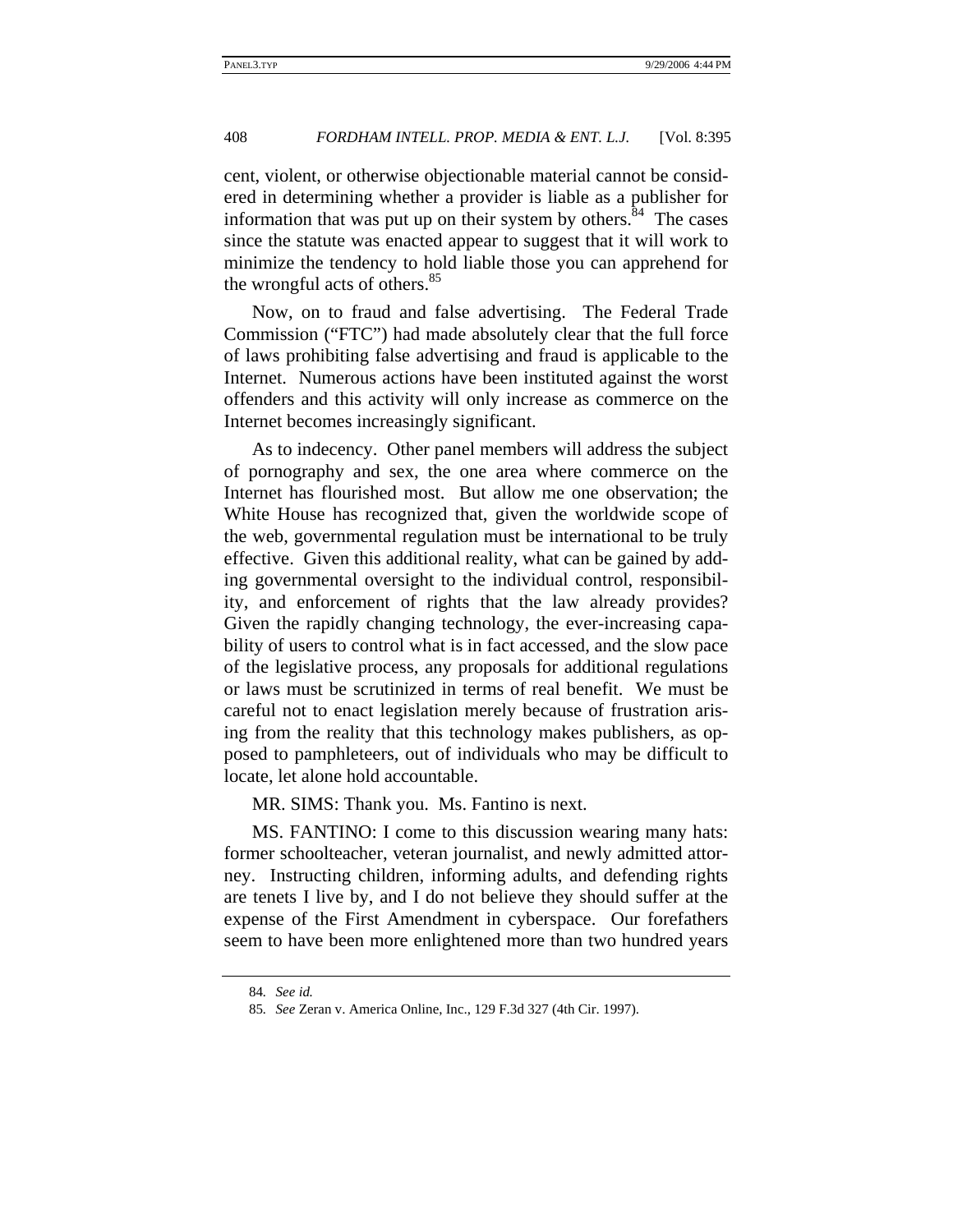ago at guarding our liberty to speak freely in whatever form than today's legislators, who are hesitant to take baby-steps in adapting to new technology as it leaps past them.

It is the dawn of a new millennium and today's adults are giving birth to the leaders of the next century, all converging in a onewire world, where your television is not only your source of entertainment but it's also your computer monitor, Internet connection, pager, and telephone. It is communications on a global, even galactic scale, considering that we can now talk to space shuttle astronauts orbiting the Earth through the Internet. The Internet has become a weapon of mass instruction and it would be a mistake to silence its influence in a world that is trying to promote democracy, especially when there are already numerous legislative and technological safeguards in place.

Right now, the United States is the lone superpower and the world is looking to us, as the standard-bearer of free speech, to see how we handle the Internet. If we were to place restrictions on what can and cannot be said over the Internet, what kind of message would that send to repressive governments such as China, which prohibits the importation of modems and satellite dishes?<sup>86</sup> We are fortunate in that we only have to run down to our local Radio Shack store or electronics chain to buy this equipment.

The Internet was developed thirty years ago under the auspices of the United States Defense Department in an effort to allow computer and science experts to share experiences, ideas, and discoveries in a high-tech communications world. $87$  It was designed to outlast a nuclear holocaust to enable the free flow of information to continue.<sup>88</sup> It has since expanded into a commercial vehicle where anyone can log onto the World Wide Web.<sup>89</sup> The implications of such a universal communications tool are overwhelming. Interestingly enough, the government that gave birth to the Internet

<sup>86</sup>*. See* Scott E. Feir, *Regulations Restricting Internet Access: China's Great Wall*, 6 PAC. RIM L. & POL'Y J. 361.

<sup>87</sup>*. See* Susan A. Mort, *The WTO, WIPO & the Internet: Confounding the Borders of Copyright and Neighboring Rights*, 8 FORDHAM INTELL. PROP. MEDIA & ENT. L.J. 173, 188 (1997).

<sup>88</sup>*. See id.*

<sup>89</sup>*. See id.* at 188-89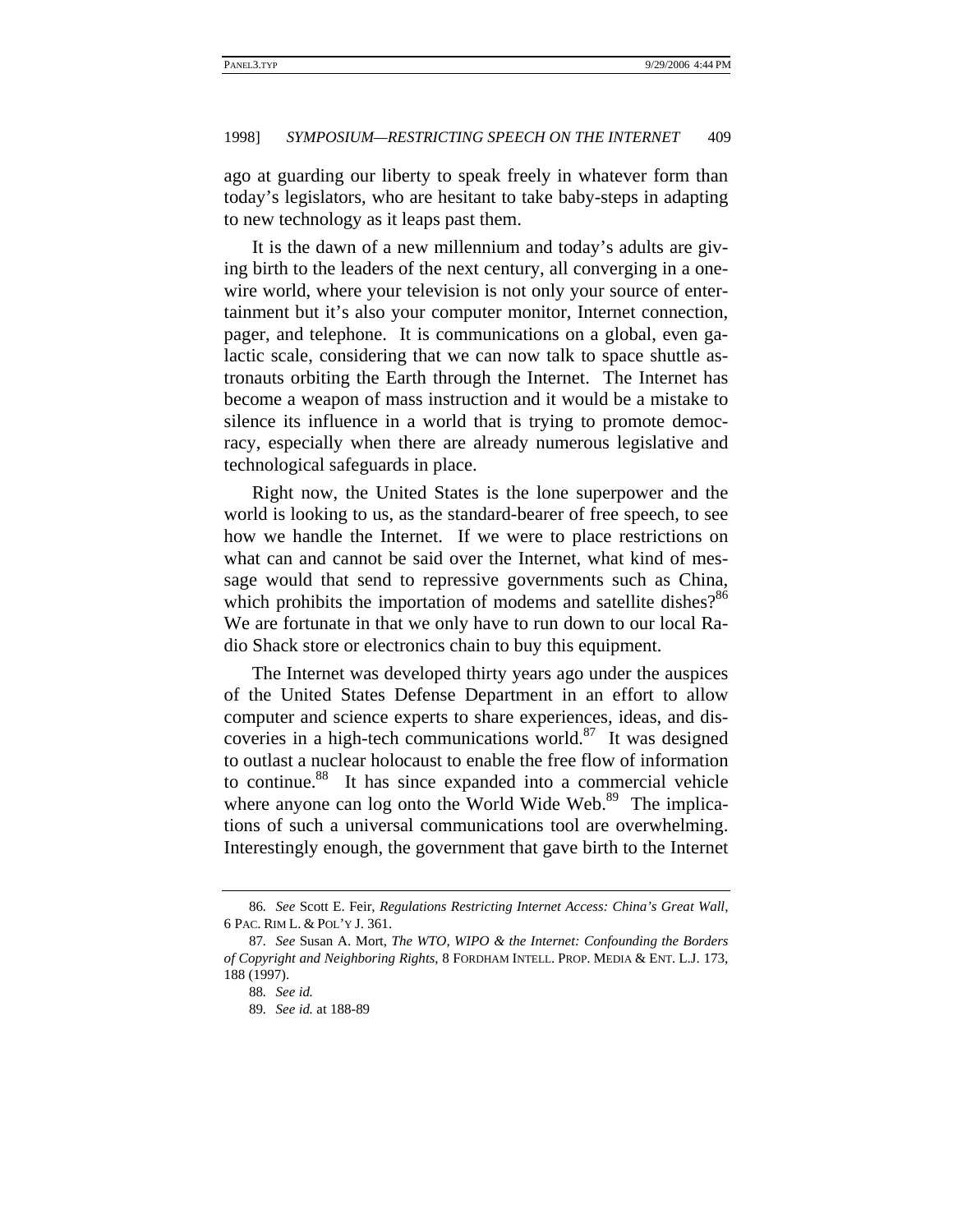is now trying to bridle its wild child, where, it has been said, anarchy reigns. $90$ 

While Congress recognizes the international scope of the Internet and other interactive computer services as providing a unique opportunity for cultural and intellectual exchanges in addition to avenues for political discourse,  $91$  it is trying to control what can be said between adults who take affirmative steps to use such services, generally within the confines of their own homes. Yet the first congressional effort to reign in the masses through the Communications Decency  $Act^{92}$  failed with a resounding dismissal by the Supreme Court, which saw the statute as an overly broad attempt to censor indecent speech.<sup>93</sup>

Free speech in the United States has become more of a protected speech than the unbridled ability to say whatever whenever. While the framers of the Constitution were intent on promoting the free marketplace of ideas through the guaranteed liberty of all United States citizens to express themselves,  $94$  judicial interpretation has modified the plain language of the First Amendment over the course of time. The United States Supreme Court has limited certain forms of speech to time, place, and manner restrictions, while prohibiting Congress from imposing content-based regulations that impede that freedom. $95$  The Communications Decency Act of  $1996,^{96}$ —part of the larger Telecommunications Act of  $1996^{97}$ —was an unconstitutional expansion of federal authority, abridging what has been deemed a fundamental personal right.<sup>98</sup>

<sup>90</sup>*. See* Robert F. Goldman, *Put Another Log on the Fire, There's a Chill on the Internet: The Effect of Applying Current Anti-Obscenity Laws to Online Communications*, 29 GA. L. REV. 1075, 1075 (1996).

<sup>91</sup>*. See* H.R. REP. NO. 104-458, at 86 (1996).

<sup>92. 47</sup> U.S.C.A. § 230 (West 1998 & Supp. 1998).

<sup>93</sup>*. See* Reno v. ACLU, \_\_ U.S. \_\_, 117 S. Ct. 2329 (1997).

<sup>94</sup>*. See* William T. Mayton, *Seditious Libel and the Lost Guarantee of a Freedom of Expression*, 84 COLUM. L. REV. 91, 93 (1984).

<sup>95</sup>*. See* Burson v. Freeman, 504 U.S. 191, 197 (1992).

<sup>96.</sup> Pub. L No. 104-104, tit. V, 110 Stat. 133 (Feb. 8, 1996) (codified at 47 U.S.C.A. §§ 230, 560-561 (West 1998 & Supp. 1998)).

<sup>97.</sup> Pub. L. No. 104-104, 110 Stat. 56 (Feb. 8, 1996) (codified at scattered sections of 15 & 47 U.S.C. (Supp. 1997)).

<sup>98</sup>*. See Reno*, 117 S. Ct. 2329 (1997).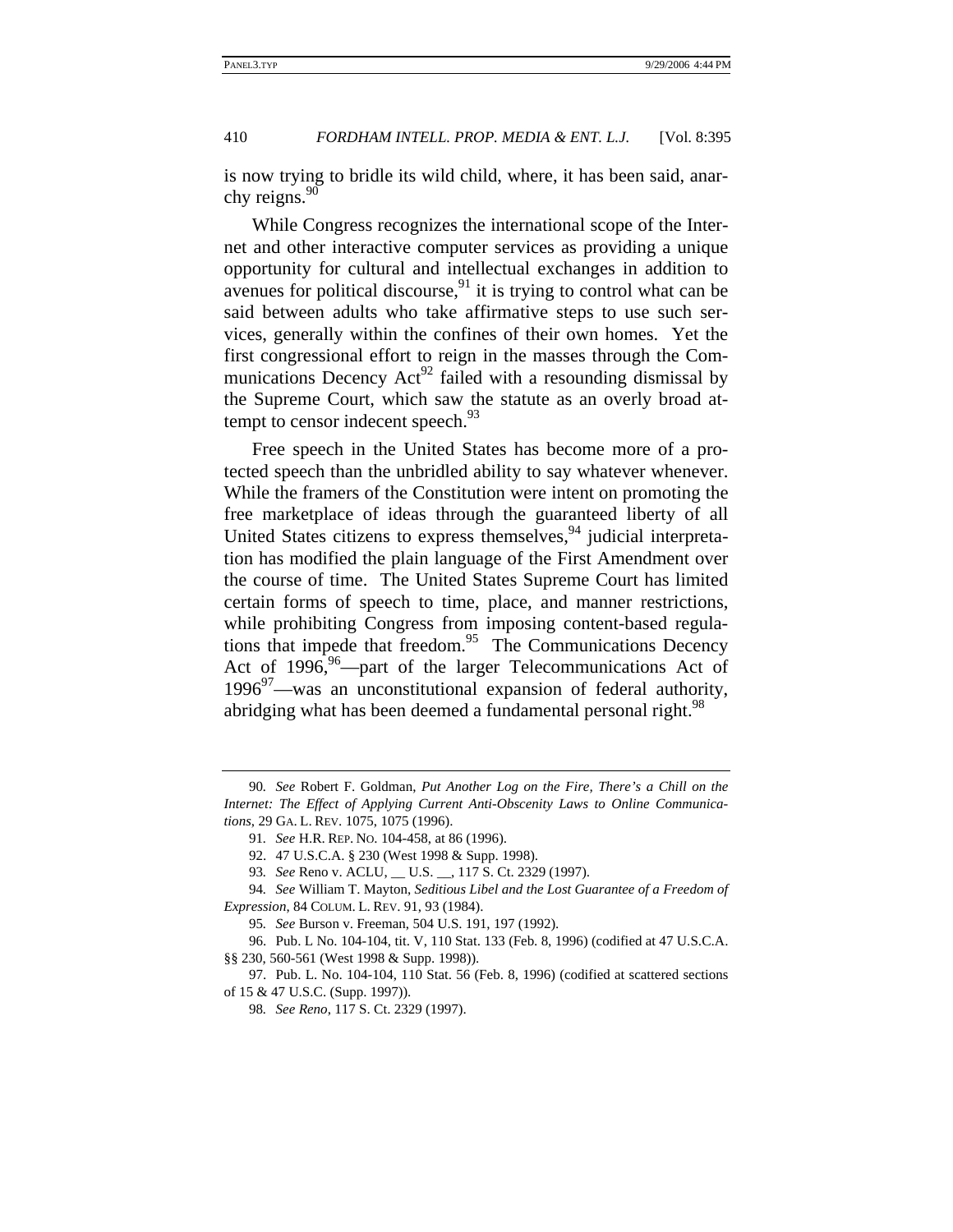Congress overreached in the Communications Decency Act by attempting to suppress free expression under the guise of preventing child exploitation through computers, which is an act already prohibited by federal criminal statutes.<sup>99</sup> The government has a legitimate purpose in seeking to protect the interest of its young citizens but not at the expense of the fundamental freedoms of adults.<sup>100</sup> The conduct they sought to prohibit in the Communications Decency Act, to ban the use of interactive computers for any request, proposal, or other communications to minors that describes sexual or excretory functions or organs,<sup>101</sup> is already punishable under the Child Sexual Exploitation Protection Act.<sup>102</sup> In fact, the criminal sanctions under that statute go further in assuring society protection from offenders, by providing for longer jail terms than those allowed by the Communications Decency Act. The legislative purpose of censorship in the Communications Decency Act already can be achieved more effectively absent censorship and by means substantially narrower to achieving the legitimate governmental interest of protecting minors from sexual exploitation.<sup>103</sup> It thereby failed the requirement of narrow tailoring for any content-based regulations.<sup>104</sup>

Restrictions on obscenity, however, have been upheld by the Supreme Court when an offending expression, which taken as a whole, appeals to the prurient interest in sex in a patently offensive way and lacks any literary, artistic, political, or scientific value.<sup>105</sup> Yet the Supreme Court, in *Miller v. California*,<sup>106</sup> had a difficult time setting forth any national standards for obscenity. Instead, the

103*. See Reno*, 117 S. Ct. at 2346-48.

105*. See* Miller v. California, 413 U.S. 15, 24 (1973).

106. 413 U.S. 15 (1973).

<sup>99</sup>*. See* Sexual Exploitation and Other Abuse of Children Act, 18 U.S.C.A. §§ 2251, 2252 (West 1998 & Supp. 1998).

<sup>100</sup>*. See Reno*, 117 S. Ct. at 2343.

<sup>101</sup>*. See* 47 U.S.C.A. § 230.

<sup>102.</sup> Protection of Children Against Sexual Exploitation Act of 1977, Pub. L. No. 95-225, 92 Stat 7 (Feb. 6, 1978) (codified as amended at 18 U.S.C. §§ 2251-2253 (West, WESTLAW through Pub. L. No. 105-165, Mar. 20, 1998)).

<sup>104</sup>*. See* Ward v. Rock Against Racism, 491 U.S. 781 (1988); *see also* Shea v. Reno, 930 F. Supp. 916, 940-41 (S.D.N.Y. 1996) (declaring the Communications Decency Act of 1996 to be an overly broad restraint on protected communication between adults).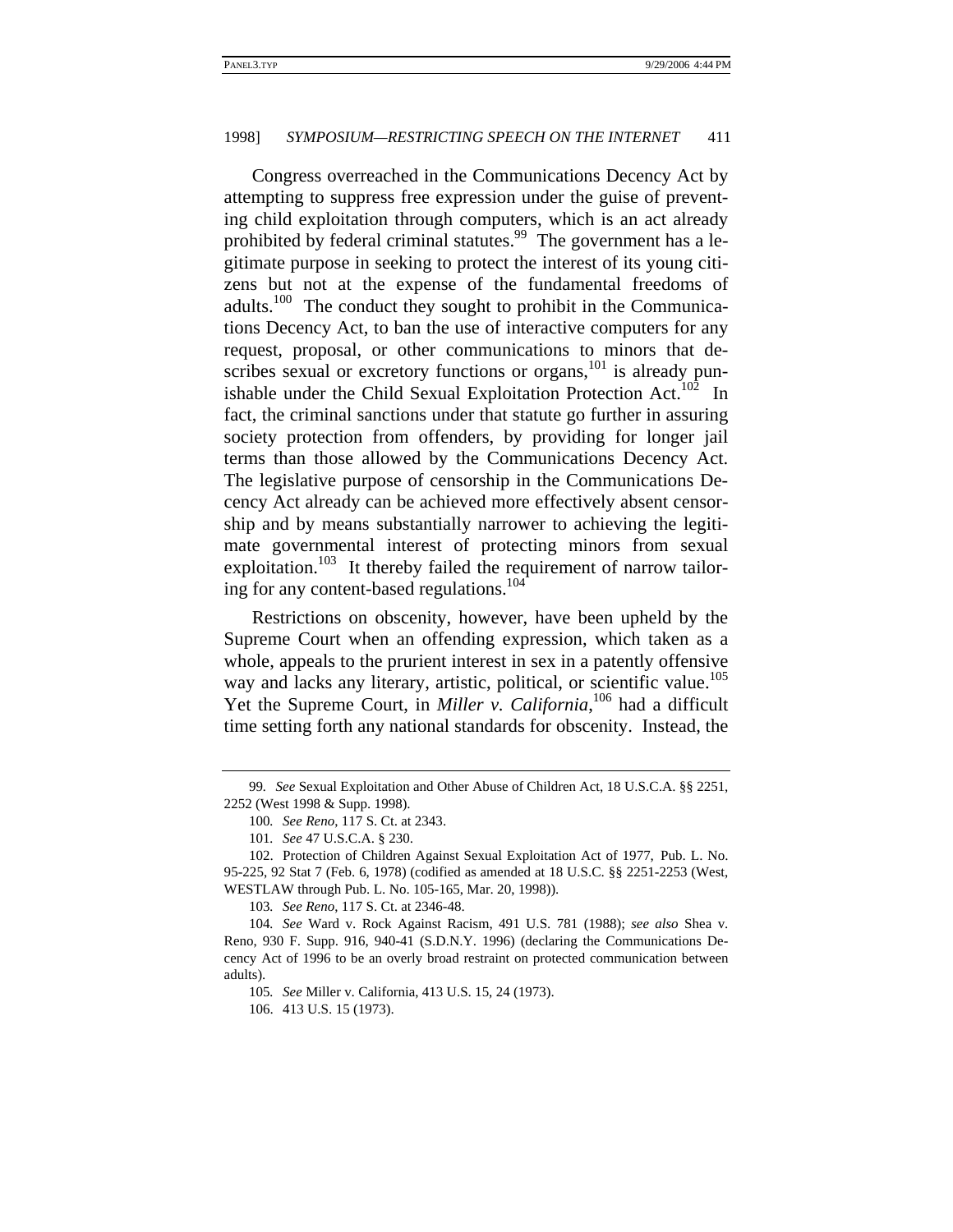Court left it to jurors in the forum community to apply a contemporary local standard of morality and for state legislators to set forth specific sexual conduct they deemed to be pornographic within their jurisdiction.<sup>107</sup>

Although we are one nation, we are too culturally diverse to expect a national standard to apply to all communities. In *Miller*, the Court admitted that to do so would be an exercise in futility.<sup>108</sup> Imagine then, what it would be like to apply a global standard of morality where some nations permit and encourage bigamy, nudity, and the like. What may be accepted behavior on the streets of Times Square will not necessarily sit well in the Mormon communities of Utah. It would be an insurmountable task to monitor the Internet with cyber cops. The Communications Decency Act's attempt to sanitize the Internet of indecency would homogenize the unprecedented information exchange taking place in cyberspace.

The right to voice opinions, expressions, and the like is not confined to the isolation of a person in solitary confinement where the only voice heard is his own. The activity of interpersonal communication is so fundamental to the educational and developmental process of human interaction that society's future depends on a robust exchange in the marketplace of ideas. The way to promote the growth of the evils that live among us is to send them underground where they can fester unobserved. Is it not better for parents to monitor the activities of their children and foster in them some responsibility, rather than forcing them to seek knowledge in the lure of the forbidden? Today's parents tend to expect legislation to pick up the slack for the lack of the so-called quality time they spend being involved in the development of their children.

Limiting the dissemination of allegedly indecent material on the Internet restricts the adult population to exchanging material only suitable for children, thereby stunting the development of society. Even such restrictions, when applied to obscene material with which minors may have contact, have been staunchly overturned by the Supreme Court as manifestly against conditions nec-

<sup>107</sup>*. Id.* at 30.

<sup>108</sup>*. Id.* at 30-31.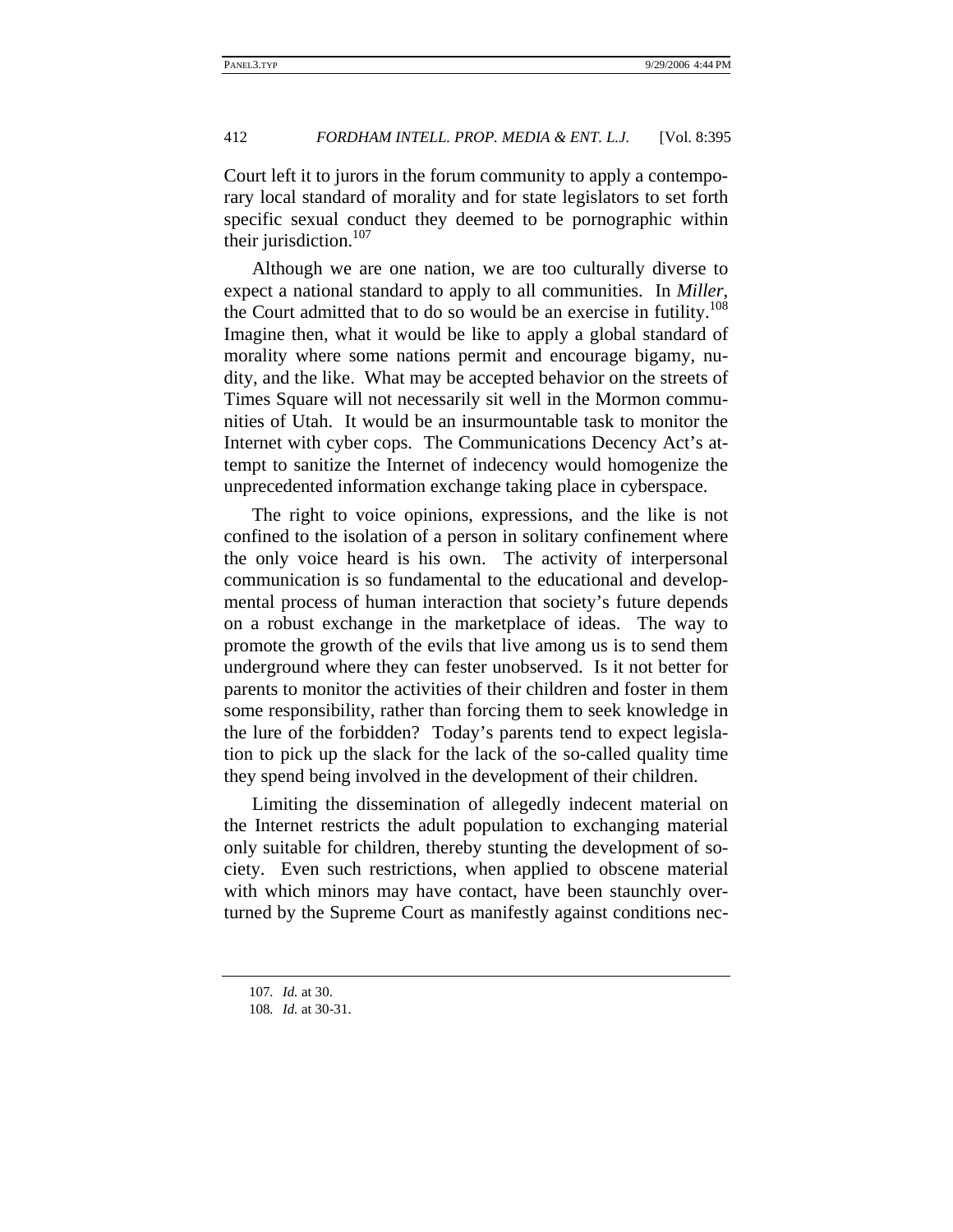essary for the maintenance and progress of a free society.<sup>109</sup> Although it has been noted that First Amendment protections do not apply to obscene materials, adults within the confines of their own homes have been shielded from the invasion of governmental control over their private reading materials.<sup>110</sup>

Little is more secluded than sitting in the privacy of your own home and turning on your computer to read, to write, or to browse the Internet. In *Stanley v. Georgia*, 111 the Supreme Court held that while states have a right to regulate obscenity, they do not have the power to infringe on an individual's primary liberty of freedom of expression behind closed doors.<sup>112</sup> Legislatures, therefore, have the difficult task of protecting the interests of children while simultaneously preserving the individual rights at the core of the Constitution.

The Internet is not an intruder. We invite it into our home. Just like the cable user described in *Cruz v. Ferre*<sup>113</sup> or the dial-aporn user outlined in *Sable Communications v. FCC*,<sup>114</sup> the Internet explorer must make a monthly decision whether to continue his subscription to the Internet and, if dissatisfied, he may cancel his subscription at any time.<sup>115</sup> The Internet explorer is a pilot charting his own course. By virtue of the subscription-only access, innocent bystanders cannot be offended by the chance confrontation of indecent material, nor can children too young to read or write be able to access World Wide Web sites without the knowledge to type commands that will get them there.

Parents must take deliberate steps to bring the Internet and all it contains into their homes, thereby purposefully exposing their children to its contents with full knowledge of its global reach. The parents are the gatekeepers of the message and can easily

<sup>109</sup>*. See* Sable Communications v. FCC, 492 U.S. 115, 129 (1989); *see also* Butler v. Michigan, 352 U.S. 380 (1957) (finding that a law banning dissemination of books to general public, based upon protection of minors, was an unreasonable restriction on the fundamental liberties of a free society).

<sup>110</sup>*. See* Stanley v. Georgia, 394 U.S. 557 (1969).

<sup>111. 394</sup> U.S. 557 (1969)

<sup>112</sup>*. Id.*

<sup>113. 755</sup> F.2d 1415, 1419 (11th Cir. 1985).

<sup>114. 492</sup> U.S. 115 (1989).

<sup>115</sup>*. See Cruz*, 755 F.2d at 1420.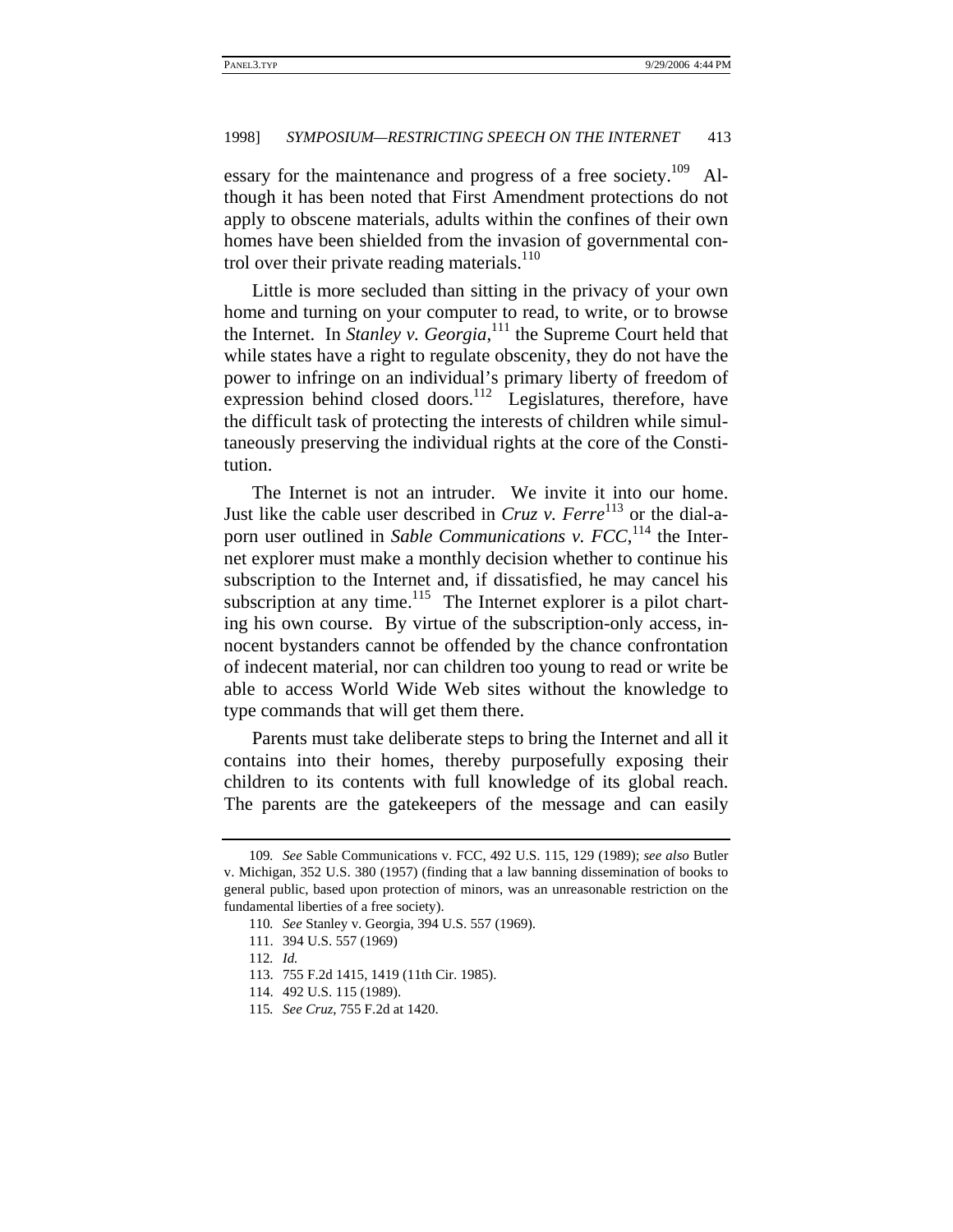close the door to the world if they so choose.

Because content-based regulations are subject to strict scrutiny, the *Sable* Court looked at other ways to protect minors from exposure to indecent material. The *Sable* Court found that alternatives existed which were less restrictive than an outright ban, and held that cutting adult access to indecency is not narrowly tailored to meet the government's goal.<sup>116</sup> As the judicial view shifts the onus from the industry to parents to the industry again, in keeping a safe harbor for children to mature, perhaps the best solution would be to split the responsibility between the rapidly developing industry and the guardians of our young citizens.

Several alternatives have been explored, some with high success rates and others which are not as feasible in the current market. Time channeling for sensitive material, which has been upheld by the courts in narrow applications,  $117$  is not workable in a medium like the Internet, where both senders and receivers are located in different time zones and can simultaneously transmit or access information. Restricted use, on the other hand, is much more practicable as a shared responsibility between the industry and parents without placing a tremendous economic burden on either. Selective screening and blocking programs are currently available and do not require any extensive modifications to existing industry or home equipment.

The industry voluntarily developed screening computer programs to assist parents in limiting access by minors to questionable sites on the Internet. Programs, such as CyberPatrol from Microsystems Software, work by screening out access to questionable Web sites as rated by PICS, the Platform for Internet Content Selection: a ratings systems developed by major commercial content providers.118 Other screening programs, such as SafeSurf, focus on child-friendly sites, again as rated by the software program devel $oper.$ <sup>119</sup>

<sup>116</sup>*. Sable*, 492 U.S. at 129.

<sup>117</sup>*. See* FCC v. Pacifica Found., 438 U.S. 726, 748 (1978).

<sup>118</sup>*. See* Farhan Memon, *How to Keep Your Children Away from this Stuff?*, N.Y. POST, Feb. 8, 1996, at 28.

<sup>119</sup>*. See id.*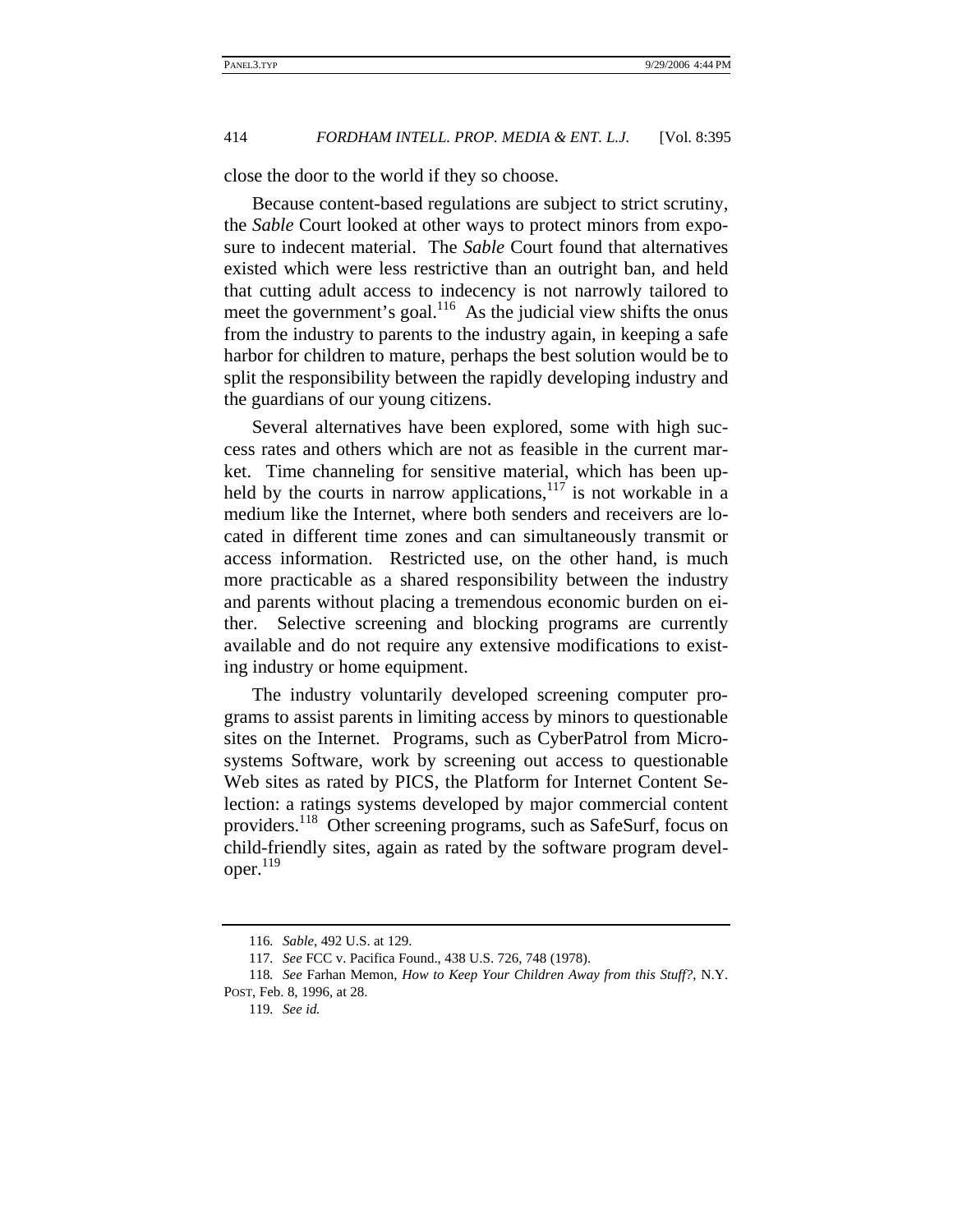The screening programs place more control in the hands of parents and allow them to supervise, directly or indirectly, their children's use of the Internet. Only the most ingenious minors with computer expertise far beyond the knowledge of the ordinary parent or adult will be able to hack their way through the blocking software. Screening software allows parents, who so desire, to shield their children from questionable material while simultaneously providing adults access to the unrestricted, constitutionally protected so-called indecent sites. It is the least restrictive method available to meet the government's dual purpose of preserving our nation's fundamental liberty of protected speech and shielding the nation's youth from indecency.<sup>120</sup>

If it is United States policy to preserve the vibrant market of the Internet, to maximize user control over what information is received by individuals, and to encourage industry development of filtering technologies to empower parents, then a censorship provision seems to defeat the goal. Placing shutters on the marketplace of ideas is not the way to keep material from seeping through the floorboards. Perhaps today's parents are looking to Congress to legislate away responsibility that is part and parcel of rearing children.

It is doubtful our founding fathers had planned on usurping parental authority in child rearing when setting forth the foundation of protected speech. Rather, it can be argued that the framers sought to firmly establish paternal protectionism by encouraging the marketplace of ideas and leaving it to parents to present it to their children in terms they see fit and at the appropriate time in their development. What better way to ensure the continuation of a freethinking society than by allowing an uncensored exchange of ideas between generations to come on a global basis.

PROF. SIMS: Thank you. Now, Mr. Steinhardt.

MR. STEINHARDT: In *Reno v. ACLU*,<sup>121</sup> the Supreme Court essentially said that the Communications Decency Act was overbroad, that it attempted to regulate speech or the access of adults to speech in the name of protecting children, and that it inevitably

<sup>120</sup>*. See* Action for Children's Television v. FCC, 58 F.3d 654 (D.C. Cir. 1995).

<sup>121. 117</sup> S. Ct. 2329 (1997).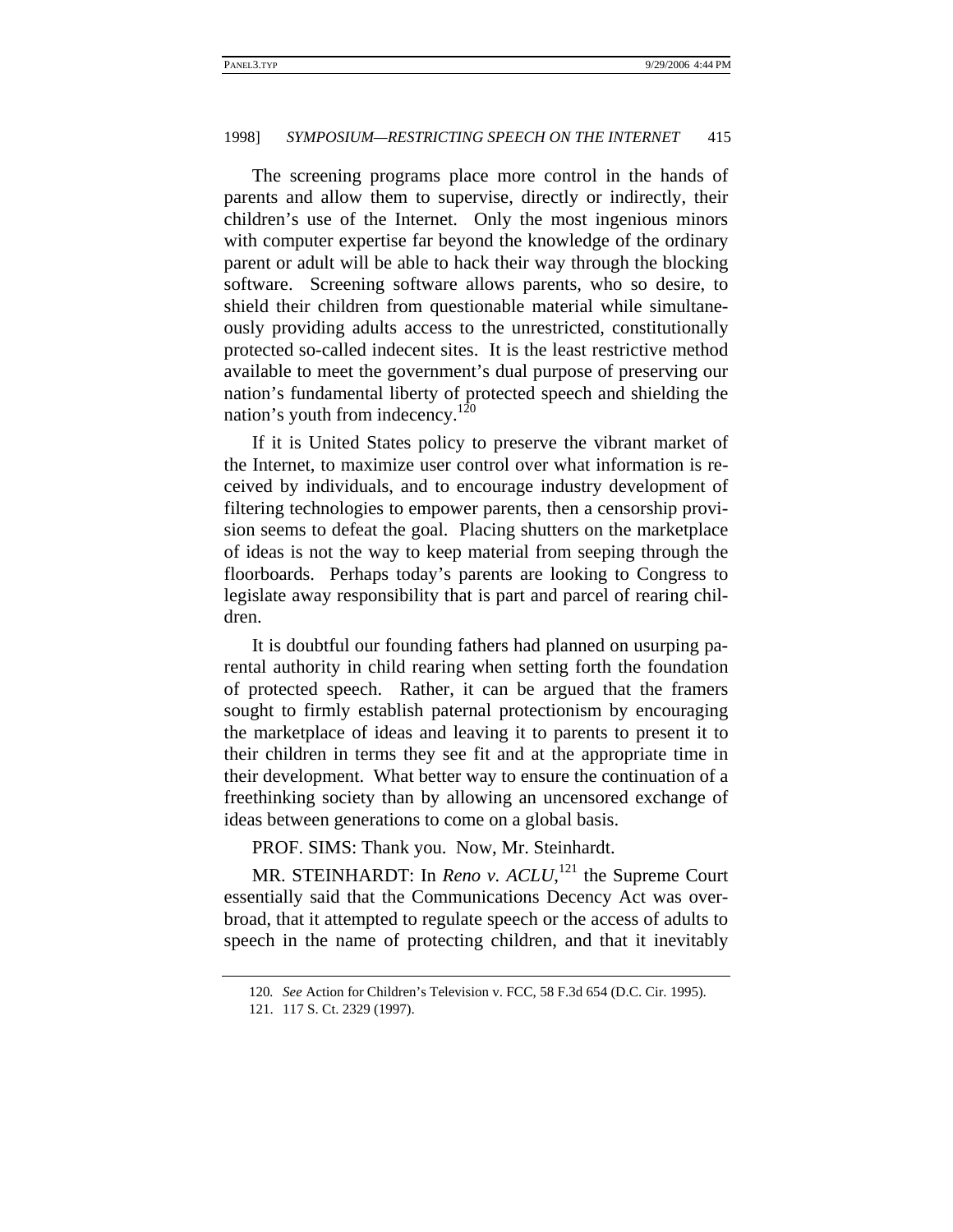would have that result.<sup>122</sup> The Court did not say that the statute was unconstitutionally vague, but it came very, very close. Justice Stevens, in his majority opinion, said that "the vagueness of the language of indecency and patent offensiveness" contributed to the overbreadth of the statute.<sup>123</sup>

The most interesting thing in light of recent developments was that the Court did not decide this case on the grounds that there were less-restrictive alternatives.<sup>124</sup> There had been much testimony at the trial before the special three-court panel in Philadelphia about less-restrictive alternatives, about various kinds of software filtering content locking-and-rating tools, but neither the lower court nor the Supreme Court saw the case as turning on that point. That is an especially important factor as we look at what has occurred within three weeks of this landmark decision, a sweeping decision.

We had the first White House summit on what some have come to call censorware. That summit involved discussion of an undifferentiated, non-critically examined set of tools for rating,

<sup>122</sup>*. Id.*

<sup>123</sup>*. Id.* at 2344 ("The vagueness of the [Communications Decency Act] is a matter of special concern . . . .").

<sup>124.</sup> In striking down the indecency provisions of the Communications Decency Act, the Supreme Court reapplied the categorical First Amendment analysis that appeared to have been abandoned in *Denver Area Educational TV Consortium v. FCC*, 518 U.S. 727 (1996), a fractured opinion that undermined the applicability of settled First Amendment tests. *See* ACLU v. Reno, 117 S. Ct. 2329 (1997). In *Reno*, the Court found that the Internet bears none of the characteristics that subject other media, such as broadcasting, to lesser First Amendment protection. *Id.* at 2343-44 ("[O]ur cases provide no basis for qualifying the level of First Amendment scrutiny that should be applied to [the Internet]."). The Court found that the Internet does not suffer from the same spectrum scarcity as broadcasting. *Id.* (noting that the Internet has virtually unlimited potential for growth) (citing Red Lion Broad. Co. v. FCC, 395 U.S. 367 (1969) (setting forth the spectrum scarcity rationale for broadcast regulation)). The *Reno* Court found that Internet is "not as 'invasive' as radio or television" or as accessible to children. *Id.* at 2343 (citing FCC v. Pacifica Found., 438 U.S. 726 (1978) (setting forth the invasiveness rationale for broadcast regulation)). Moreover, the Court found that Internet communications do not invade the home or appear on the computer screen "unbidden," as do television images, and Internet users, unlike radio listeners and television viewers, are unlikely to encounter indecent content by accident because "almost all sexually explicit images [on the Internet] are preceded by warnings as to the content." *Id.* at 2343. Accordingly, the Court subjected the Communications Decency Act to strict scrutiny, rather than the lower levels of scrutiny reserved for regulation of other media.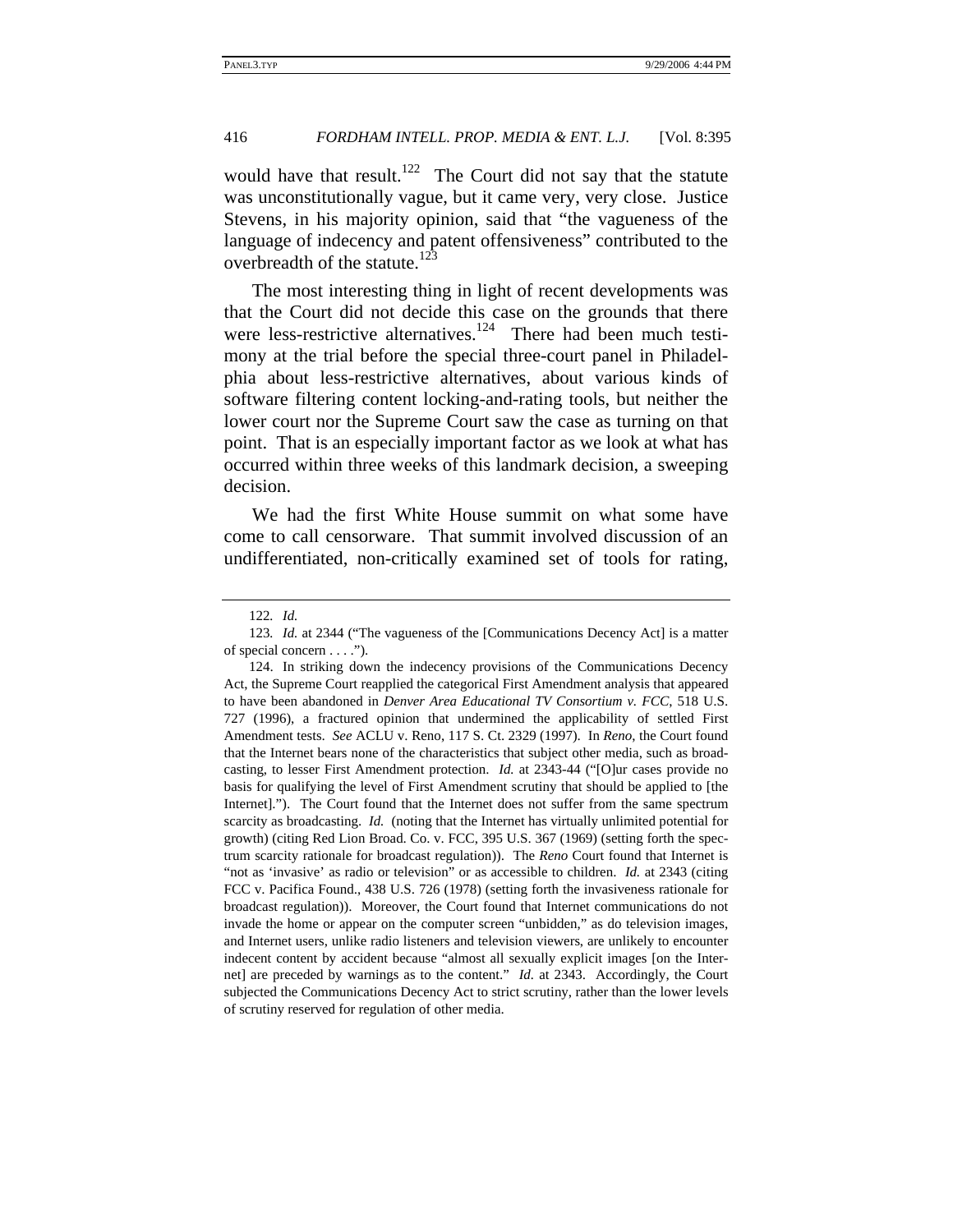blocking, and filtering the Internet. A second summit occurred a few weeks ago and the White House participated again, although the summit was held in a hotel rather than facing the Rose Garden.

There has been a very shocking development. Although the Supreme Court explicitly rejected the analogy to broadcast, we have had a series of proposals that treat the Internet as if it were television or radio. Those proposals suggest regulations on content on the Internet that, under American theories of free speech, most people would never conceive of making in regard to the print. For example, some proposals advocate a labeling system or a series of self and third party rating systems.

The quizzical thing, from my perspective, is that no one would ever suggest that all of the publishers in the print world, namely, newspaper publishers, magazine publishers, book publishers, writers, and editors, get together and come up with a system for rating content. Here, you have the Supreme Court saying, on the one hand, that this medium is entitled to at least as much protection as the print world and is not analogous to broadcast. Nonetheless, three weeks later, we begin to discuss rating systems. In fact, the President has referred to the possibility of a V-chip for the Internet. $^{125}$ 

Similarly, there have been proposals that search engines which serve a function similar to the *Index to Periodicals* for the print world—adopt those rating systems and block out, that is, refuse to report on, the existence of either unrated or badly rated cites.126 No one would ever suggest that for the *Index of Periodicals*.

Nor would anyone ever suggest for print, as has been suggested for the Internet, that everyone agree to rate their own content, that the government require the content to be rated, and that the government provide for punishment for punish those who mis-rate. No one would ever suggest that for the print world. Certainly no one would ever be able to successfully establish that for the print world.

<sup>125</sup>*. See* Laurie J. Flynn, *Child's Play on Web Includes Safety Net*, SAN DIEGO UNION-TRIB., July 1, 1997, at 18.

<sup>126.</sup> *See id*.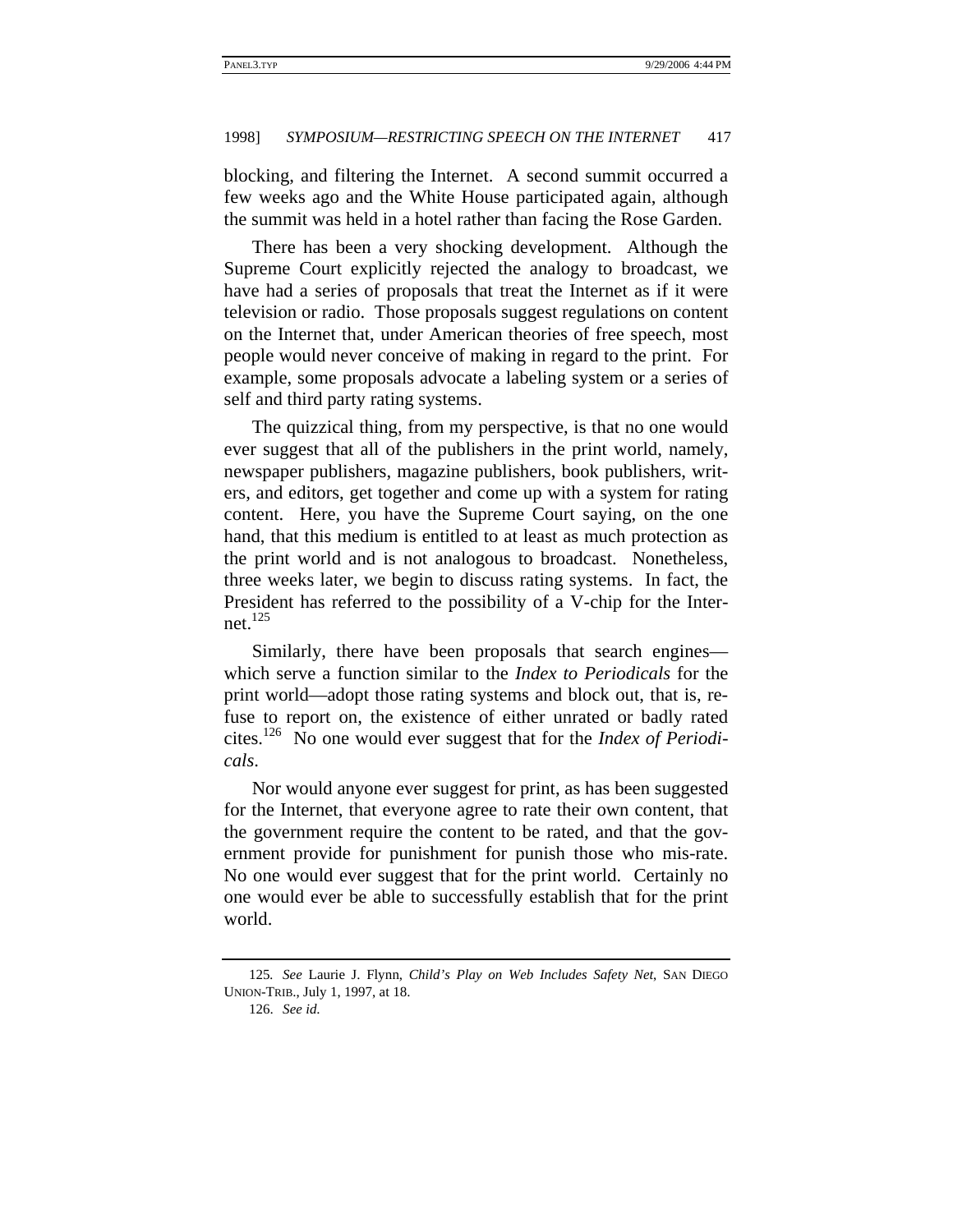The first judicial challenge to the application of some of these new filtering and blocking technologies is taking place in Virginia, where the Loudoun County library system has adopted for all patrons, both adults and children, use of the X-Stop blocking software.<sup>127</sup> Although X-Stop has been marketed as a product which will block out pornography, bestiality, child pornography, and explicitly sexual materials, like many of the stand-alone blocking products that have been introduced in homes, libraries, and other public institutions, it in fact is a broad tool that blocks out, among other things, the Quaker web site, the American Association of University Women, and—my personal favorite—even a Mormon web site that cautions against masturbation.<sup>128</sup>

Nonetheless, my biggest fear is that these matters will not simply come up in the context of libraries or other public institutions, but that we are moving toward a view of regulating the Internet as if it were a broadcast medium. Such a view endangers free speech on the Internet. This is very dangerous, especially in light of the Supreme Court's characterization of the Internet as "the most participatory medium  $\dots$  the ultimate marketplace of ideas."<sup>129</sup>

We see the move by private industry toward the adoption of rating/filtering systems that could well result in a more commercialized, bland, and homogenized Internet. Such action by private industry may lead to an Internet in which quirky speech and individual home pages are either blocked from view or are rendered invisible by search engines, which refuse to report on their existence.

There is a real danger that restricting the potential of the Internet will rob individuals who, as was suggested earlier, do not own the print presses of the *New York Times* or the broadcast license of WCBS Radio in New York City, of the opportunity to use this medium to reach audiences great and small. We have to be very careful about that. My fellow panelist Parry Aftab, I am sure, will talk about this issue some more.

<sup>127</sup>*. See* Amy Harmon, *Library Suit Becomes Key Test of Freedom to Use the Internet*, N.Y. TIMES, Mar. 2, 1998, at D1 (discussing background of case).

<sup>128</sup>*. See id.*

<sup>129</sup>*. Reno*, 117 S. Ct. at 2351.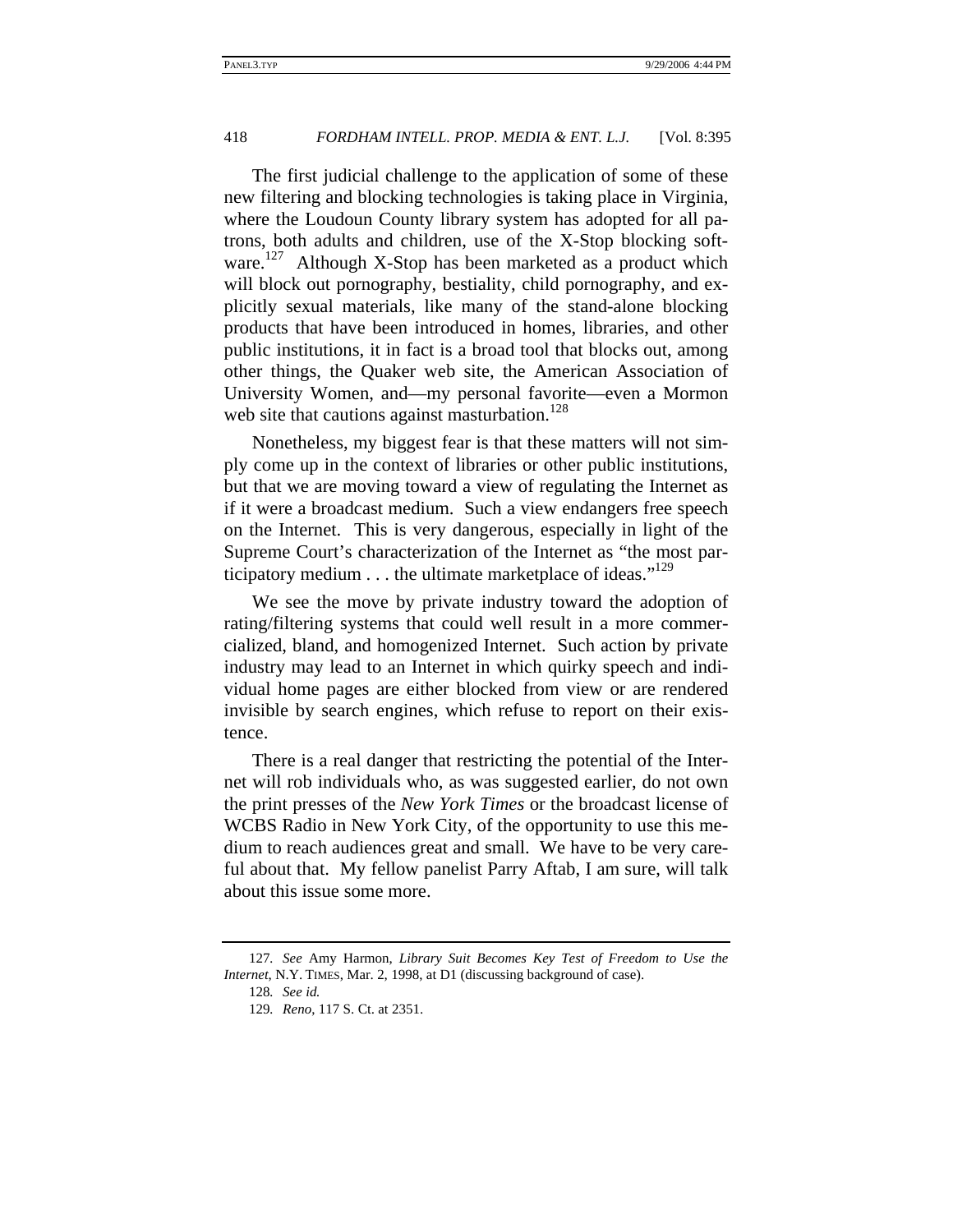It is an extremely complex issue: the issue of Internet filtering/blocking. It is more complex than the Communications Decency Act, which the Supreme Court obviously found to be a fairly simple issue in legal terms. But it is something that we are going to worry about, not only because it raises constitutional law questions when those technologies are employed by the government, but because it will shape the nature of the Internet itself.

MR. SIMS: Thank you, Mr. Steinhardt. Mr. Peters is next.

MR. PETERS: Because the title of this section is Restricting Speech on the Internet: Finding an Appropriate Regulatory Framework, it seems to me that there are two questions: first, whether there is a need for regulation, and second, whether a particular regulation is constitutional.

In brief, there is a need for regulation on the Internet, particularly in regard to obscenity and indecency. I should add that at Morality in Media, our primary focus is pornography. It is my opinion that regulation is needed because the home use of screening technology will not alone solve this problem.

The home use of screening technology will not work because first, no screening technology blocks all offending sites,<sup>130</sup> second, no screening technology is foolproof—kids can get around it, $^{131}$ third, not all parents will use it, $132$  fourth, not all of the parents who do use it will use it wisely and carefully, $133$  and finally, children can and will be able to access computers outside of the home.<sup>134</sup>

In New York City, children can access the Internet through school,  $^{135}$  the library,  $^{136}$  places of employment,  $^{137}$  retail businesses,

<sup>130</sup>*. See* Dawn C. Chmielewski, *Parents Can Take Steps To Monitor Kids Online*, HOUS. CHRON., Aug. 14, 1997, at 4.

<sup>131</sup>*. See* Lance Gay, *Firms Found Ways to Keep Workers from Smut Sites*, STAR-TRIB., July 6, 1997, at D4 (stating that "computer-educated children can find backdoor ways of getting information they want.")

<sup>132</sup>*. See* Gil Klein, *Summit Debates Interact Risk to Youths*, RICHMOND TIMES-DISPATCH, Dec. 2, 1997, at A2.

<sup>133</sup>*. See id.*

<sup>134</sup>*. See* David S. Broder, *Gore in His High Tech Element in California, Promotes Science and Environment*, WASH. POST, Jan. 31, 1998, at A11.

<sup>135</sup>*. See* Abby Goodnough, *Internet Access Puts Burden of Control on Schools*, N.Y. TIMES, Apr. 19, 1997, § 1, at 1.

<sup>136</sup>*. See* Amy Harmon, *On Office PC, Bosses Opt for All Work, No Play*, N.Y.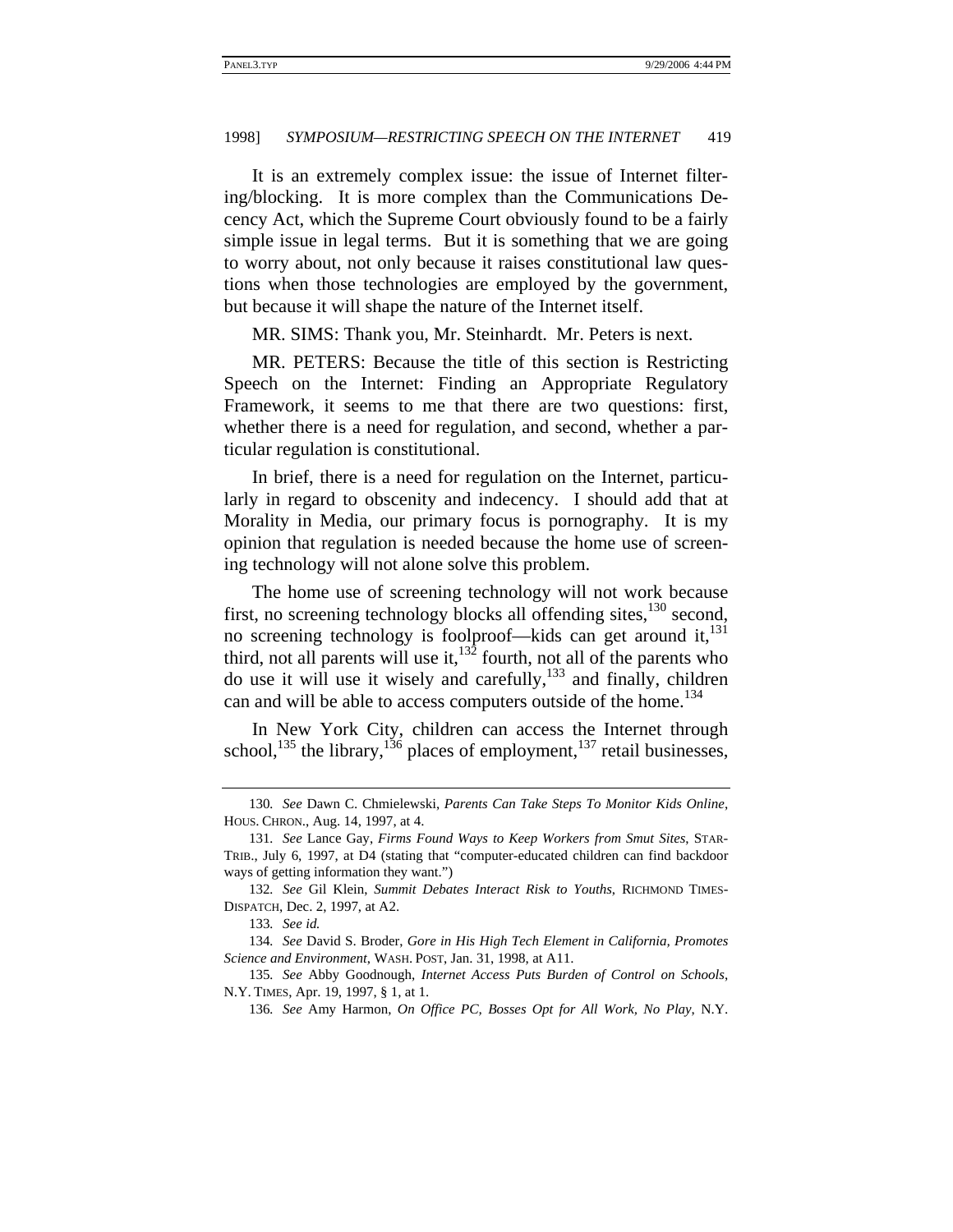a friend's home, and, in the future, pocket computers. Although I agree that pocket computers are not going to be great for viewing visual sex, they certainly would be excellent for chat rooms. Now, I do not know how anyone can say, with a straight face, that home use of screening technology is the answer to protecting kids from pornography on the Internet.

The second point in terms of the need for Internet regulation of indecency is that voluntary steps by the on-line services and Internet service providers ("ISP") will also not be sufficient. The reason for that, in my opinion, is that for the most part, the Internet industry has been unwilling to do everything it can do to curb pornography, and I do not see any reason to expect that to change.

Interestingly, when the computer on-line services world consisted of America Online, Prodigy, and CompuServe, only Prodigy made an honest effort to protect kids against the junk.<sup>138</sup> Prodigy really took strong action against all forms of pornography.<sup>139</sup> America Online and CompuServe did not. I've got a file filled with articles describing instances of sexual exploitation of children that involved America Online. I think I've got one article on Prodigy.

The point being that the Internet industry has not shown a willingness, to this point, to do what is needed to solve this problem voluntarily. My fellow panelist Barry Steinhardt raised points that indicate that solving this problem voluntarily would not be easy, even if the Internet industry were willing to do everything possible.

Related to this, there are thousands of ISPs already. Even if the major ones were willing to come up with some kind of voluntary, genuine solution to this, this would not protect the thousands of people using the other ISPs. It is safe to say that, given the nature

TIMES, Sept. 22, 1997, at A1.

<sup>137</sup>*. See id.*

<sup>138</sup>*. See* Stratton Oakmont, Inc. v. Prodigy Servs. Co., No. 31063/94, 1995 WL 323710 (N.Y. Sup. Ct. Dec. 11, 1995).

<sup>139</sup>*. See* Marc Jacobson, *Prodigy: It May Be Many Things to Many People, But it is Not a Publisher For Purposes of Libel and Other Opinions*, 11 ST. JOHN'S J. LEGAL COMMENT. 673 (1996); R. Hayes Johnson, Jr., *Defamation in Cyberspace: A Court Takes a Wrong Turn on the Information Superhighway in* Stratton Oakmont v. Prodigy Services Co., 49 ARK. L. REV. 589, 593-94 (1996).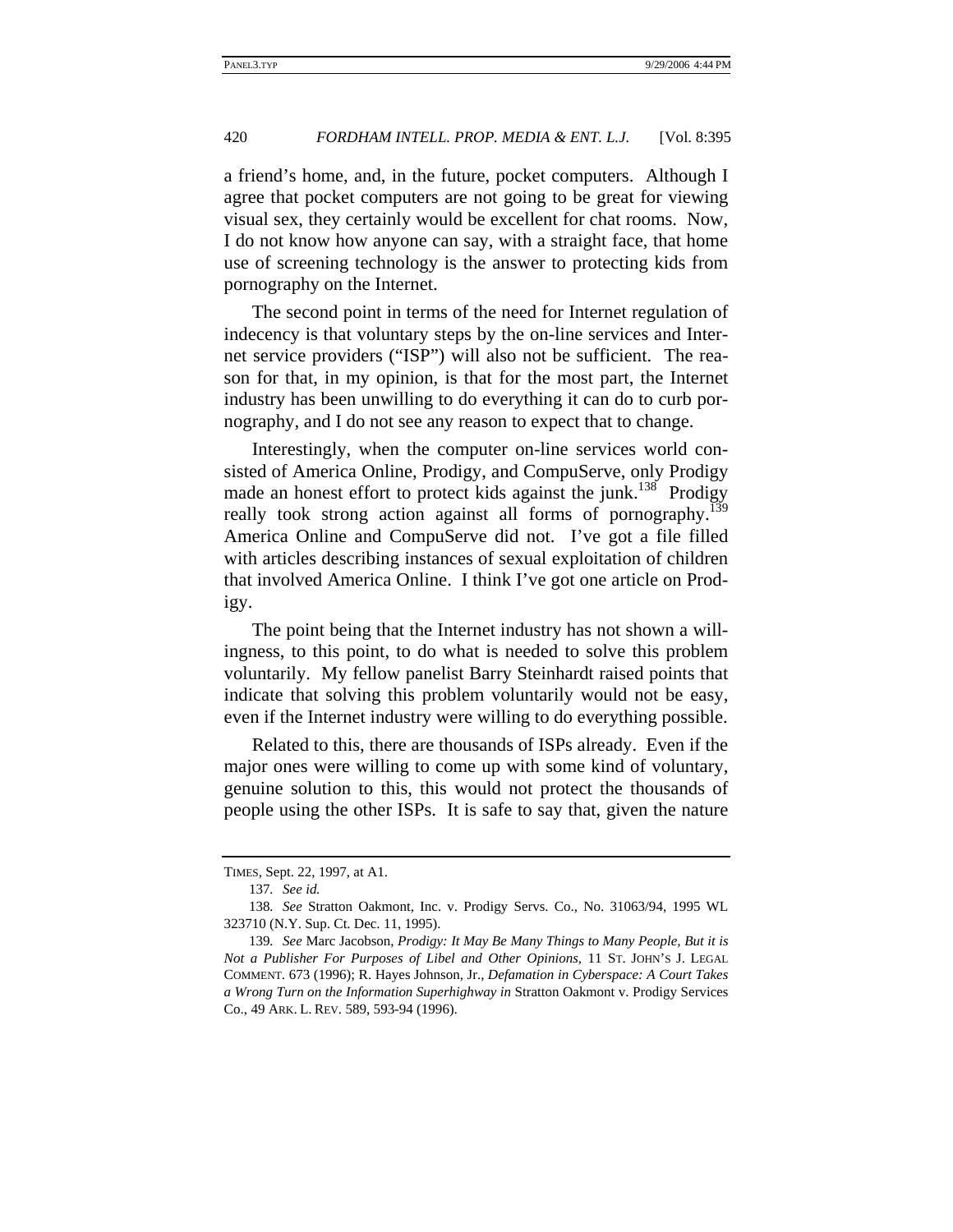of the Internet community, many ISPs will not go along with any voluntary plan.

So, Congress should try to draft intelligent legislation which, while it will not solve the whole problem by any means, will provide some protection in conjunction with the use of home screening technology and whatever else is available. That is the position that I have taken from day one. I have never felt that the law was the whole answer to this problem. I also concluded long ago that without the law, there will be no answer to protecting children on the Internet.

Now, I have some points on the impact of *Reno v. ACLU*.<sup>140</sup> I think that it depends in part on how you read the case. It can be read as validating the view that there shall be no regulation of indecency on the Internet; there are statements in Justice Stevens's opinion that would support that view.141 Another way to look at the case is as striking down a particular law because of glaring defects in that  $law.<sup>142</sup>$ 

Now, assuming that the second view is the correct interpretation of *Reno v.*  $ACLU$ , <sup>143</sup> I will just mention briefly three problems with the Communications Decency Act that we recognized at Morality in Media. I should add that although we did have some input in shaping the Communications Decency Act, we did not shape the entire piece of legislation. For the most part, it was out of our hands. But in terms of problems that we recognized, both early on and as time went along:

First, it is arguable that it was Congress's job, not the courts, to sort through the many technological complexities of the Internet and craft a piece of legislation that recognized that there are different forms of communication on the Internet. Some parts of the Internet function like broadcasting. Other parts of the Internet are similar to accessing a library.<sup>144</sup> There are all kinds of chat

<sup>140. 117</sup> S. Ct. 2329 (1997).

<sup>141</sup>*. See id.* at 2332-33.

<sup>142</sup>*. See id.*

<sup>143. 117</sup> S. Ct. 2329 (1997).

<sup>144</sup>*. See* Glenn Kubota, *Public School Usage of Internet Filtering Software: Book Banning Reincarnated?*, 17 LOY. L.A. ENT. L.J. 687, 692 (1997).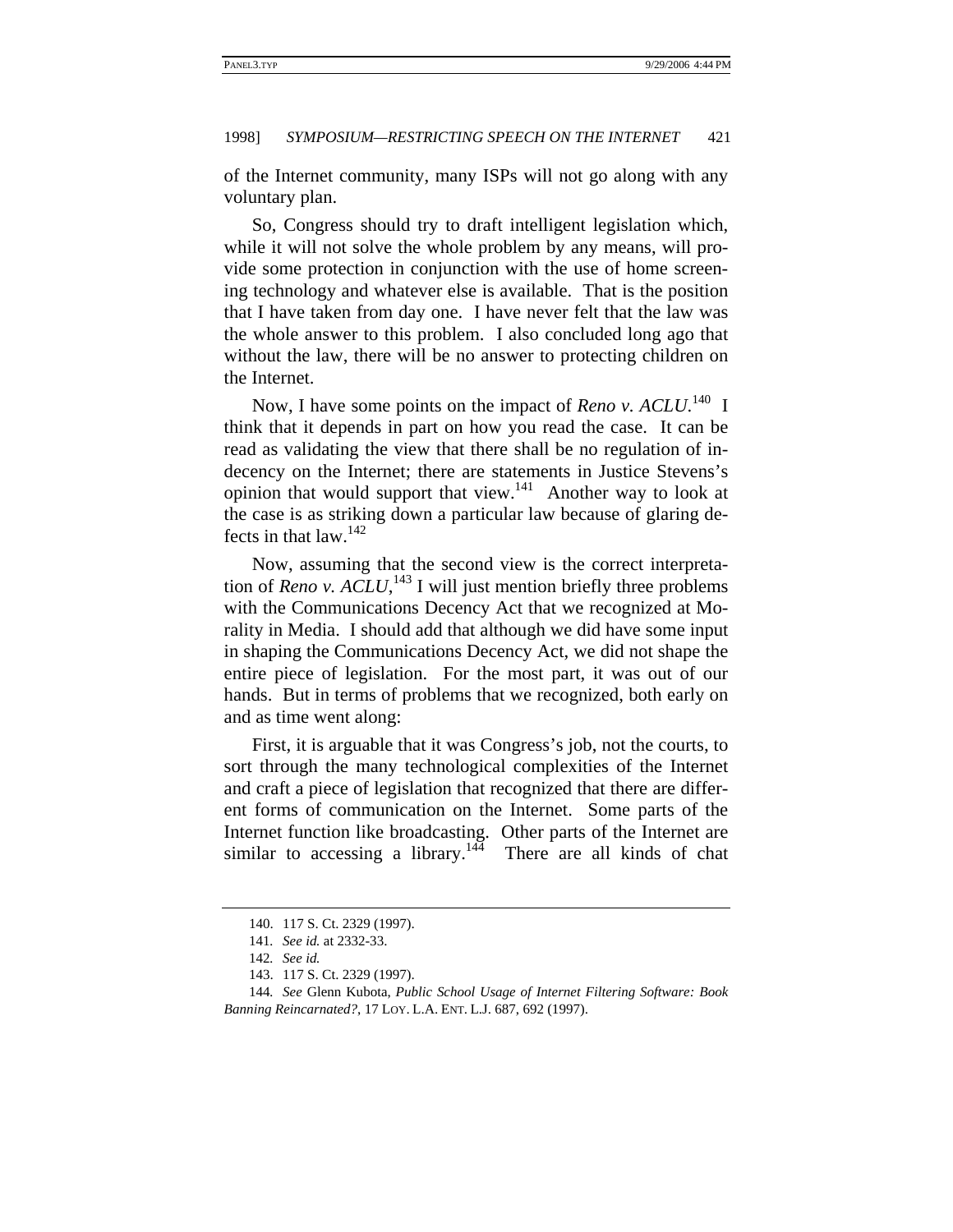rooms,<sup>145</sup> which are kind of like party lines found on the telephone. The Internet also has news groups,<sup> $146$ </sup> which might count as a totally different means of communication.

I hasten to add there was an article recently in the *Wall Street Journal*, describing how news groups were regulating themselves,<sup>147</sup> and another article in the *New York Times* about how chat lines were regulating themselves.<sup>148</sup> If self-regulation is possible, so is legal regulation.

But the point is that the Internet is a complex media, which presents the interesting legal question of who must sort out he complexities, and decide how to regulate the Internet. Is it Congress's job or the FCC's or the courts'?

I think a good case could be made, given the state of technology for the Internet, that it really was Congress's job, not the courts'. I do not think anybody would argue with the following statement: Congress did not do that job. Basically, Congress provided us with a blunderbuss statute with some specific defenses that admittedly would not always apply, $149$  and presumably thought that the courts were going to work out this complex thing on a case-by-case basis.<sup>150</sup>

But given the fact that we were dealing with a criminal  $law$ ,  $^{151}$ that approach presented difficulties. In any case, it would have been better had Congress worked through most of the problems instead of throwing the thing in the lap of the courts.

<sup>145</sup>*. See* Note, *Keeping Secrets in Cyberspace: Establishing Fourth Amendment Protection For Internet Communication*, 110 HARV. L. REV. 1591, 1593 (1997).

<sup>146</sup>*. See* Jeffery M. Taylor, *Liability of Usenet Moderators For Defamation Published By Others: Flinging the Law of Defamation Into Cyberspace*, 47 FLA. L. REV. 247, 253 (1995).

<sup>147</sup>*. See* Timothy Hanrahan, *The Internet: The Moderator*, WALL ST. J., Dec. 8, 1997, at R26.

<sup>148</sup>*. See* Laurie J. Flynn, *Taking In the Sites; Web Discussion Forums Both Public and Private*, N.Y. TIMES, July 21, 1997, at D6; *see also* Lisa Bransten, *Companies Are Talking Up Chat Rooms. More Firms See Them As Way To Improve Service*, WALL ST. J., Dec. 15, 1997, at B10.

<sup>149</sup>*. See* Communications Decency Act of 1996, 47 U.S.C.A. § 223(e) (West 1998 & Supp. 1998).

<sup>150</sup>*. See* Reno v. ACLU, 117 S. Ct. 2339, 2345 (1997).

<sup>151</sup>*. See* 47 U.S.C.A. §§ 223(a), 223(d).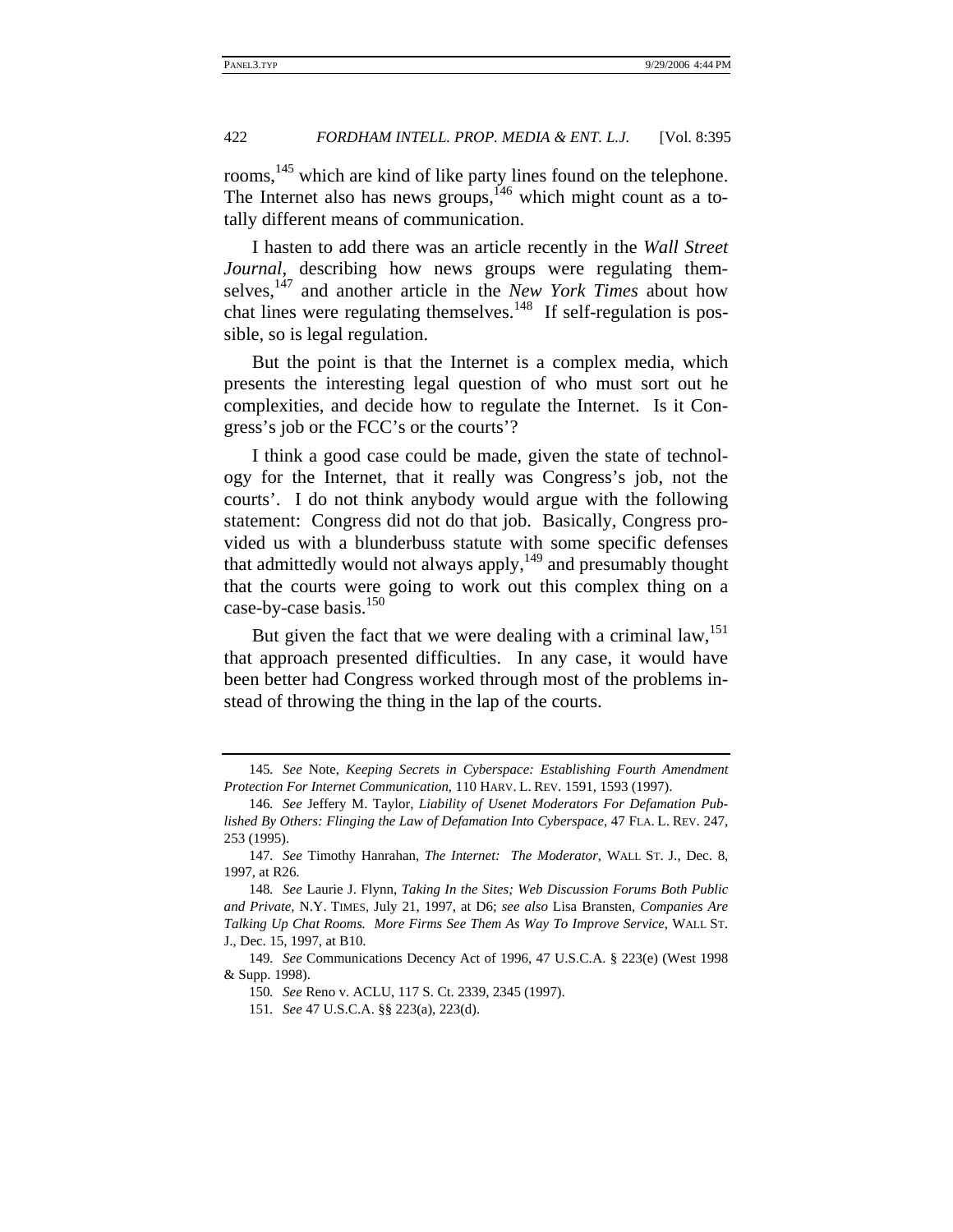Part of my explanation for why Congress enacted such legislation is that there are some members of Congress who do not like the FCC. Congress should have handed the job of devising medium-specific regulations to the FCC. My suspicion, however, is that even that would not have worked. But a lot more progress would have been made in terms of coming up with an intelligent law.

A second problem with the Communications Decency Act was that neither the FCC nor the lower courts had adequately clarified the indecency definition.<sup>152</sup> Certainly, wealthy radio stations have been fined by the FCC for indecency violations, but because the fines were relatively small, the stations paid them and did not raise any legal challenges.<sup>153</sup>

And so, basically speaking, while we do have FCC rulings that address indecency, there is not much real law. In particular, the courts have seldom examined the application of the indecency standard and tried to set some limits or clarify some things. That was never done.

The Supreme Court was justified in recognizing that it is not wise to expect little Joe Citizen to have the same knowledge of the law as the FCC.<sup>154</sup> I guess, in hoping that the Court would uphold this law, Congress hoped the Court would do a better job clarifying the indecency standard than the FCC. But the Court declined to do so. I found it very interesting, however, that while the Supreme Court was unwilling to flesh out the indecency standard, the Court was willing to clarify the concept of sexual harassment by providing guidelines, $155$  which were both criticized<sup>156</sup> and recognized as a step in the right direction.<sup>157</sup>

<sup>152</sup>*. See Reno*, 117 S. Ct. at 2345.

<sup>153</sup>*. See* Chris McConnell, *FCC Indecency Review Yields Few Fines*, BROADCASTING & CABLE, Jan. 27, 1997, at 26.

<sup>154</sup>*. See Reno*, 117 S. Ct. at 2329 (discussing reasons for invalidating portions of the Communications Decency Act on vagueness grounds).

<sup>155</sup>*. See* Harris v. Forklift Sys., Inc., 510 U.S. 17 (1993).

<sup>156</sup>*. See* Dawn M. Buff, Note, *Beyond the Court's Standard Response: Creating an Effective Test for Determining Hostile Work Environment Harassment Under Title VII*, 24 STETSON L. REV. 719 (1995).

<sup>157</sup>*. See* Susan Collins, Note, Harris v. Forklift Systems: *A Modest Clarification of the Inquiry in Hostile Environment Sexual Harassment Cases*, 1994 WIS. L. REV. 1515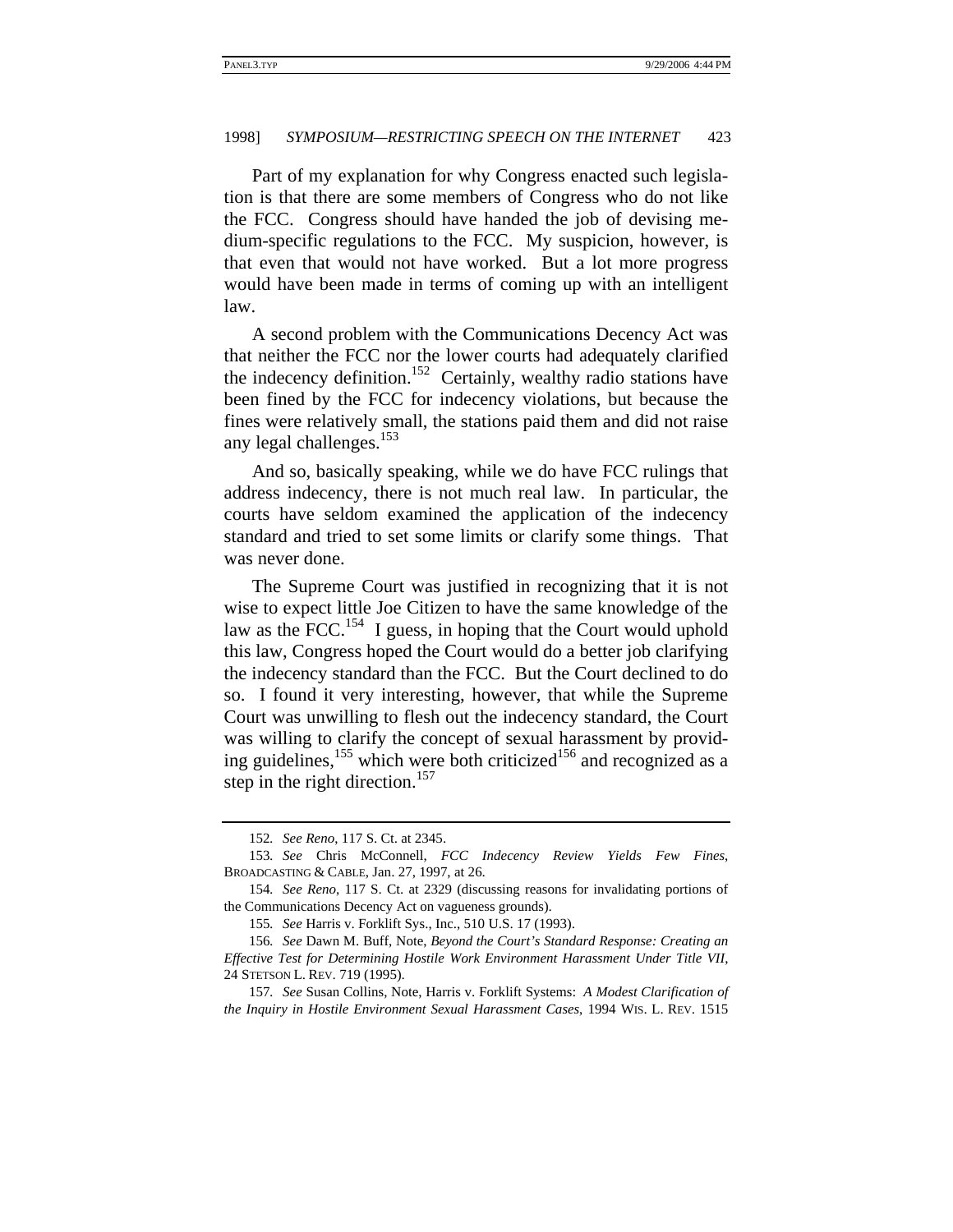Now, whether or not they were justified at this point in time in refusing that invitation is a question that I can not answer. At any rate, in a court case arising in the television medium a couple of years ago, the FCC was supposed to clarify the indecency standard and they did not.<sup>158</sup>

I just happened to read in *Broadcasting & Cable* magazine that the new FCC Commissioner considers that task a priority.<sup>159</sup> I hope that the FCC does a wise job in clarifying the indecency standard.

My point is that we recognized problems in the current indecency standard. Arguably, the Supreme Court could have provided the clarity that was lacking. But in its defense, the Court did not have much to work with. There was not a good, sound body of law available to consult. In large part, they would have had to craft the standard on their own. So, perhaps wisely, they chose not to do it.

The third problem with the Communications Decency Act concerns the choice between two standards: harmful-to-minors<sup>160</sup> versus indecency.<sup>161</sup> We fought for the indecency standard, but only because we felt there were also problems with non-consenting adults being exposed to indecency on the Internet. It has always been our position that the indecency standard is an indecent-for-all standard that is intended for what, in effect, is a mixed audience of adults and children.

If you look at the origins of the indecency concept, I think it is an honest statement to say that the main purpose of it was not to protect children.<sup>162</sup> It was a public morality and public sensibilities concern. Thus, in proceedings involving broadcast indecency, the FCC unilaterally decided that non-consenting adults, in the privacy

<sup>(1994).</sup> 

<sup>158</sup>*. See* Becker v. FCC, 95 F.3d 75 (1996).

<sup>159</sup>*. See* Chris McConnell, *Channel Surfing with New FCC: Democratic Majority May Be More Willing To Regulate Content*, BROADCASTING & CABLE, Nov. 24, 1997, at 26.

<sup>160</sup>*. See* Ginsburg v. New York, 390 U.S. 629, 632-33 (1968).

<sup>161</sup>*. See The Communications Decency Act: A Cyber-Gag to First Amendment Rights on the Internet*, 75 U. DET. MERCY L. REV. 187, 205-09 (1997).

<sup>162</sup>*. See* Alec Harrell, Note, *Who Cares About Prior Restraint? An Analysis of the FCC's Enforcement of Indecency Forfeiture Orders*, 70 S. CAL. L. REV. 239, 240-41 (1996).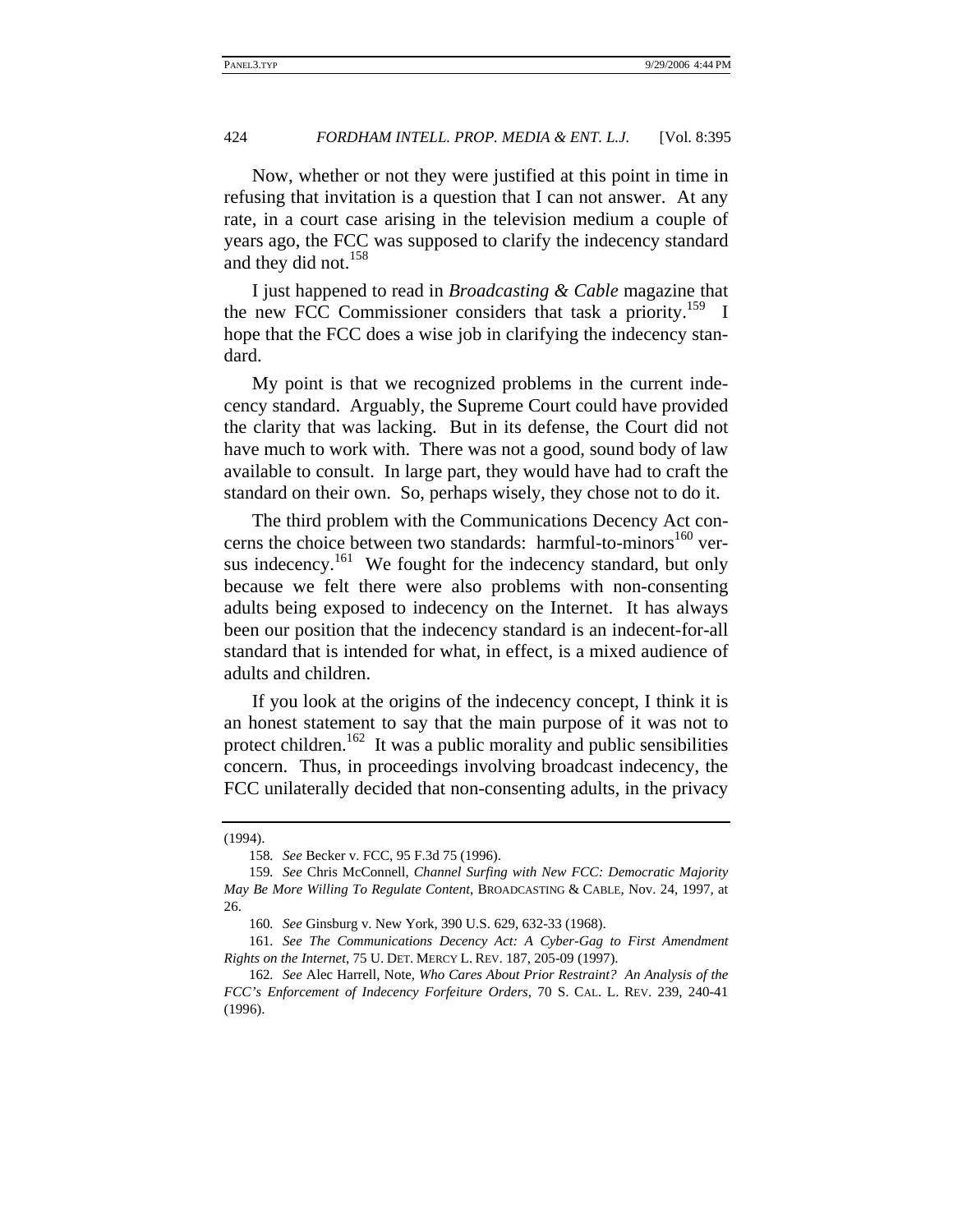of their home, should not be protected against indecency. The only valid government concern that the FCC was willing to recognize was the concern for children.

That was the decision the FCC made, despite the fact that, in *FCC v. Pacifica Foundation*, 163 the Supreme Court had specifically, both in the plurality opinion and concurring opinion, recognized the valid interest of protecting adults in the privacy of the home from indecency.<sup>164</sup> But in our opinion, if the only concern was protecting children, particularly where pornography is concerned, clearly the obscene for minors standard was the one most appropriate.

In terms of what is next, clearly the answer depends on what is the correct interpretation of the Court's decision. Part of it also depends on what action, if any, is taken by Congress.

Many accused Congress of using the Communications Decency Act for political purposes.<sup>165</sup> I think there is some truth to that. Congress wanted to be on record in an election year as doing something about pornography on the Internet. It will now be interesting to see how committed Congress really is in protecting children.

A related issue is whether Congress will be able to swallow its pride and authorize the FCC to address the specifics of the Internet with specific regulations tailored to the specific problems, in contrast to Congress throwing out another general piece of legislation. If Congress does decide to try again, I suggest that it gets the FCC involved because the FCC is suited to address this problem. I would also say that it is pretty clear from *Reno v. ACLU* that someone must examine each form of Internet communication, the problems that may arise in particular forms of communication, and draft a proposed law or regulations aimed at particular problems.<sup>166</sup> Obviously, there will be some questions that have to be answered in specific cases. That is the job of the Supreme Court and the

<sup>163. 438</sup> U.S. 726 (1978).

<sup>164</sup>*. Id.* at 731 n.2; *see also id.* at 764 (Brennan, J., dissenting).

<sup>165</sup>*. See* Patrick A. Trueman, *Porn on the Internet, Here and Abroad*, WASH. TIMES, Jan. 18, 1996, at A19.

<sup>166</sup>*. See* Reno v. ACLU, 117 S. Ct. 2329, 2331-33 (1997).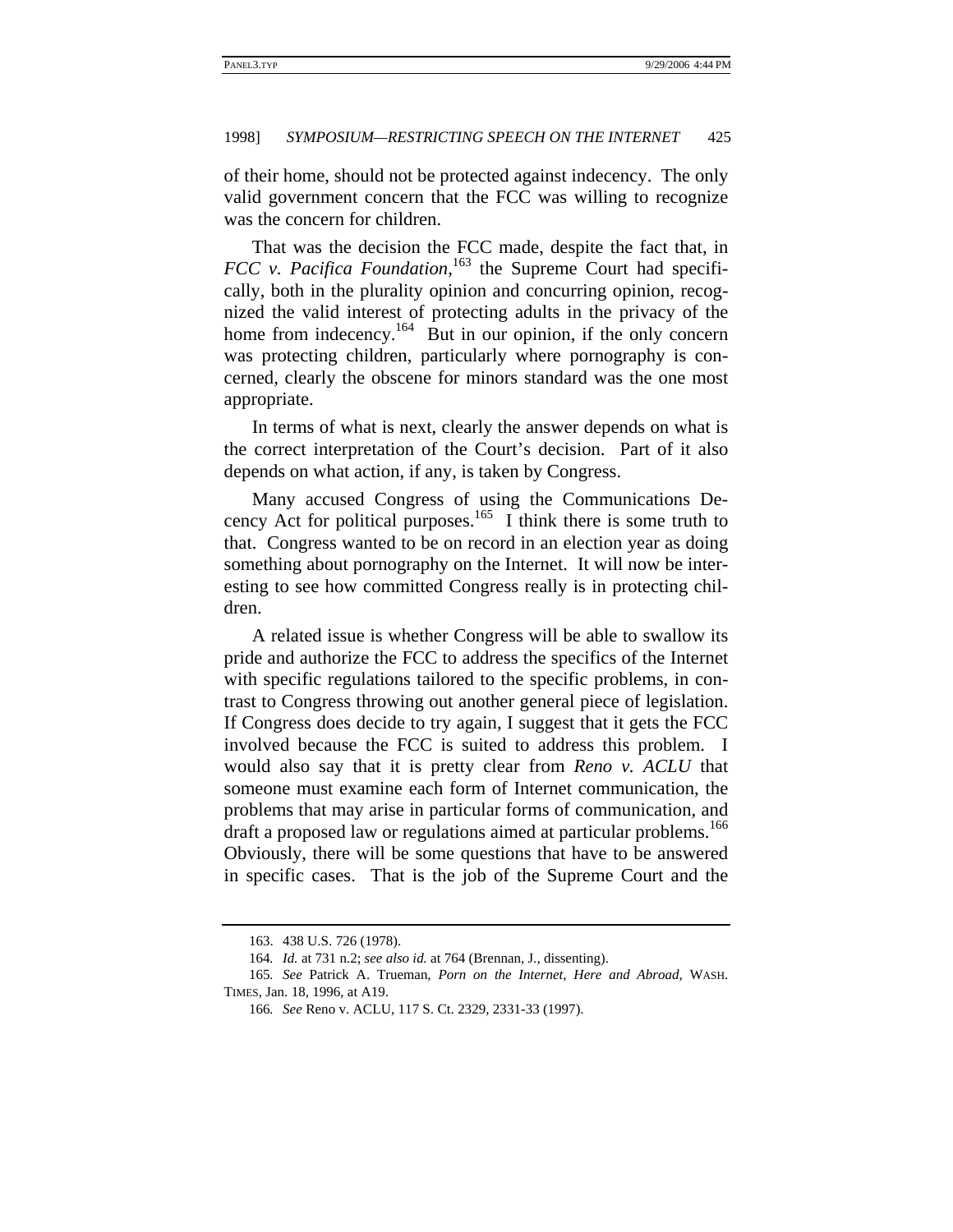lower courts.

My last recommendation is that Congress avoid repeating the mistake of letting the on-line services and ISPs off the hook. In my opinion, the Internet content providers can do a lot more than the lower courts<sup>167</sup> and the Supreme Court<sup>168</sup> found that they can do. I previously mentioned articles in the *Wall Street Journal* and the *New York Times* about how different news groups and chat rooms are self-regulating.<sup>169</sup> Industry monitoring is possible, despite the findings of the district courts.<sup>170</sup> Even the Supreme Court has recognized the industry's potential role. $^{171}$ 

But I do recognize that there will be no effective regulation if the whole onus is put on the content providers. In some cases, the only entity in the Internet that may be able to effectively block children's access is the Internet access provider. In my opinion, because those folks give Congress a lot of money, they got off the hook.

It is safe to say that efforts toward protecting children from indecency on the Internet will not succeed unless Congress holds online services and ISPs responsible for what they can realistically do. We were involved in the crafting of the Communications Decency Act, and I will tell you nobody was trying to put an obligation on anybody that would be, practically speaking, impossible. But clearly the Internet access providers can do something other than provide parents with the option of adding home screening technology.

If Congress lets them off the hook again, only kids with responsible parents who manage to inculcate their children with the necessary moral values will be protected on the Internet; and, just

<sup>167</sup>*. See* ACLU v. Reno, 929 F. Supp. 824 (E.D. Pa. 1996) (finding that Internet content providers cannot prevent material from reaching users once such material is posted on the web).

<sup>168</sup>*. See* Reno v. ACLU, 117 S. Ct. 2329 (1997).

<sup>169</sup>*. See* Weber, *supra* note 147.

<sup>170</sup>*. See Reno*, 929 F. Supp. at 863 (explaining that treating Internet content providers as publishers would expose them to liabilities against which they could not protect due to the difficulty of removing posted messages or preventing obscene material from reaching users once posted on the web).

<sup>171</sup>*. See Reno*, 117 S. Ct. at 2337 (recognizing that credit card verification systems can determine the age of the user).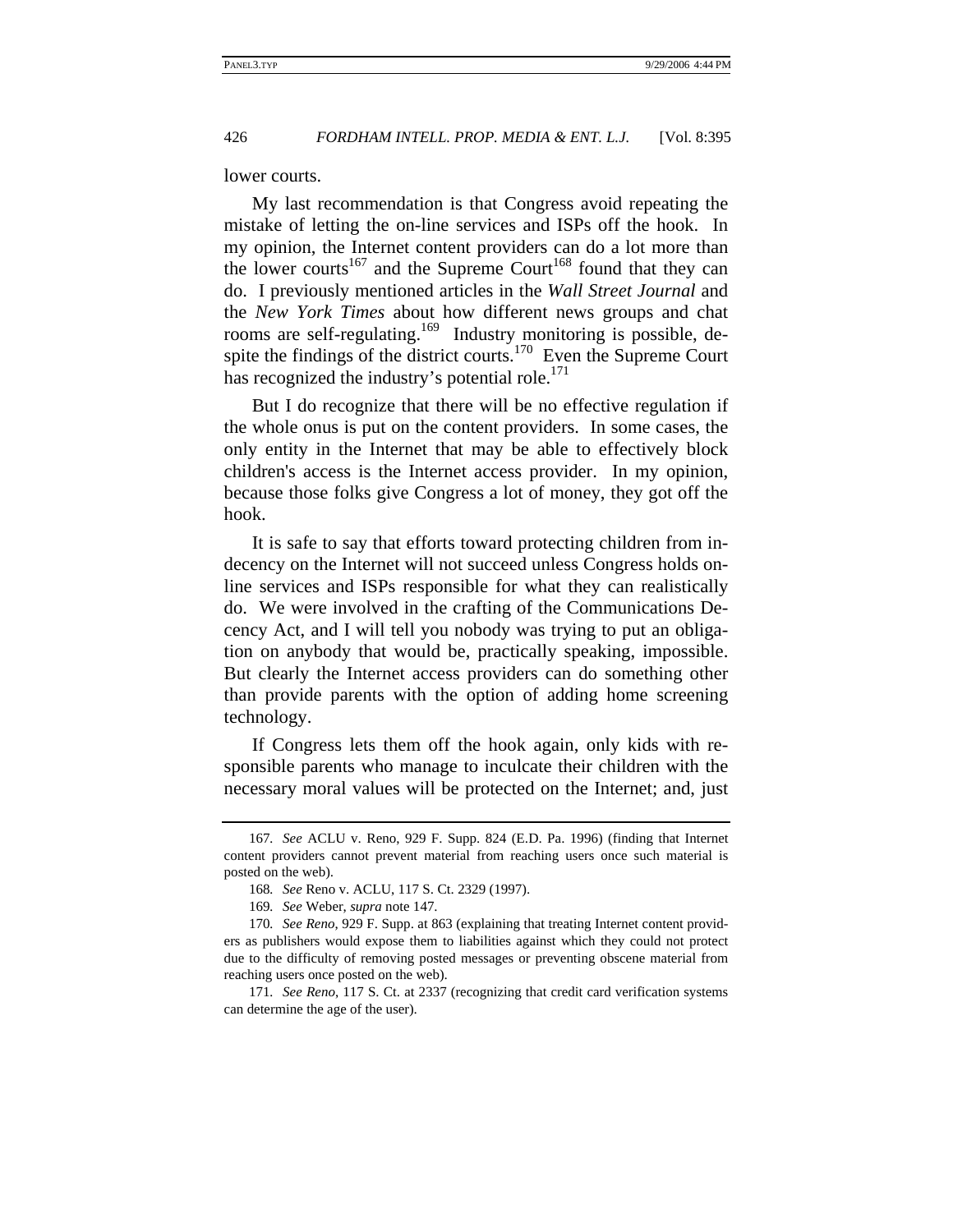plainly speaking, the rest of them be damned.

MR. SIMS: Thank you, Robert Peters. Our final speaker to set the stage for our open discussion is Ms. Aftab.

MS. AFTAB: I am going to take a different tack. Because you now understand everything you need to know about restricting speech in cyberspace, let me tell you a little bit about Fordham Law School.

Last year I sat on this panel.<sup>172</sup> It was just before the Communications Decency Act oral argument. I was thrilled to have been asked to speak. At that time, I ran a whole bunch of on-line legal discussions for lawyers, I was host of the Court TV Law Center's legal help line and America Online's ("AOL") legal discussions, and all these other things, which just means that I talked a lot online; it did not mean that I was necessarily an expert on free speech.

So I was invited and I learned an incredible amount at this panel because both the chief lawyer arguing the case for the ACLU<sup>173</sup> and the chief lawyer arguing for the government<sup>174</sup> were panelists. The brief of the  $\Lambda$ CLU<sup>175</sup> was going in the next morning and we were trying to find out what it was going to say. We were all very excited about this. I learned about the Communications Decency Act at that panel discussion.

A week later, I got a phone call from CNN. They asked me if I would cover the Communications Decency Act oral argument for them and talk about child-filtering software. I am a mother; I am forty-six years old; my kids are in college; what do I know about child-filtering software? I had no idea what they were talking about.

But I consulted last year's second issue of the *Fordham Intellectual Property, Media and Entertainment Law Journal*, and I went to the underlying decision. Sure enough, the opinion talked

<sup>172</sup>*. See* Symposium, *Current Issues in Media and Telecommunications Law: Indecency on the Internet: Constitutionality of the Telecommunications Act of 1996*, 7 FORDHAM INTELL. PROP. MEDIA & ENT. L.J. 463 (1997).

<sup>173</sup>*. See id.* Christopher A. Hansen was chief counsel for the ACLU.

<sup>174</sup>*. See id.* Theodore C. Hirt was the chief lawyer for the United States.

<sup>175</sup>*. See* Brief for Appellees, Reno v. ACLU, 117 S. Ct. 2329 (1997) (No. 96-511).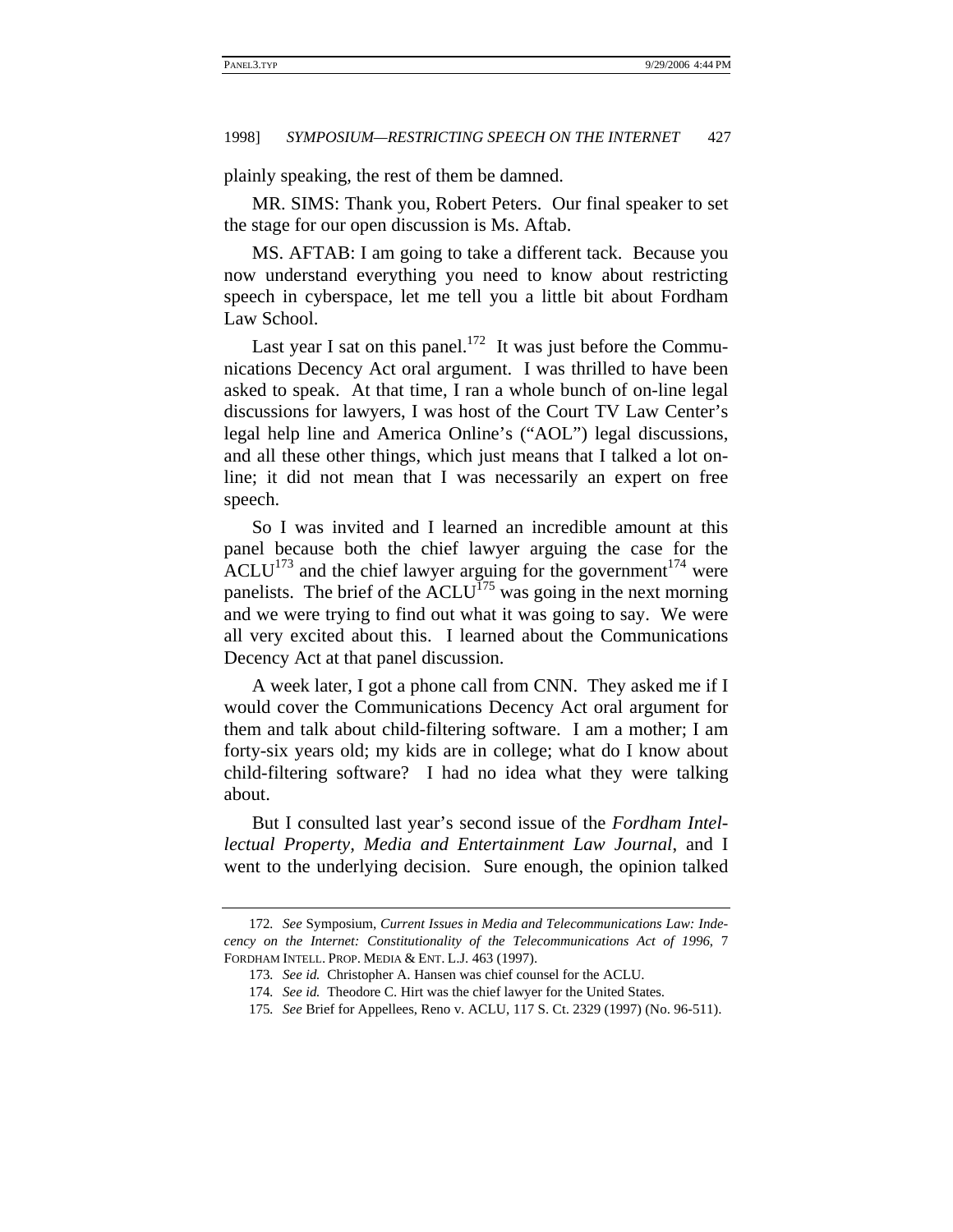about child-filtering software.

So I did the piece for CNN. We talked about free speech on the Internet and I recited everything I had learned at the panel and everything I had learned about children's Internet safety and filtering software.176 I got more phone calls, e-mail, and letters from parents after that one appearance on CNN than I had ever gotten from any other appearances on CNN or anywhere else. They wrote, "This is great. How safe are my kids? I understand this argument and I appreciate free speech, but I've got kids and I don't know what to do with them, and I don't even know how to turn on a computer much less protect them in cyberspace."

So I called my sister, who is a pediatrician for AOL on Prime and for Parent Time, and I said, "Find a book that somebody has written and give me the title so that every time somebody sends me one of these e-mails, I'll tell them to go buy the book." She could not find one, but she is a doctor, and doctors do not read, so I called up my friends trying to find one. No one could find one. Then we figured out that there really was not a book out there to teach parents the basics in an efficient way.

So I decided to start an outline for such a book. In fact, we wrote the first definitive book that really covers all the topics.<sup>177</sup> Now I understand a lot more about filtering software. Let me tell you what I have learned over the last year.

I have learned that the statements I made on CNN and the statements that Robert Peters just made here, about how children can get around this stuff, is not as true as I thought it was when I first spoke on television. I located young hackers and promised them \$100 for every one of the four software programs that we tested: CyberPatrol, Net Nanny, CyberSitter, and Surf Watch. I said, "This is the software. Get around it. I'll pay you \$100, and you'll tell me how you did it."

In typical big mouth manner, I contacted the software companies and told them that child hackers could easily hack their filtering programs. They all panicked and wanted to know how the

<sup>176.</sup> *See CNN TODAY: Products Offered to Parents to Screen Internet* (CNN television broadcast, Mar. 19, 1997).

<sup>177</sup>*. See* AFTAB, *supra* note 3.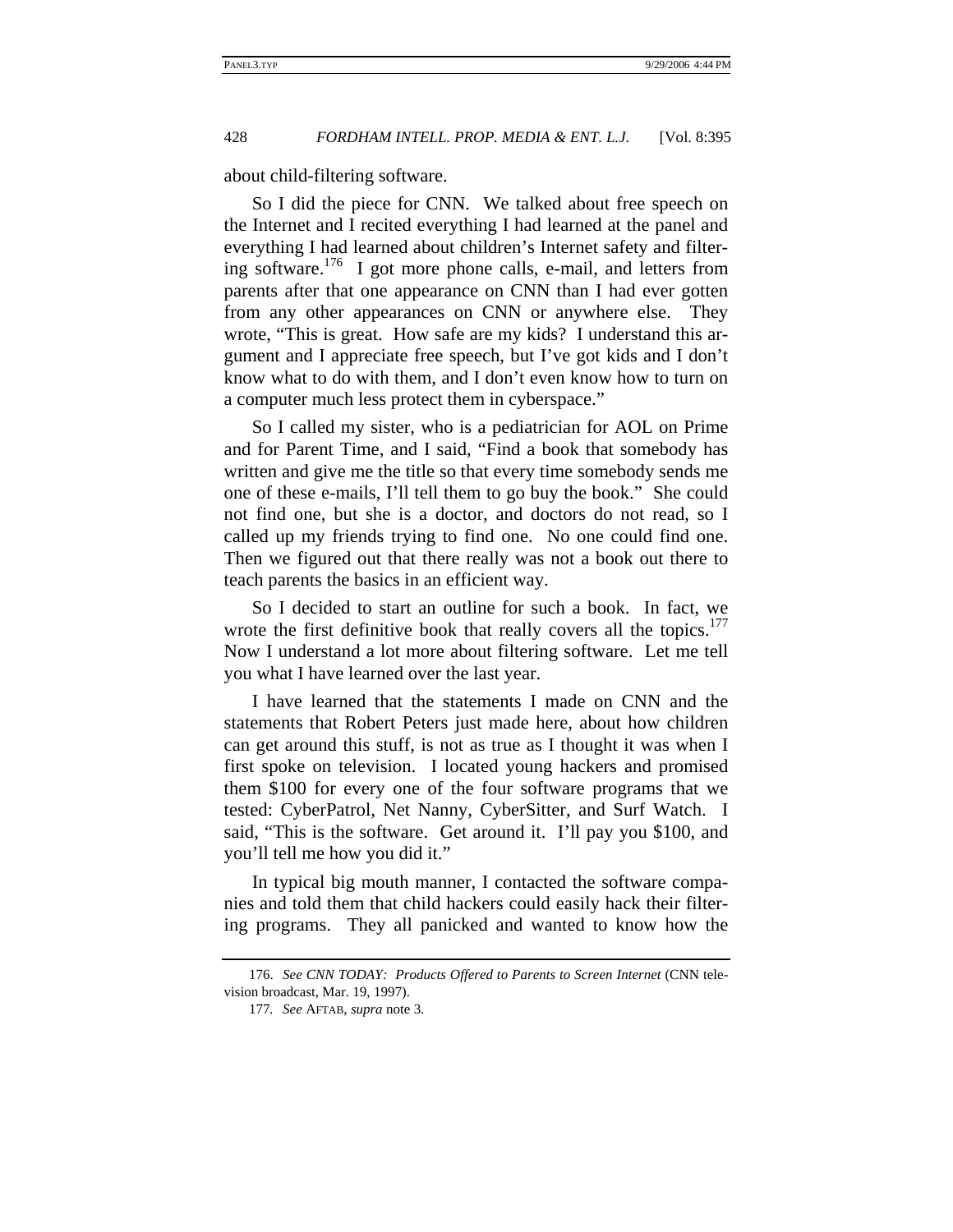child hackers had done it. So I sent an e-mail to Chris, who was my child hacker, asking, "Hey, Chris, how did you break it?" He said, "Oh, I couldn't break it." So we had to change the text of the book. But I learned that it is not so easy to get around those programs.

I also learned that parents are not sure that they want to use those programs. Parents want to keep their children safe, but a lot of them want to know how to keep their children safe on their own.

I have spoken with various members of the United States Senate and the House of Representatives about Internet legislation and children Internet safety and filtering on-line. Every single one of them who has asked me to talk with them has asked me questions about filtering software and I have answered them. At the end, they typically remark how terrible the problem is and that the solution is to get children off the Internet. But I think that view is part of the problem, not the solution.

I started out as a free-speech advocate. Although I started writing the book very free-speech oriented, I recognized that parents have a legitimate concern. There has to be a way to give parents a handle on keeping their children safe without encroaching on the constitutional rights of other people. Indecency is constitutionally permitted for adults.<sup>178</sup> I did not want to rewrite the indecency standard, but I did want to rewrite the obscenity standard in this country.

I also have a lot of problems with the fact that obscenity standards were being based on where the material was read. For example, because material that was put on the Internet in California was read in Tennessee, it was judged under Tennessee standards.<sup>179</sup>

So I see a lot of those problems and as I got more involved and became one of the experts, reluctantly, of filtering software, I have learned that we really need structure.

Although I used to think that the filtering software was going to be the answer, I no longer think so. I really think that educating

<sup>178</sup>*. See* Sable Communications v. FCC, 492 U.S. 115 (1989).

<sup>179</sup>*. See* United States v. Thomas, 74 F.3d 701 (6th Cir. 1996).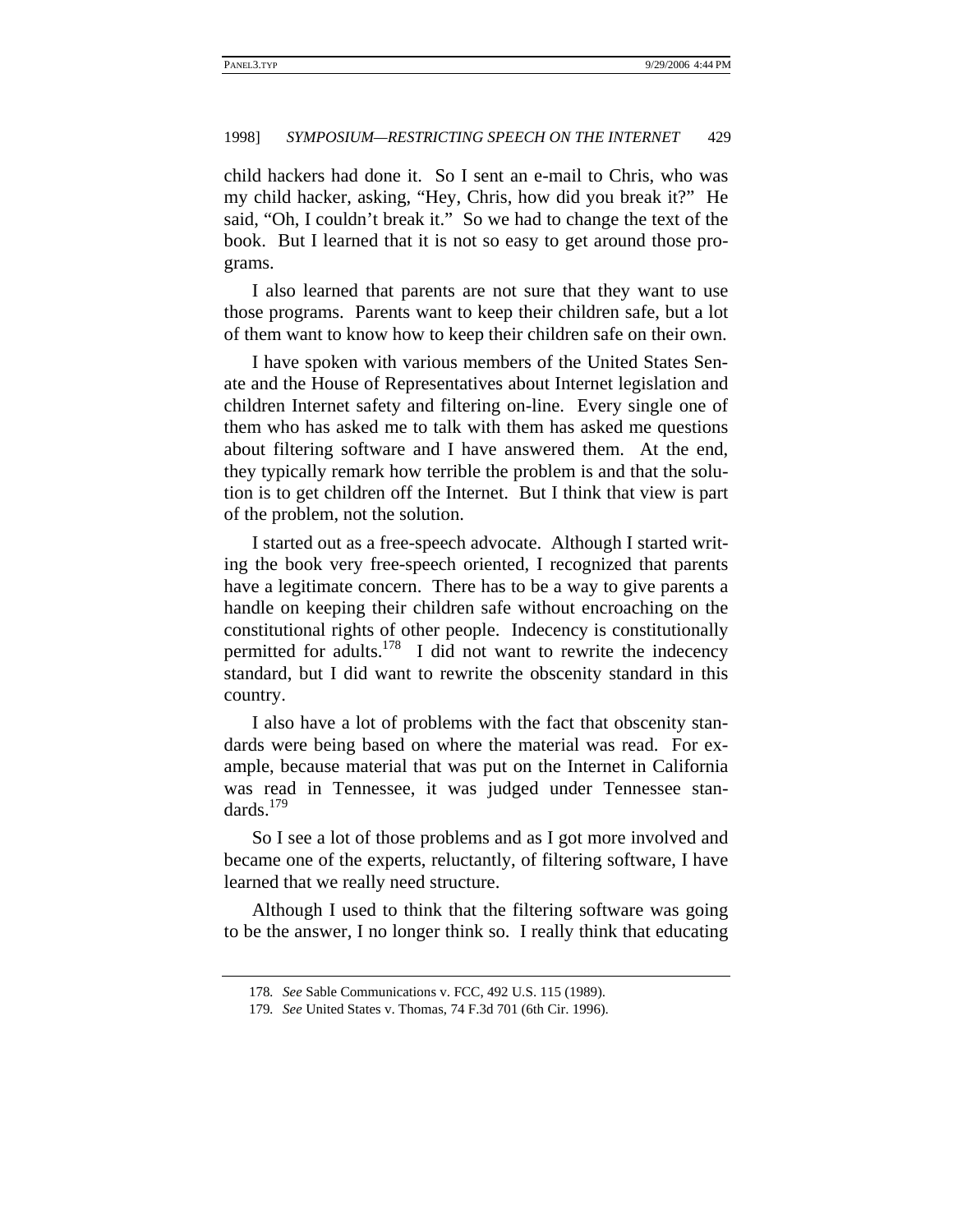parents is the answer. I do not think it is regulation.

I have seen the new "Son of CDA"180 that Senator Coats has put out and, after discussing it with other cyberspace lawyers who think that it actually may pass constitutional challenge, a lot of us are uncomfortable with it. I do not like any regulations on the Internet because I see the beauty of the evolution of the Internet on an international basis.

There has been an evolution from last year, when I sat here in this room, to my involvement at the summit. I was brought in to help prepare most of the White Paper for the Child Advocacy Task Force because I was seen as a moderate. The religious right groups and some of the more protective groups recognized that they needed a broader base of people to support what they were doing, and I was brought in for that reason.

It was the first time I really had an open dialogue with a lot of groups. I have met a lot of groups who are actually doing things to try to clean up the parts of cyberspace that most of us agree should be cleaned up.

I met a group called Cyber Angels, $^{181}$  which until then I was not particularly thrilled about. I had read about them. They are affiliated with the Guardian Angels. But they actually find sites of child pornography and child abuse on-line and they try to shut them down. They will patrol chat rooms. They have 60,000 members worldwide patrolling chat rooms and trying to keep people from preying on others.

Regardless of your opinion, that kind of thing can be done. I think that there is a strong base of people trying to do something, which is fine because something must be done.

I think the answer might be a combination. When my children were growing up, I let them eat peanut butter and jelly, pizza, and Spaghetti-O's, and the only rule I had—against Welch's grape

<sup>180.</sup> Internet Material Harmful to Minors Amendment, S. 1482, 105th Cong. (1997) (amending Communications Act of 1934 to prohibit distribution on the web of material harmful to minors).

<sup>181</sup>*. See generally* Rachel Sylvester, *Vigilantes Keep Cyberspace Safe from Criminals*, DAILY TELEGRAPH (London), Nov. 5, 1995, at 21 (discussing vigilante groups in cyberspace).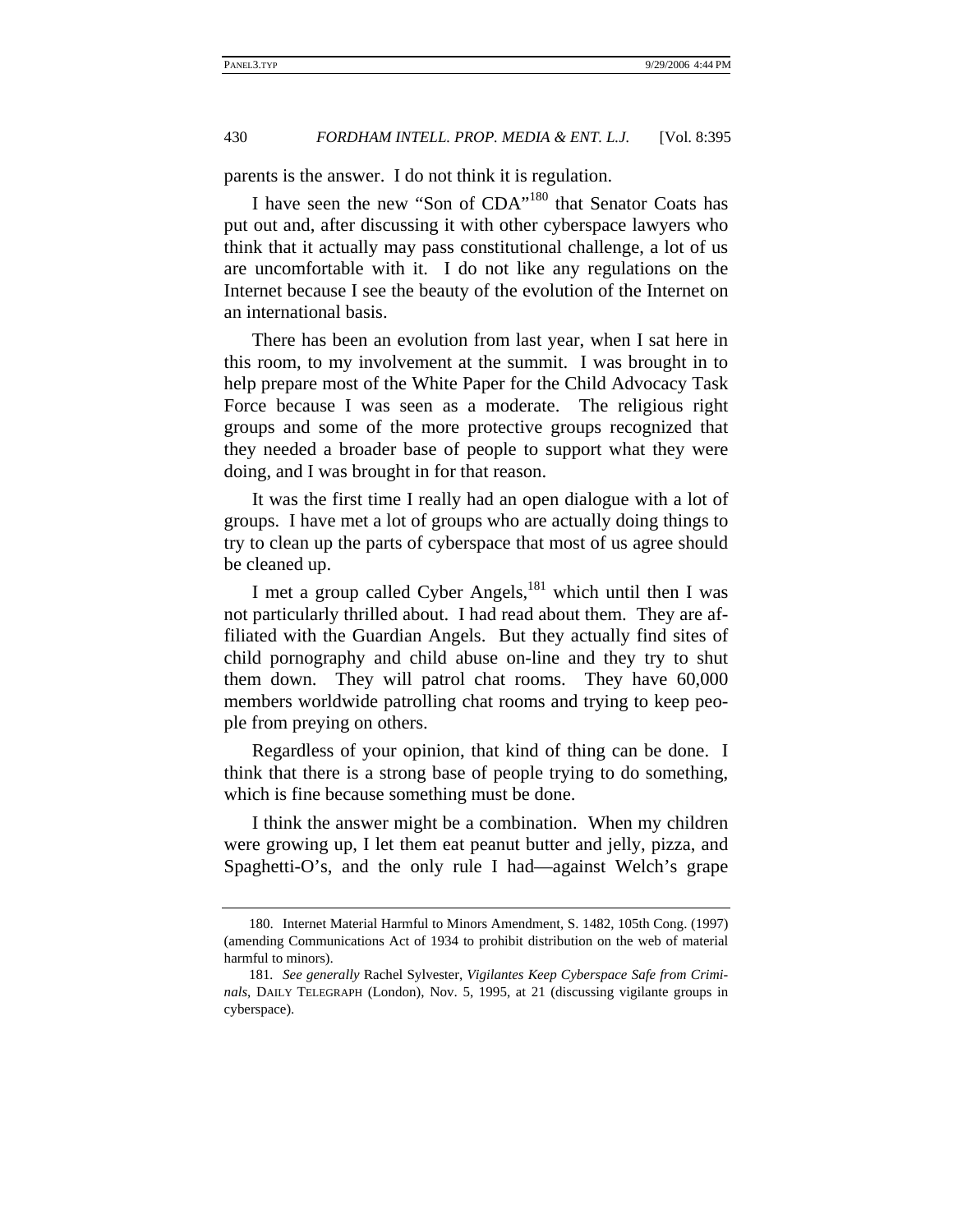juice—was to protect my carpet from stains I couldn't get out. But my younger sister has her children eating bananas and peanut butter, not on Wonder Bread but on celery, makes all of their bread and cookies homemade, and does not allow them to eat at McDonald's at all. It is not up to me to tell her how to parent her children and it is not up to her to tell me how to parent mine. I wrote the book *Parent's Guide to the Internet: How to Protect Your Kids in Cyberspace*<sup>182</sup> to teach parents what they need to know to make their own choices and then to implement and enforce those choices.

So I think that while we may be talking about laws that should be enacted or laws that should not be enacted, or whether  $PICS<sup>183</sup>$ is appropriate, or whether filtering software over-filters, I think we also need to keep in mind that we need practical solutions for people who want to know now what they can do to protect their children when they go on-line. For instance, some parents might think that they know how to be perfectly safe with their children, then they sit down next to a computer and the child asks to see the NASA site. The mother or father says, "Sure," and types in "nasa.com." Because that parent skipped over that part of the book where I explain that the ".com" means that it is a commercial site and not a government site, the parent types in "nasa.com" and finds a billboard site for six pornographic sites. It takes them right to it.

I found that site, which came out in CNN and in a couple of other places,  $184$  before they started covering up the pictures. A lot of unwilling viewers saw that site's graphic images. And a lot of young children who were looking for Pathfinder found themselves learning more about biology than space.

We need to put a lot more time and attention into educating people and giving them choices. The choices may include using

<sup>182</sup>*. See* AFTAB, *supra* note 3.

<sup>183</sup>*. See generally* Bruce Handy, *Why Johnny Can't Surf: How to Protect Kids from Online Smut?*, TIME, Dec. 15, 1997, at 75 (describing the controversy surrounding the Platform for Internet Content Selection, a world wide web consortium specification for labeling Internet content).

<sup>184</sup>*. See* Lawrence Magid, *Cyberculture Sex Cites Capitalizing on Misleading URLs*, L.A. TIMES, Mar. 2, 1998, at D3.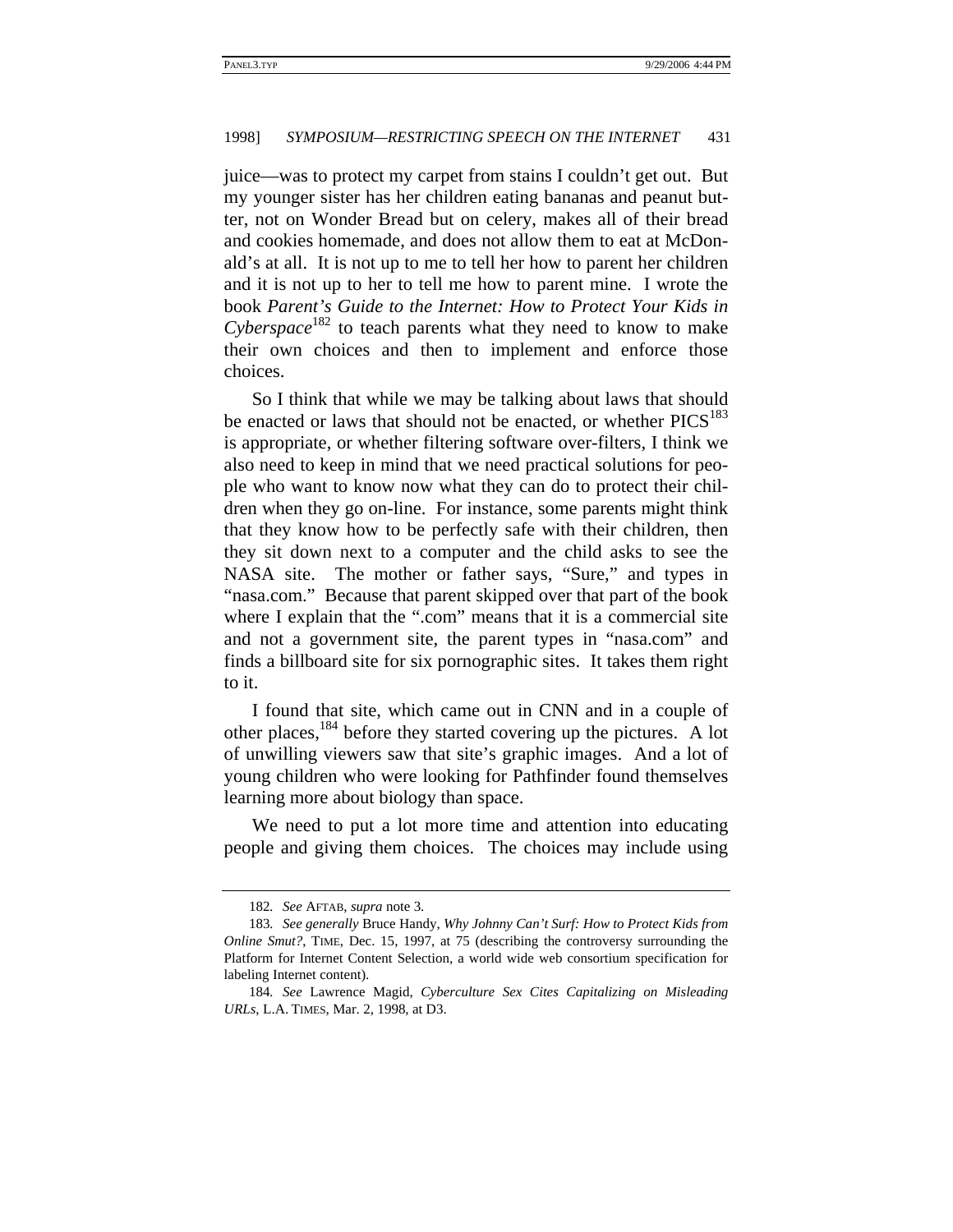software at your desktop to keep your children out of trouble; it may include finding an on-line service provider or an ISP that has server-level blocking; it may include educating your children to be able to determine and value whatever they see, no matter what it is, so if it is the kind of thing you do not want them to see, they will click off of it; and it may be something in between.

But I think, as aspiring and practicing lawyers, we need to recognize that there is no one answer to this. The longer I am involved with it, the more I recognize that I do not have the answers. So I want you to keep your eyes, your ears, and your opinions open on this one, because my opinion has changed and I find myself in the middle of the road.

You need to recognize that we have to address people's concerns, and those concerns may be the same or different in other countries. You have got to keep your eyes open and your earns open and your brain functioning, so that the remedy fashioned will work for everybody who wants that selection choice.

Good luck, it is going to be your job.

MR. SIMS: Thank you, Ms. Aftab. I would like to thank all of our fine panelists for their excellent presentations.

Our format from here will be a roundtable discussion followed by questions from the audience. I had some questions, but, frankly, like the fisherman in the movie *Jaws*, I have a sense there is already a lot of chum in the water here. So, first, would any of you like to respond to anything that anyone else has said?

MR. PETERS: If Parry Aftab is correct, you will not have any worry because there will not be any law to uphold or defend.

MS. AFTAB: That's interesting.

MR. PETERS: She cannot talk to you like a young lawyer.

MS. AFTAB: I think that there will be law, I think there are laws, and I think the laws that we have now will be applied in cyberspace in the way the Supreme Court has told us:<sup>185</sup> that cyberspace is a library and it will be treated like print media.<sup>186</sup> Print

<sup>185</sup>*. See* Reno v. ACLU, 117 S. Ct. 2329 (1997).

<sup>186</sup>*. See id.* at 2347-2348.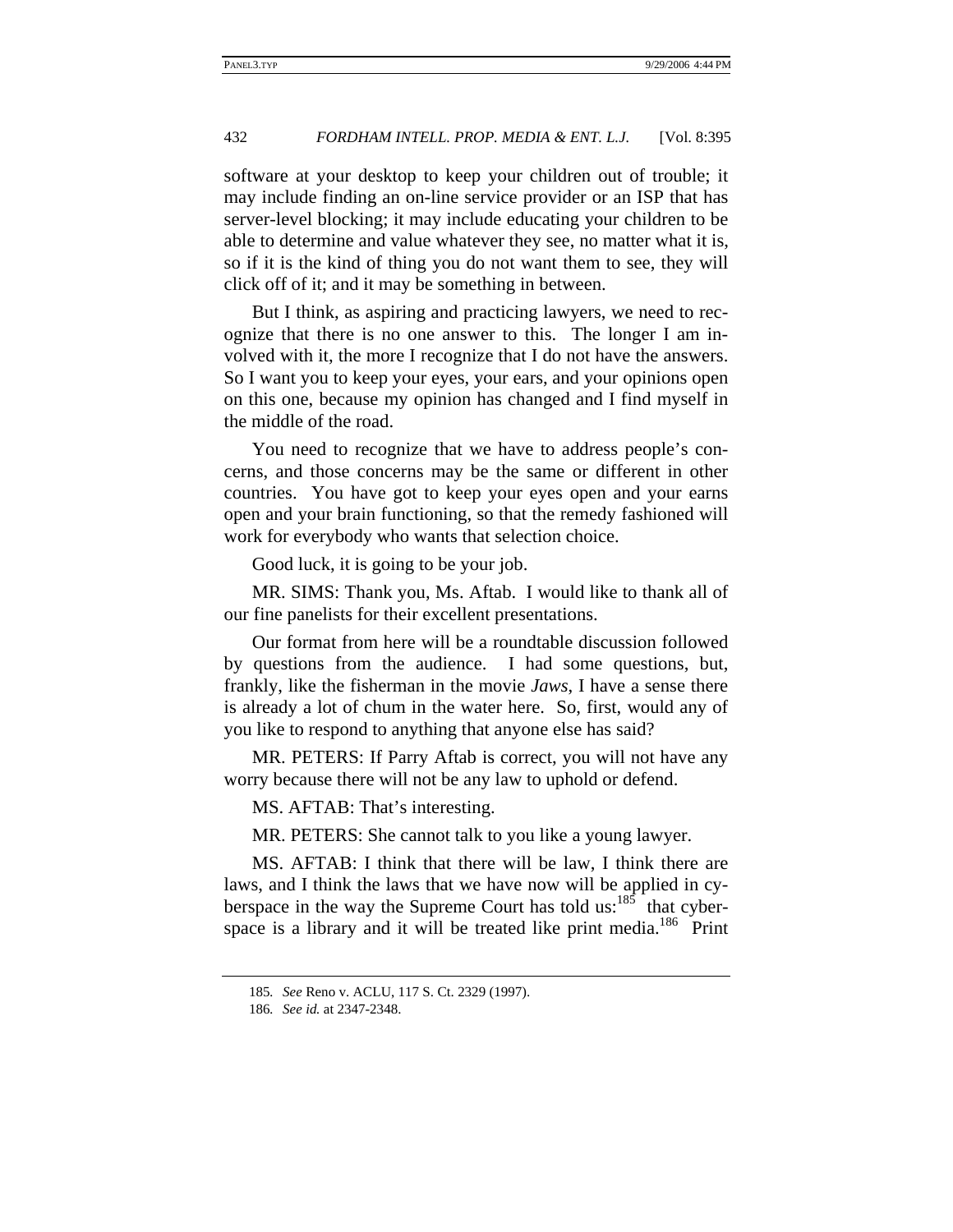media has laws that govern what you can do. I think that the laws that exist now, if we are smart about how we apply them and openminded about the technology, with a little bit of twisting and turning, work well. I do not know that I want Congress fiddling around with something they do not yet understand.

MR. KURNIT: I would like to add to that. I am not sure that the laws work as well as they should. People say things are imperfect. Well, when it comes to the First Amendment, it means we err on the side of keeping the government out. We have laws dealing with child pornography<sup>187</sup> and pandering,<sup>188</sup> and there is the obscenity standard.<sup>189</sup> Before we think about making more laws, there is a police department in Oklahoma that went out and seized copies of *The Tin Drum* from people's homes.<sup>190</sup> Fortunately for all of us, one of the people who had rented *The Tin Drum* from the

<sup>187</sup>*. See* ALA. CODE § 13A-12-197 (1997); ALASKA STAT. § 11.61.125 (Michie 1997); ARK. CODE ANN. § 5-27-304 (Michie 1997); CAL. PENAL CODE § 311.3 (Deering 1997); COLO. REV. STAT. § 18-6-403 (1997); CONN. GEN. STAT. § 3a-196 (1997); DEL. CODE ANN. tit. 11, § 1111 (1997); GA. CODE ANN. §16-6-100 (1997); ILL. COMP. STAT. 5/11-16 (West 1997); IOWA CODE § 725.3 (1997); MD. ANN. CODE art. 27, § 419A (1997); MASS ANN. LAWS ch. 272, § 29A-C (Law. Co-op. 1997); MICH. STAT. ANN. § 28.710 (Law. Co-op. 1997); MISS. CODE ANN. § 97-5-33 (1997); MO. REV. STAT. § 573.025 (1997); MONT. CODE ANN. § 45-5-625 (1997); NEB. REV. STAT. ANN. § 28-1463 (Michie 1997); NEV. REV. STAT. ANN. § 200.730 (1997); N.H. REV. STAT. ANN. § 649 (1996); N.J. STAT. ANN. § 2A-30-1 (West 1997); N.M. STAT. ANN. § 30-6A-1 (Michie 1997); N.Y. PENAL LAW § 263.00 (Consol. 1998); OHIO REV. CODE ANN. § 2907.323 (Anderson 1998); 18 PA. CONS. STAT. § 6312 (1997); R.I. GEN. LAWS § 11-9-1 (1997); S.C. CODE. ANN. § 16-15-335 (Law. Co-op. 1997); S.D. CODIFIED LAWS § 22-22-23.1 (Michie 1997); TENN. CODE ANN. § 39-17-902 (1997); TEX. PENAL CODE ANN. § 43-26 (West 1997); VA. CODE ANN. § 18-2-374.1 (Michie 1997); WASH. REV. CODE ANN. § 9.68A.40 (Michie 1997); WIS. STAT. § 948.12 (1996); WYO. STAT. ANN. § 6-4-302 (Michie 1997).

<sup>188</sup>*. See* ARIZ. REV. STAT. § 13-3209 (1997); ARK. CODE ANN. § 5-27-304 (Michie 1997); CAL. PENAL CODE § 266 (Deering 1997); COLO. REV. STAT. § 18-7-203 (1997); D.C. CODE ANN. § 22-2705 (1997); GA. CODE ANN. § 16-6-12 (1997); ILL. COMP. STAT. 5/11-16 (West 1997); IOWA CODE § 725.3 (1997); KY. REV. STAT. ANN. § 14.84 (Michie § 1997); MD. ANN. CODE art. 27, § 426 (1997); MICH. STAT. ANN. § 28.710 (Law. Co-op. 1997); NEB. REV. STAT. ANN. § 28-802 (Michie 1997); NEV. REV. STAT. ANN. § 201.300 (Michie 1997); OHIO REV. CODE ANN. § 2907.32 (Anderson 1997); R.I. GEN. LAWS § 11- 34-1-3 (1997); VA. CODE ANN. § 1625-26 (Michie 1997); WIS. STAT. § 944.33 (1996).

<sup>189</sup>*. See* Roth v. United States, 354 U.S. 476 (1957) (delineating test to determine whether material is obscene).

<sup>190</sup>*. See Police Seizure of Film 'Tin Drum' Illegal, Judge Rules*, COM. APPEAL, Dec. 28, 1997, at A5.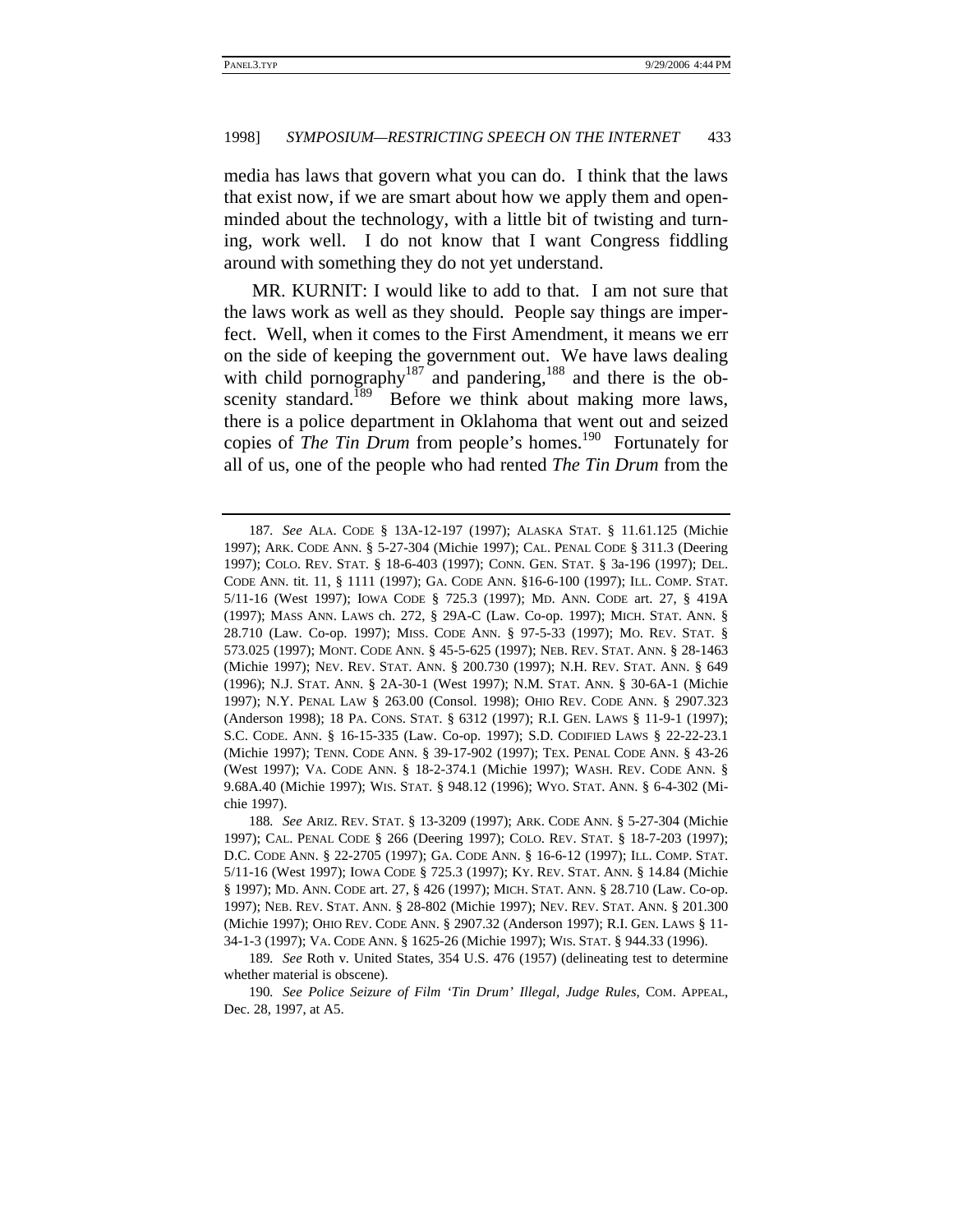local video store was the head of the ACLU.<sup>191</sup> But we have judges who do not understand that *Garrison v. Maryland*<sup>192</sup> says that police cannot just go and seize without some judicial determination first.<sup>193</sup>

*Stratton Oakmont*, 194 when we got involved, had already turned into a debacle because neither the judge nor the lawyers in the case were aware that you can not generally enjoin a libel. Thus the whole decision—which went awry until the Communications Decency Act—was based on trying to enforce an injunction against future libel, which should never have come down at all.

So I think as lawyers, we should think about whether or not we support a new Communications Decency Act or additional regulation when we hear that such legislation can not be perfect. It is going to be problematic. We come back to the question of whether or not our Congress is competent to regulate a technology that it does not understand when that technology will change before Congress can get a bill through the process.

I do not think that there is a hole that needs to be filled. I think that there is enough law. But, to the extent that there is a hole, if we tried to fill it, most likely the technology would get around it before the law could take effect or the law would be ineffective on its face. In this realm, any effort at imposing some new regulation will only lead to bigger problems.

MS. AFTAB: So we agree that there is a problem there now?

MR. KURNIT: Yes.

MS. AFTAB: Okay.

MR. SIMS: Ms. Fantino?

MS. FANTINO: I agree with Rick Kurnit. I think that there are already enough statutes on the books, including the Sexual Exploitation of Children Act, $195$  which allows criminal penalties against

<sup>191</sup>*. See id.* Michael Cornfield, the development director for the Oklahoma ACLU, brought the action. *See id.*

<sup>192.</sup> Garrison v. State of Maryland, 303 Md. 385 (Md. Ct. Spec. App. 1985).

<sup>193</sup>*. See id.* at 391-392.

<sup>194.</sup> Stratton Oakmont, Inc. v. Prodigy Servs. Co., No. 31063/94, 1995 WL 323710 (N.Y. Sup. Ct. Dec. 11, 1995).

<sup>195. 18</sup> U.S.C.A. § 2251 (West 1998 & Supp. 1998).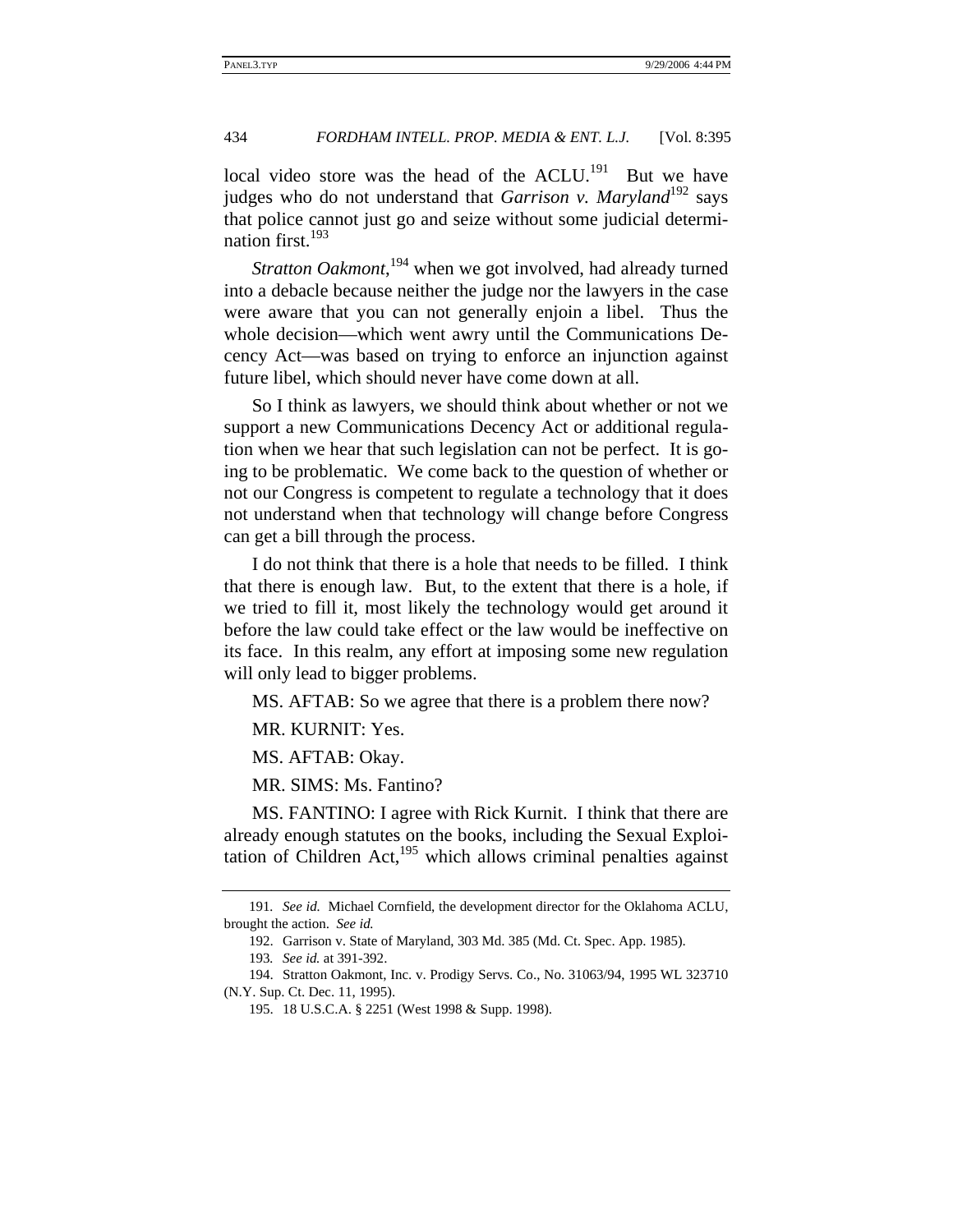those purveyors of child pornography.196 As for Morality in Media worrying about adults, well, if you come upon a page you do not like, you turn the page.

I just want to point out what a hot issue this is as the lawmakers were very uncomfortable legislating in this area. I do not know if you are aware of the real power of the media, but as a reporter for CBS, it is easy for me to contact whomever I want. Every member of the Senate Judiciary Committee whom I called returned my call. Once they realized the subject on which I wanted a quote, they clammed up. They would not comment on cyber-legislation, period. They are ready to talk about everything else, but when it comes to articulating their opinion on this, they clam up.

MR. PETERS: One gap that I think Justice Stevens seemed to have recognized was the difference between obscene for adults and obscene for minors.197 In the real world, which we can touch at least with our hands, there are laws that prohibit hard-core adult obscenity for everybody.198 Courts and legislative bodies recognized decades ago that while we might want to protect certain types of sex material for adults, they are not good for kids. So there are two types of laws: one type prohibiting the sale of adult obscenity to you and me,199 and another type prohibiting the sale to

199. See ALA. CODE § 13A-12-191 91997); GA. CODE ANN. § 16-20-80 (1997);

<sup>196</sup>*. Id.* § 2251(d).

<sup>197</sup>*. See* Reno v. ACLU, 117 S. Ct. 2329, 2343 (1997).

<sup>198</sup>*. See* ALA. CODE § 13A-12-197 (1997); ALASKA STAT. § 11.61.125 (Michie 1997); ARK. CODE ANN. § 5-27-304 (Michie 1997); CAL. PENAL CODE § 311.3 (Deering 1997); COLO. REV. STAT. § 18-6-403 (1997); CONN. GEN. STAT. § 3a-196 (1997); DEL. CODE ANN. tit. 11, § 1111 (1997); GA. CODE ANN. §16-6-100 (1997); ILL. COMP. STAT. 5/11-16 (West 1997); IOWA CODE § 725.3 (1997); MD. ANN. CODE art. 27, § 419A (1997); MASS ANN. LAWS ch. 272, § 29A-C (Law. Co-op. 1997); MICH. STAT. ANN. § 28.710 (Law. Co-op. 1997); MISS. CODE ANN. § 97-5-33 (1997); MO. REV. STAT. § 573.025 (1997); MONT. CODE ANN. § 45-5-625 (1997); NEB. REV. STAT. ANN. § 28-1463 (Michie 1997); NEV. REV. STAT. ANN. § 200.730 (1997); N.H. REV. STAT. ANN. § 649 (1996); N.J. STAT. ANN. § 2A-30-1 (West 1997); N.M. STAT. ANN. § 30-6A-1 (Michie 1997); N.Y. PENAL LAW § 263.00 (Consol. 1998); OHIO REV. CODE ANN. § 2907.323 (Anderson 1998); 18 PA. CONS. STAT. § 6312 (1997); R.I. GEN. LAWS § 11-9-1 (1997); S.C. CODE. ANN. § 16-15-335 (Law. Co-op. 1997); S.D. CODIFIED LAWS § 22-22-23.1 (Michie 1997); TENN. CODE ANN. § 39-17-902 (1997); TEX. PENAL CODE ANN. § 43-26 (West 1997); VA. CODE ANN. § 18-2-374.1 (Michie 1997); WASH. REV. CODE ANN. § 9.68A.40 (Michie 1997); WIS. STAT. § 948.12 (1996); WYO. STAT. ANN. § 6-4-302 (Michie 1997).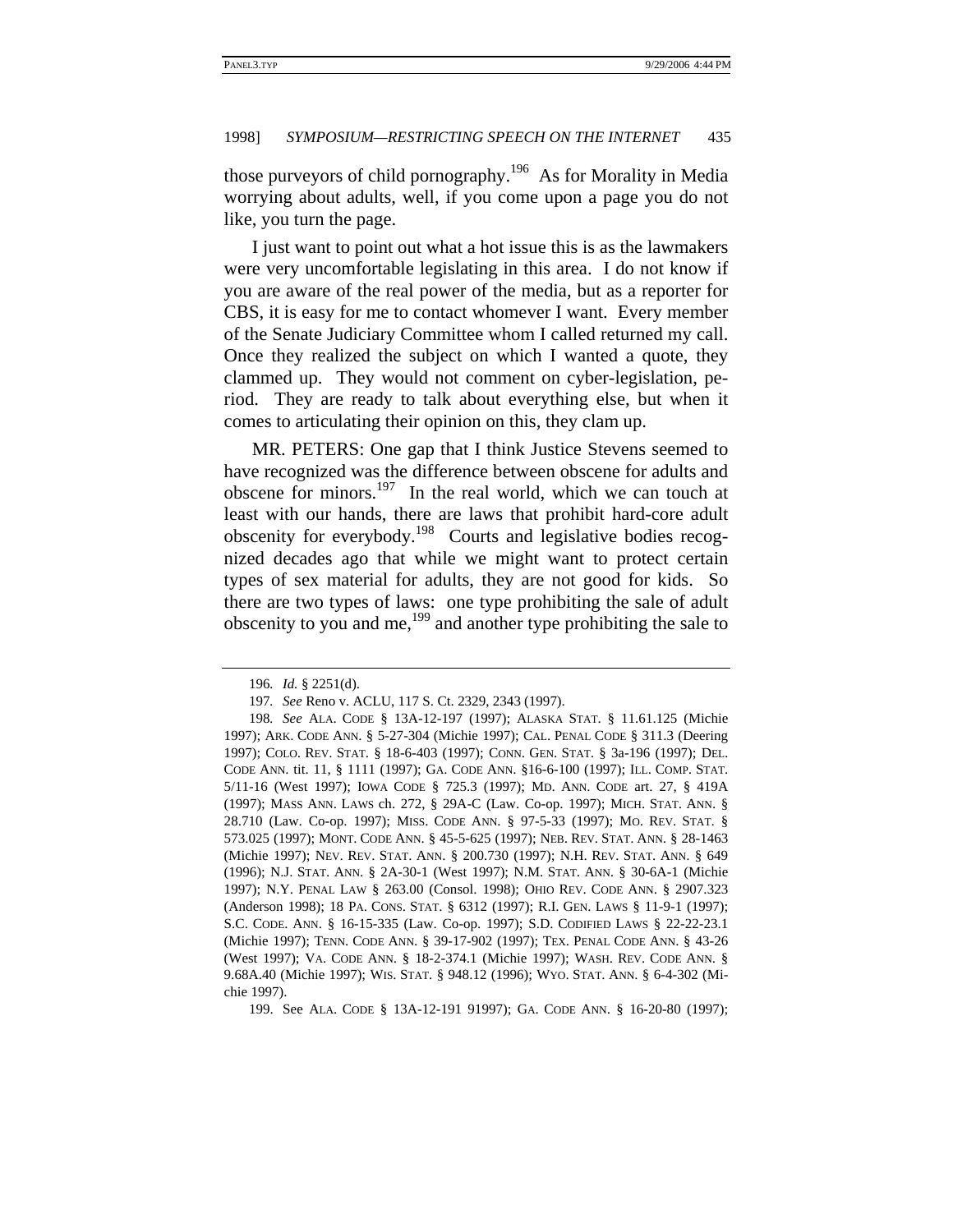minors of material obscene for minors,<sup>200</sup> which is a broader standard intended to protect children.

No such law exists on the Internet at this point, certainly at the federal level. So basically what we say on the Internet is that whatever is protected speech for adults, in terms of pornographic materials on the Internet, at this moment in time is also legal for children. Now, perhaps none of you believe that is a gap. I think it is a gap.

If you read the *Reno* decision, the Court referred to the "harmful to minors" law as perhaps being the answer $^{201}$ —at least part of the answer.

MR. SIMS: Thank you. Any other comments?

MR. STEINHARDT: First, I am not so sure that Bob Peters and I read the same decision, we will have to spend some time later-on comparing notes.

We have had a lot of discussion today, and there is going to be a lot of discussion in the future, about whether or not these statutes can be effective. In the ultimate, they cannot be effective. We are discussing a global medium, which perceives censorship as damage and routes around it.<sup>202</sup> In the end, it is going to be very difficult to have any law, whether it is a national law in this country or any other country, which will successfully control all the content of the Internet.

That, however, is going to be very cold comfort to those who become the victims of these laws in this country or any other country, as I was reminded, for example, today when panelist Lisa Fantino mentioned the Chinese government's attitude toward the

KAN. STAT. ANN. § 21-4301 (1997); MISS. CODE ANN. § 97-29-105 (1997); N.C. GEN. STAT. § 14-190.1 (1997); VA. CODE ANN. § 18.2-374.1 (Michie 1997).

<sup>200</sup>*. See* ALASKA STAT. § 11.51.130 (Michie 1997); CAL. PENAL CODE § 313.1 (Deering 1997); IND. CODE ANN. § 35-49-3-3 (Michie 1997); MASS. ANN. LAWS ch. 272, § 28 (Law. Co-op. 1998); MICH. STAT. ANN. § 45-8-2061 (Law. Co-op. 1997); OHIO REV. CODE ANN. § 2907.31 (Anderson 1997); S.C. CODE ANN. § 16-15-345 (Law. Co-op. 1997); S.D. CODIFIED LAWS § 22-24-28 (Michie 1997).

<sup>201.</sup> Reno v. ACLU, 117 S. Ct. 2329, 2351 (1997).

<sup>202</sup>*. See* S.E. Goodman & L.T. Greenberg, *Is Big Brother Hanging by His Bootstraps*, COMM. ASS'N COMPUTING MACH., July 1, 1996, at 11, *available in* WESTLAW, 1996 WL 9011859.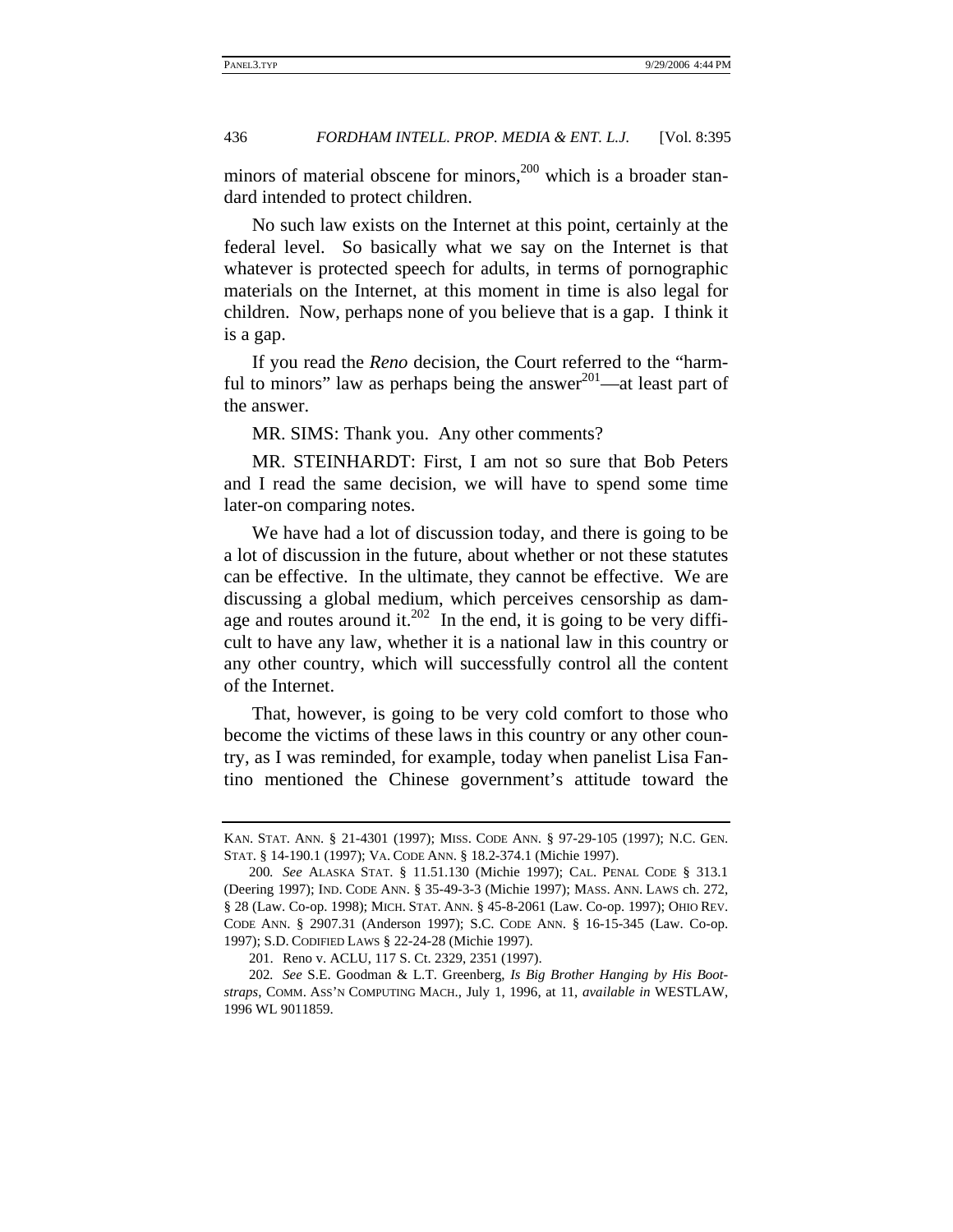Internet. The Chinese government greatly restricts access to the Internet. $203$  It is in the process of building the world's largest Intranet, where everything will be filtered through government proxies.204 In the end, I do not believe the Chinese government will be successful. I think they have opened a Pandora's box. But that is going to be very cold comfort to a dissident sitting in a Chinese jail cell or in a labor camp who was imprisoned for accessing Western thought over the Internet. That is happening.

So it is important to remember as we debate whether these laws can be effective that, even if a war cannot be won, it does not mean there will not be innocent victims. The Communications Decency Act was an example of that. It was a war on indecency on the Internet that Congress could not win, but the clients represented by the ACLU, along with the First Amendment, avoided becoming innocent victims and prevailed.

MR. SIMS: Thank you. Any other questions or comments? Just to pick up, I have a couple of quick questions myself. Robert Peters, as I understand your point, you were talking about Congress, perhaps via the FCC, holding the Internet access providers liable for failing to do what they could realistically do, as a technological matter, to screen out obscenity and indecency. But as I understand Richard Kurnit's point, by the time Congress could define the obligations of the Internet providers, technological advances would likely have outstripped the legislation, enabling the users to circumvent the access provider's screening technology, rendering the latter obsolete and the providers legally vulnerable under antiquated legislation and regulations. How do you respond to that?

MR. PETERS: I guess one common-sense response would be that if the Internet access providers can provide parents with the option to add screening technology, the process could be reversed. I recognize the problem of the screening technology blocking too much, but let's just assume that screening technology could successfully block the sites that virtually everyone agrees are not suit-

<sup>203</sup>*. See* Donald Conant, et al., *Collection of Articles by Carl Middlehurst of Sun Microsystems, Inc.*, 471 PLI/PAT. 549, 564 (1997); Amy Knoll, *Any Which Way But Lose: Nations Regulate the Internet*, 4 TUL. J. INT'L & COMP. L. 275, 296 (1996).

<sup>204</sup>*. See* Mark LaPedus, *China Intranet To Connect 50 Cities*, ELECTRONIC BUYERS NEWS, Feb. 3, 1997.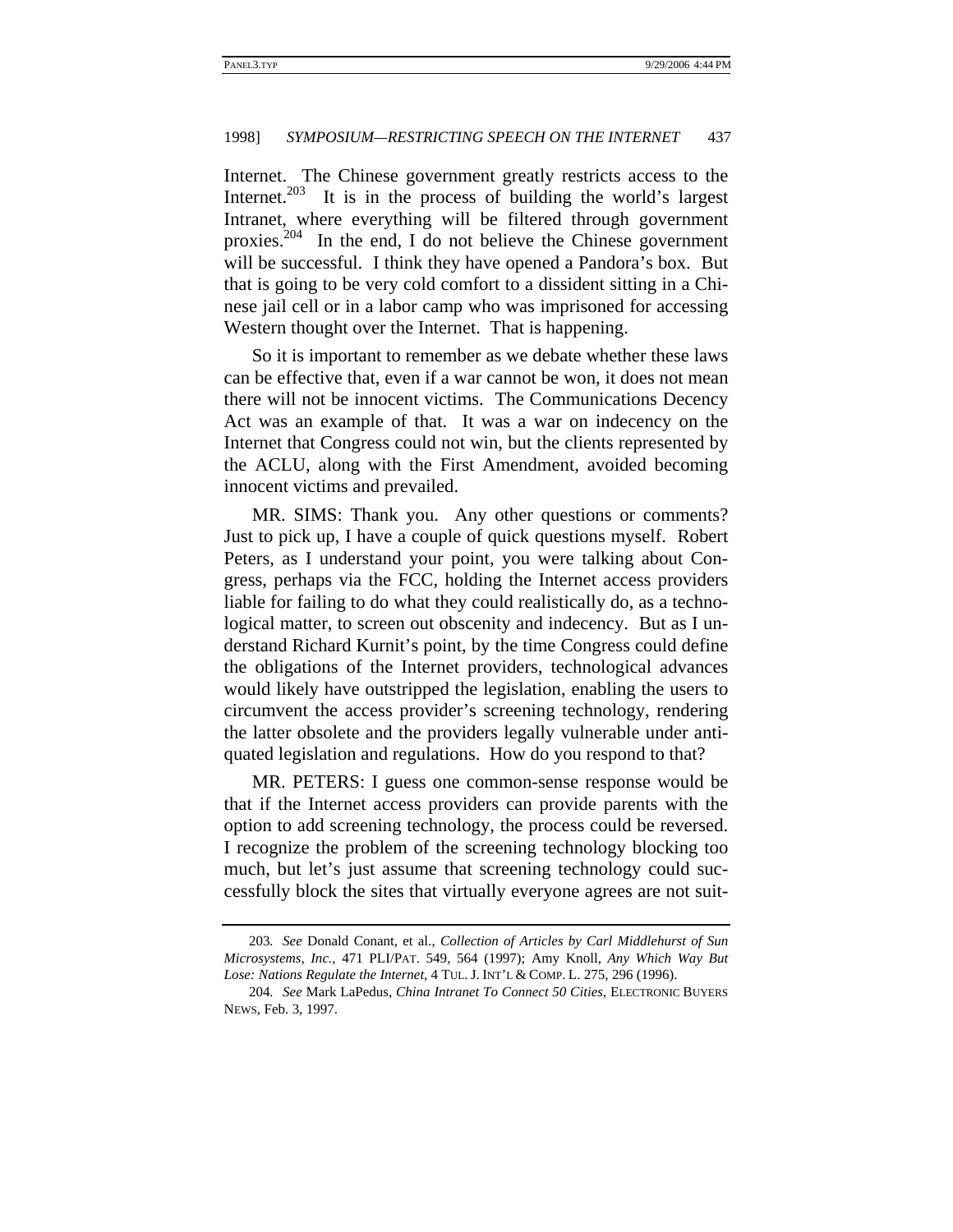able for access by children.

I think it would be technologically possible to simply reverse the process and instead require adults to provide identification before they can gain access to pornographic sites. Part of the Supreme Court's concern with the Communications Decency Act was the Internet content providers' difficulty in verifying identification, which is a legitimate concern.

But clearly, the Internet access providers can check identification. In some cases, they may be the only entity on the Internet that realistically could provide some meaningful protection for children by effectively screening for age.

Again, I do not see legislation as the whole answer to this. It requires a combination of technological limits and First Amendment limits. But screening technology is also not the whole answer. I sat with some students at lunch today and one of them said his mother taught pre-school and that she was teaching her students how to use the Internet. Now, to assume that every parent of each one of those children is going to become knowledgeable about the Internet and the use of the screening technology is impractical. I have read in the *New York Times*<sup>205</sup> and other places<sup>206</sup> that most people agree that screening technology is not the whole answer.

How can we possibly assume that every child in the United States has a parent that will provide the necessary oversight? So I think the law must plug some of the holes; that is how I see the law. It can plug some of the holes. If I were in Congress, I would try to do that, win or lose.

MR. KURNIT: One comment on that. There are ISPs that do provide that kind of service. One told me about their structure back when it was much more proprietary and less on the Internet. They made it clear to their subscribers that the *A* subscriber could have as many as six sub-subscribers, and the *A* subscriber could

<sup>205.</sup> Peter H. Lewis, *An On-Line Service Halts Restriction on Sex Material*, N.Y. TIMES, Feb. 14, 1996, at A1.

<sup>206</sup>*. See* John W. Kennedy, *Profamily Groups Demand More Cyberporn Prosecutions; Protecting Children From Pornography on the Internet*, CHRISTIANITY TODAY, Feb. 9, 1998; Michael A. Banks, *Filtering the Net in Libraries: The Case*, COMPUTERS IN LIBRARIES, Mar. 1, 1998, at 50.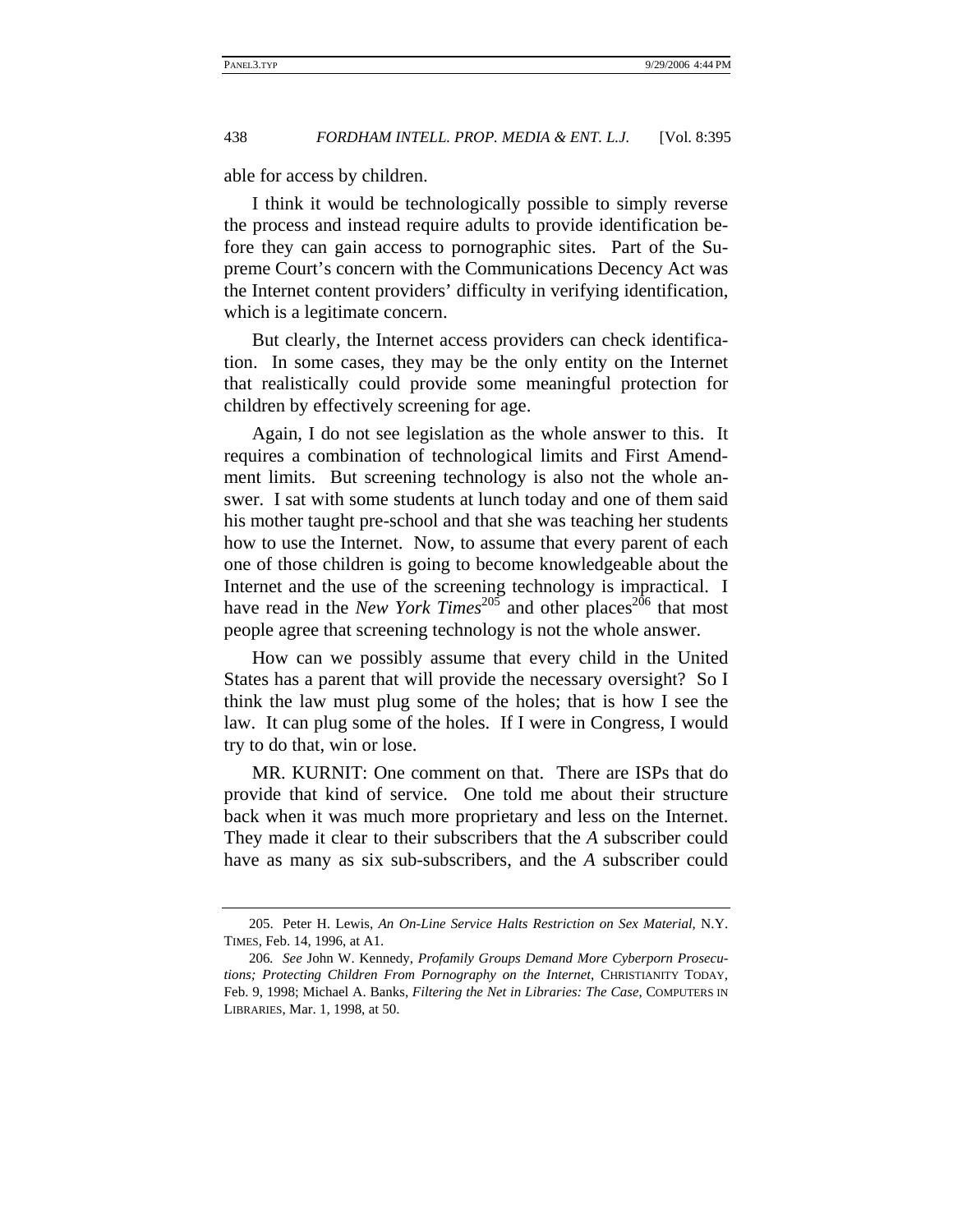provide that some of those sub-subscribers would not have Internet access, but only the proprietary software. This was pretty much ineffective, however, because they found that, in most households, the *A* subscriber was a twelve-year-old child who helped his or her mother and father gain access to the Internet.

MR. PETERS: Part of my answer to that is, if you have a parent in the home that really understands the Internet, that parent is the best protection that child has. In many homes, where children don't have that Internet-savvy parent, those children are going to need some help from some other sources.

Let's assume that the law required all ISPs to block access to known pornographic sites unless the subscriber provided adequate identification. To me, that would be adequate protection for a lot of children. It would protect them in many schools. Not all the schools use screening technology. There is a belief that they do, but they do not. But even in New York City, I assume teachers would not sign up to give their six-year-olds access to hard-core porn sites. So if that block automatically existed, a lot of children would receive a form of protection that they do not get under the current state of affairs.

MS. AFTAB: Even in New York. I think, however, that if there is the kind of interest that you are talking about, it would be very easy for somebody to set up an ISP that says: "You cannot get access. We are going to apply filtering across-the-board and you cannot have access to any of these other things." And then, if there is enough of a market need for that, a lot of people will sign up for that. But that is choice, not law.

CyberPatrol<sup>207</sup> is a technology used by all of the on-line service providers. AOL uses this technology, and CompuServe and Prodigy use the product.<sup>208</sup> There are different ways of setting it. AOL is also one that will allow you to ban access to chat rooms, and other on-line places, for your kids.<sup>209</sup> Most of the other on-line

<sup>207.</sup> CyberPatrol 4.0 is manufactured by Microsystems Software. Information about this technology is available at www.cyberpatrol.com. *See* Richard J. Dalton Jr., *A Safer Web for Kids*, NEWSDAY, Sept. 14, 1997, at F10.

<sup>208</sup>*. See id.*

<sup>209</sup>*. See* Carol Ellison, *How to Use AOL's Parental Controls*, HOME PC, Oct. 1,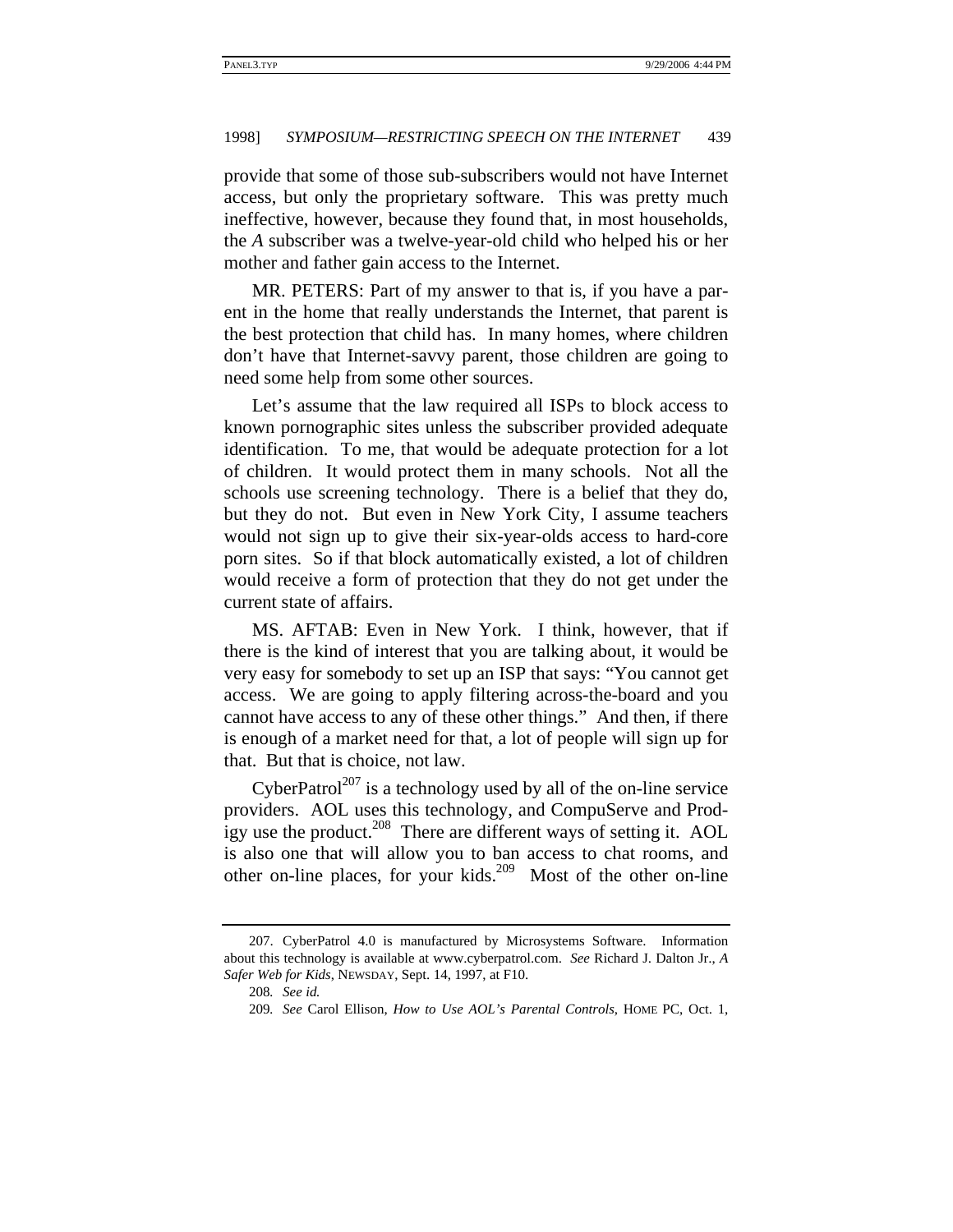service providers do that as well. $^{210}$ 

There are a lot of relatively simple ways to get there. I, as an adult, as a person who lives in the United States, and as a person who has access to anything I want to see that is legal in this country, do not want to have to sign up with my name and my identification number to see what is perfectly legal for me to see. Knowing how data is collected on the Internet and knowing the problems we have with privacy on the Internet, I have major concerns with that.

I have a real problem with the fact that I might get better protection renting a videotape under the current law<sup>211</sup> than I might have under those circumstances. As an adult, I should not have to sign up, qualify, and prove a lot of things to people who may be able to take information from me on-line.

It is much easier to restrict the children. As an adult, I do not want my children pre-selected to have certain information. I want my children to be able to measure things knowledgeably, and I want to be able to educate my children so they know that certain things are unacceptable. Whether it is in a movie or in a book or on the Internet, I want to teach my children that there are certain things that they should turn off when they see, as opposed to my pre-screening a lot of things for them. But that is my choice as a parent. I just do not want anyone else making those choices for me.

MR. PETERS: If I could respond to that, to my knowledge, Internet access is not free. If you are paying for Internet access, the ISP already has personal information about you. So in terms of finding out how old you are, it is a minor thing if they already have your credit card numbers and other information.

MS. AFTAB: But not at that site.

<sup>1997,</sup> at 175.

<sup>210.</sup> For example, America Online, Prodigy, and CompuServe all provide control features that allow users to block access to chat rooms. *See* Nancy Tamosaitis, *Parental Discretion Advised; Steer Clear of Cyberspace's Steamier Side*, COMPUTER LIFE, Nov. 1, 1994, at 163.

<sup>211.</sup> In New York, for example, personal privacy and personal information are protected by statute. N.Y. GEN. BUS. LAW § 671 (McKinney 1997).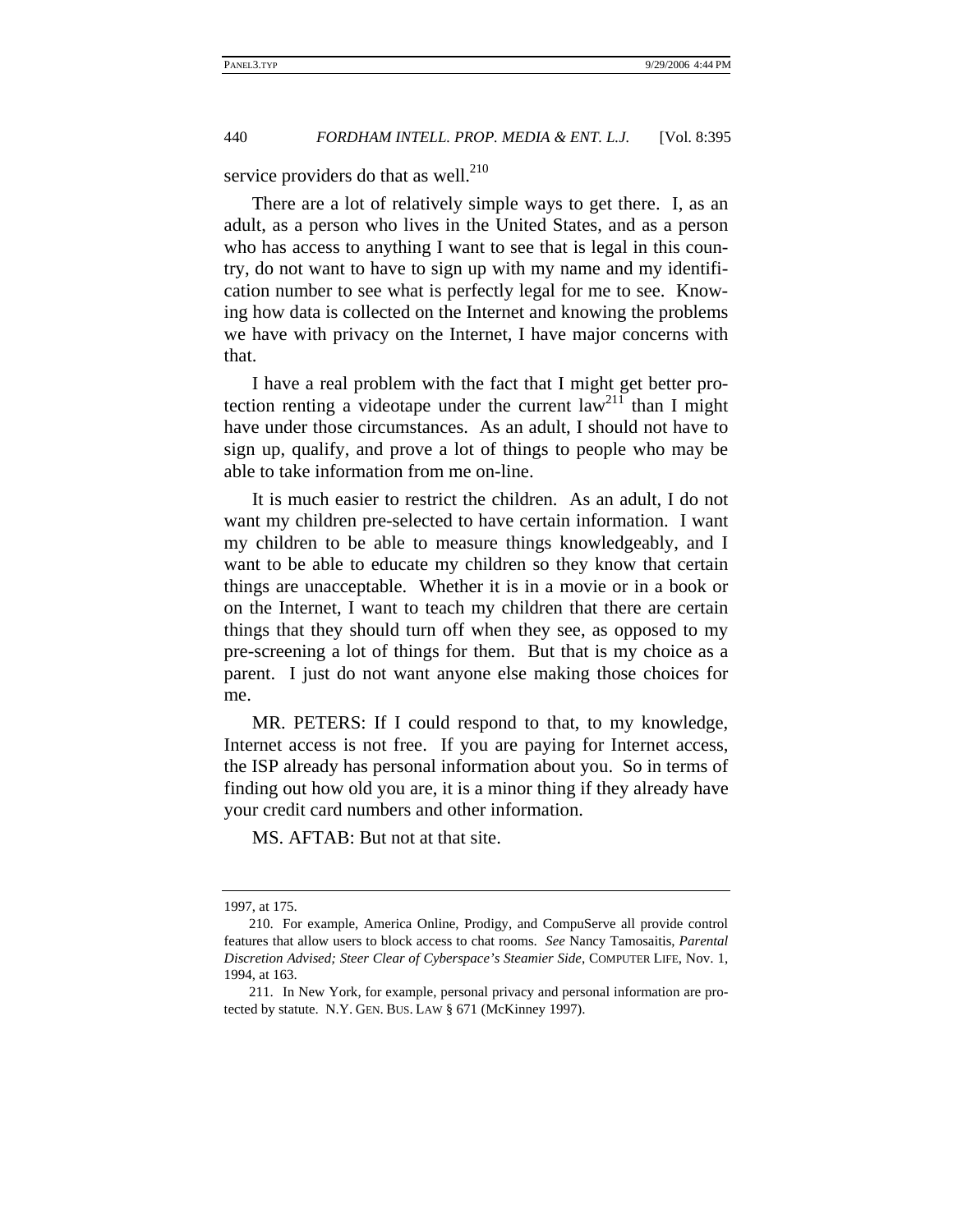MR. PETERS: No, no, no. I am talking about the age screening process taking place when you sign up for access to the Internet. It does not always have to occur at a chat room or newsgroup or Web site. There could be privacy protections in the law to ensure that ISPs will not give out this information.

I am just saying that, relatively speaking, that intrusion for you, the customer, is a very small one because you already signed your life over to them when you signed up for the service.

MS. AFTAB: I think it is a big intrusion. But, then again, I understand Internet technology.

MR. STEINHARDT: I think you really have to spend more time on-line. You need to get a sense of the breadth of the Internet. You have this notion of the Internet as television, where maybe there are 120 channels. There are millions of web sites, $2^{12}$ and that does not even begin to deal with news groups, chat rooms, e-mail, and all the other forms of communication on the Internet. And I can tell you from representing people who have been thrown out of America Online that America Online is pretty aggressive in monitoring chat rooms.<sup>213</sup>

MS. AFTAB: I was thrown off.

MR. STEINHARDT: If you could be thrown off, anybody could be thrown off. I have never actually been thrown off. I guess I'm embarrassed by that.

MS. AFTAB: You have to know what you need to do.

MR. STEINHARDT: That's right. I do know.

The notion that an Internet service provider is going to be in a position to effectively pick and choose those sites which are appropriate for children is really fanciful. When America Online, for example, tried to filter on the basis of certain key words, one of the words they filtered out was the word "breast."<sup>214</sup> What happened?

<sup>212.</sup> The number of World Wide Web sites is estimated between two and four million, with the number continuously growing. *See* Greg Mazurkiewicz, *Nothing But Net: Useful Internet Sites, Air Conditioning*, HEATING & REFRIGERATION NEWS, Sept. 29, 1997, at 6; *The Web of Information Inequality*, LANCET, June 21, 1997, at 1781.

<sup>213</sup>*. See* Michael Beebe, *AOL Draws Line on Fighting Child Pornography*, BUFF. NEWS, Oct. 1, 1997, at A15.

<sup>214</sup>*. See*, Ari Staiman, Note, *Shielding Internet Users from Undesirable Content:*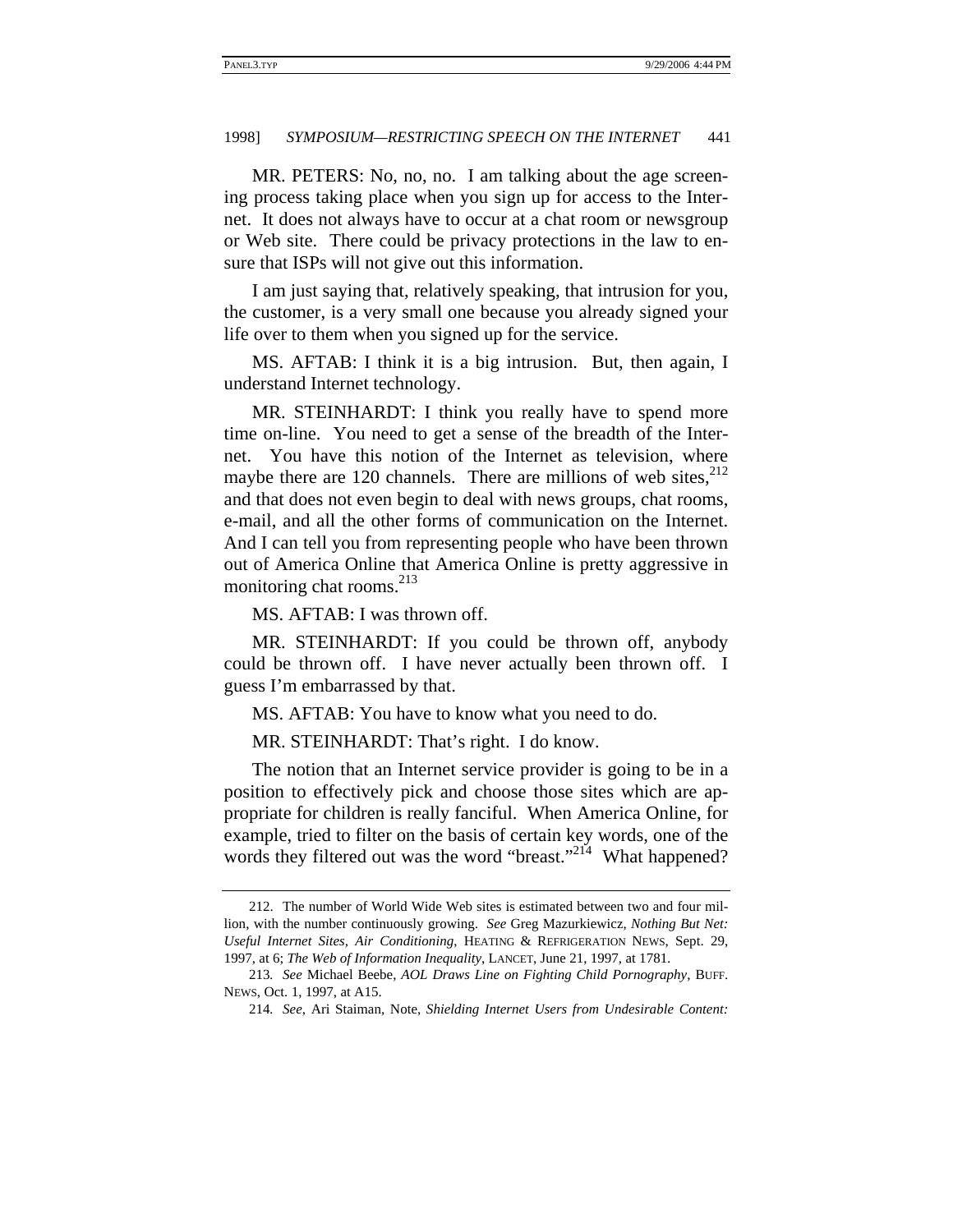They blocked out breast cancer awareness sites. There was a great uproar among their subscribers and the content providers about that.

It is very, very difficult to do this. The notion that you can hold the Internet service provider liable for all the billions of words and images that are on the Internet is just not realistic. It is certainly not fair or consistent with basic notions of the law, and certainly constitutional law, in this country.

MR. PETERS: From my side, I recognize that nobody can block out all of this stuff. But if they can block out most of it, that is better than nothing. I do not want to impose a legal burden on America Online or anybody else that they realistically cannot comply with. But if there are some simple things that they can do that are within their means, then I think the law ought to require those things. Unfortunately, I think the law must require them because many would not do so otherwise. The idea that every child has a lovely, perfect parent is a myth. If things continue to go the way they are now, it is not going to get better in our lifetime.

MS. AFTAB: At the Internet summit,<sup>215</sup> the ISPs and the online service providers received some substantial criticism. There are hotlines that have been set up with both the United States Customs Service and the National Center for Missing and Exploited Children, which maintains a web site as well.<sup>216</sup> You can report what you think is already illegal. If you find obscenity that you think violates the law, you can report it. The ISPs or the on-line service providers have agreed to try to limit access to sites that are clearly illegal, such as child pornography sites and a lot of other sites.<sup>217</sup> So if it is pointed out to them, they will limit access; they

*The Advantages of a PICS Based Rating System*, 20 FORDHAM INT'L L.J*.* 866, 908 (1997); Ann Beeson, *Top Ten Threats to Civil Liberties in Cyberspace*, 23 HUM. RTS. Q. 10, 12 (1996).

<sup>215.</sup> The "Internet Online Summit: Focus on Children" was held in Washington, D.C., from December 1 to 3, 1997. *See* Bob Dart, *Summit Takes on Net Safety; Internet Summit Focuses on Kids*, AUSTIN AM.-STATESMAN, Nov. 28, 1997, at B1.

<sup>216.</sup> The National Center for Missing and Exploited Children can be accessed at www.missingkids.org. *See* Carolyn Jabs, *Parents' Online Survival Guide—Our Tips Will Show You How to Keep Kids Safe Every Time They Go Online*, HOME PC, Mar. 1, 1998, at 89.

<sup>217.</sup> In 1996, the Internet Service Providers Association ("ISPA") and London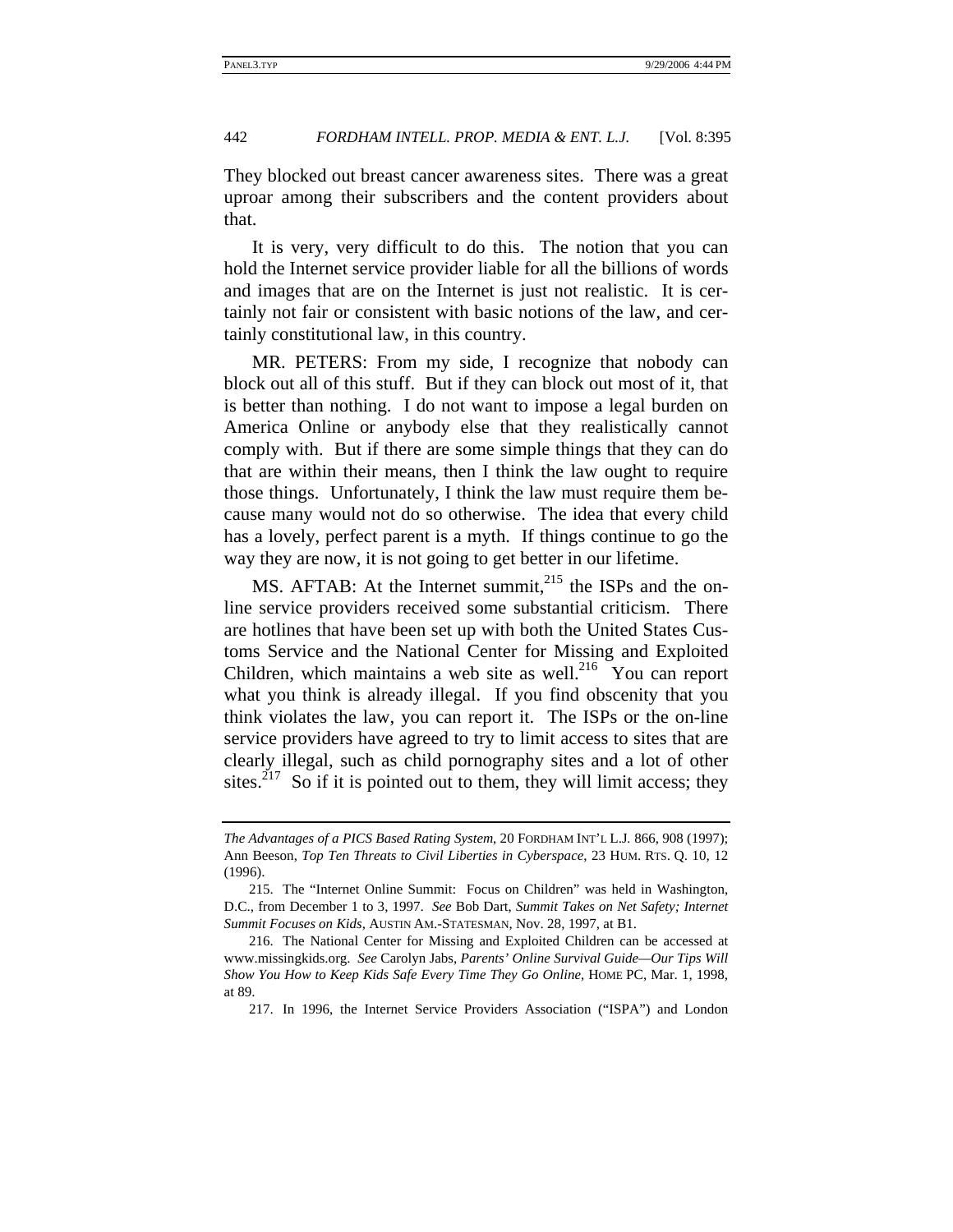have agreed to do that.

I do not know that I want AOL or Steve  $\text{Case}^{218}$  deciding what I should be seeing either, or judging what is or is not obscene. I think that is what our courts are supposed to do. In any case, once we point out something that is legally impermissible, they will respond. They have agreed that they will.

MR. SIMS: Just picking up on a couple of themes mentioned earlier, I think that Ms. Aftab just emphasized a rather interesting proposition, namely, that as a parent she should have the right to make her own decisions about how her children react to indecency in the world and on the Internet. And, by the way, I want to point out that her point very much picks up the theme of the liberal dissent in the *Pacifica* case: $2^{19}$  that some parents might want their children to hear the "seven dirty words" monologue<sup>220</sup> and similar talk.

On the other hand, Robert Peters emphasized the imperfection of many parents. I want to specifically ask you, Mr. Peters, given that situation, and assuming that you can identify what indecency is, does society have a greater interest than the parents in protecting children from indecency on the Internet?

MR. PETERS: Well, in *Ginsberg v. State of New York*<sup>221</sup> and in Pacifica,<sup>222</sup> the Supreme Court recognized two valid interests regarding children; one was assisting parents,<sup>223</sup> and the other was protecting children.<sup>224</sup> This second issue recognizes that, in some

Internet Exchange ("LINX") formed the Safety-Net Foundation (later renamed the Internet Watch Foundation) to monitor illegal material on the Internet. The ISPA stated that members would remove illegal material when they are aware of it. *See* Guy Clapperton, *Net Working on Porn Laws; Guy Clapperton Looks at the Methods Being Used to Screen Out Online Obscenity*, OBSERVER (London), Mar. 9, 1997, at 13.

<sup>218.</sup> Chief Executive Officer, America Online, Inc. *See Case: Summit, Politics Do Not Mix*, MULTIMEDIA DAILY, Dec. 2, 1997.

<sup>219.</sup> FCC v. Pacifica Found., 438 U.S. 726 (1978) (Brennan, J., dissenting).

<sup>220</sup>*. Id.* at 770.

<sup>221. 390</sup> U.S. 629 (1968).

<sup>222. 438</sup> U.S. 726 (1978).

<sup>223</sup>*. See Ginsberg*, 390 U.S. at 639; *Pacifica*, 438 U.S. at 758 (Powell, J., concurring).

<sup>224</sup>*. See Ginsberg*, 390 U.S. at 640; *Pacifica*, 438 U.S. at 757-58 (Powell, J., concurring).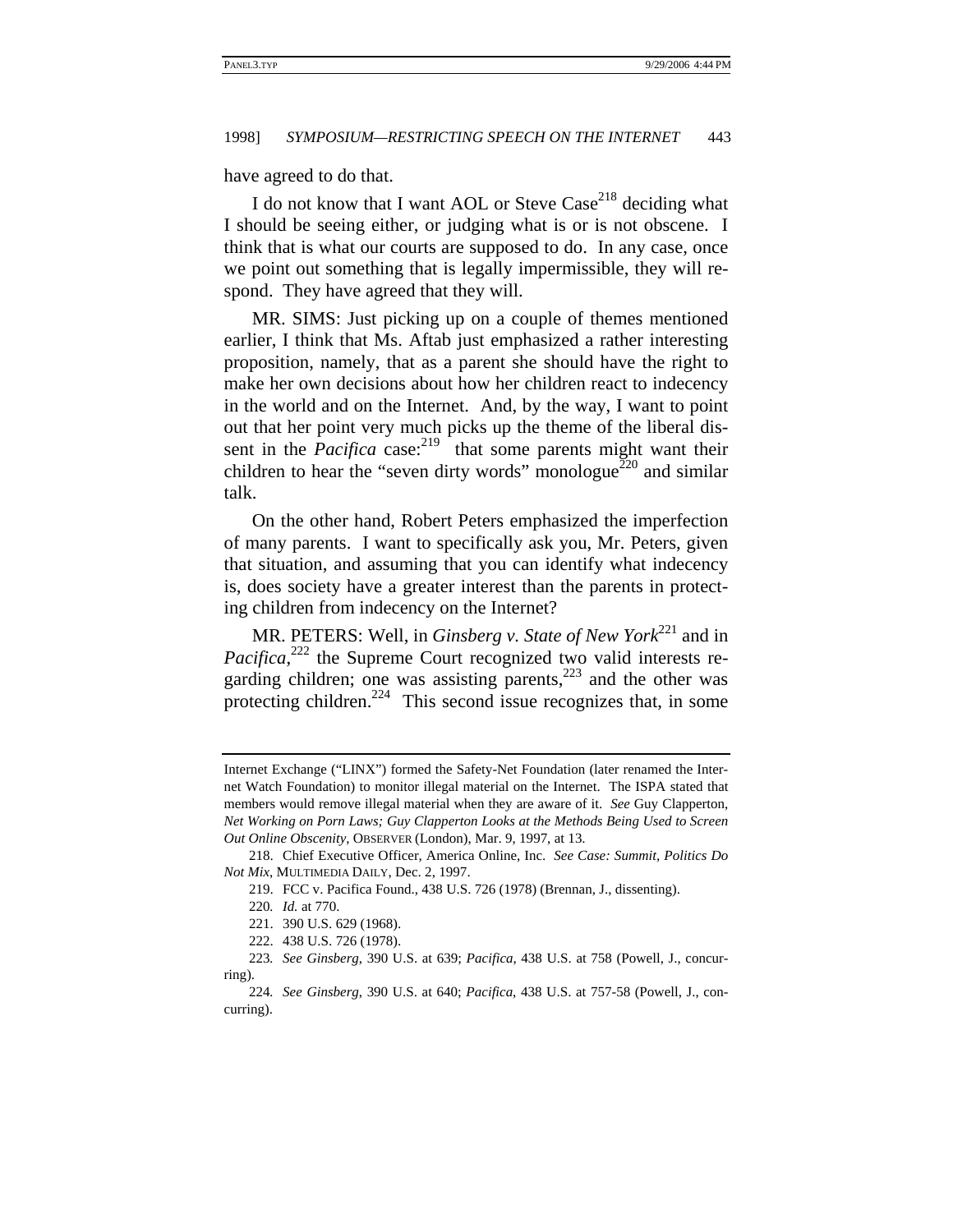cases, the parent may be the enemy of the child. For example, where there is sexual abuse and other problems in the home. The government's concern cannot be limited to assisting parents, given the fact that many parents have bigger problems than their children do.

So I agree that the answer to the parents who do not want to restrict their children's access to the Internet is to open the door to them. It is a tough problem, and certainly it is another thing that came up in  $Reno^{225}$  The judges were very concerned that the prosecutors were going to go after good, liberal parents who did not believe in screening.226 Now, you cannot get prosecutors to go after organized crime controlled adult obscenity businesses, but admittedly, in theory, going after good parents could happen. It is hard for me to believe that any prosecutor in this country, certainly at this point, would go after an honest, sincere, and loving parent. But the Court was very concerned about that.

So I suppose the compromise requires some defense for parents who allow their children access to sites on the Internet which most parents would not approve of. Hopefully, that defense would not allow bad parents who use pornography to sexually abuse their children, but presumably there are other laws that would apply in those instances.

As part of the compromise we would need this parental defense. Personally, I am very liberal when it comes to parental authority, except in the worst cases. So if you did not want to limit your child's access to the Internet, I would not bat an eyelash. I think that is the answer to the parental conservatives.

MR. STEINHARDT: Let me talk as a parent. Actually, Parry Aftab and I are about the same age, but my children are younger. I have a fifteen-year-old and a nine-year-old. My fifteen-year-old is a sophomore in high school, and gets remarkably difficult home-

<sup>225</sup>*. Reno*, 117 S. Ct. at 2336-37 (noting that, even if it were technically feasible to block minors' access to newsgroups or chat rooms that contain indecent or offensive material, it would be impossible to allow them access to the remaining, non-indecent content).

<sup>226</sup>*. See id.* at 2348 ("Under the [Communications Decency Act], a parent allowing her 17 year old to use the family computer to obtain information on the Internet that she, in her parental judgment, deems appropriate could face a lengthy prison term.").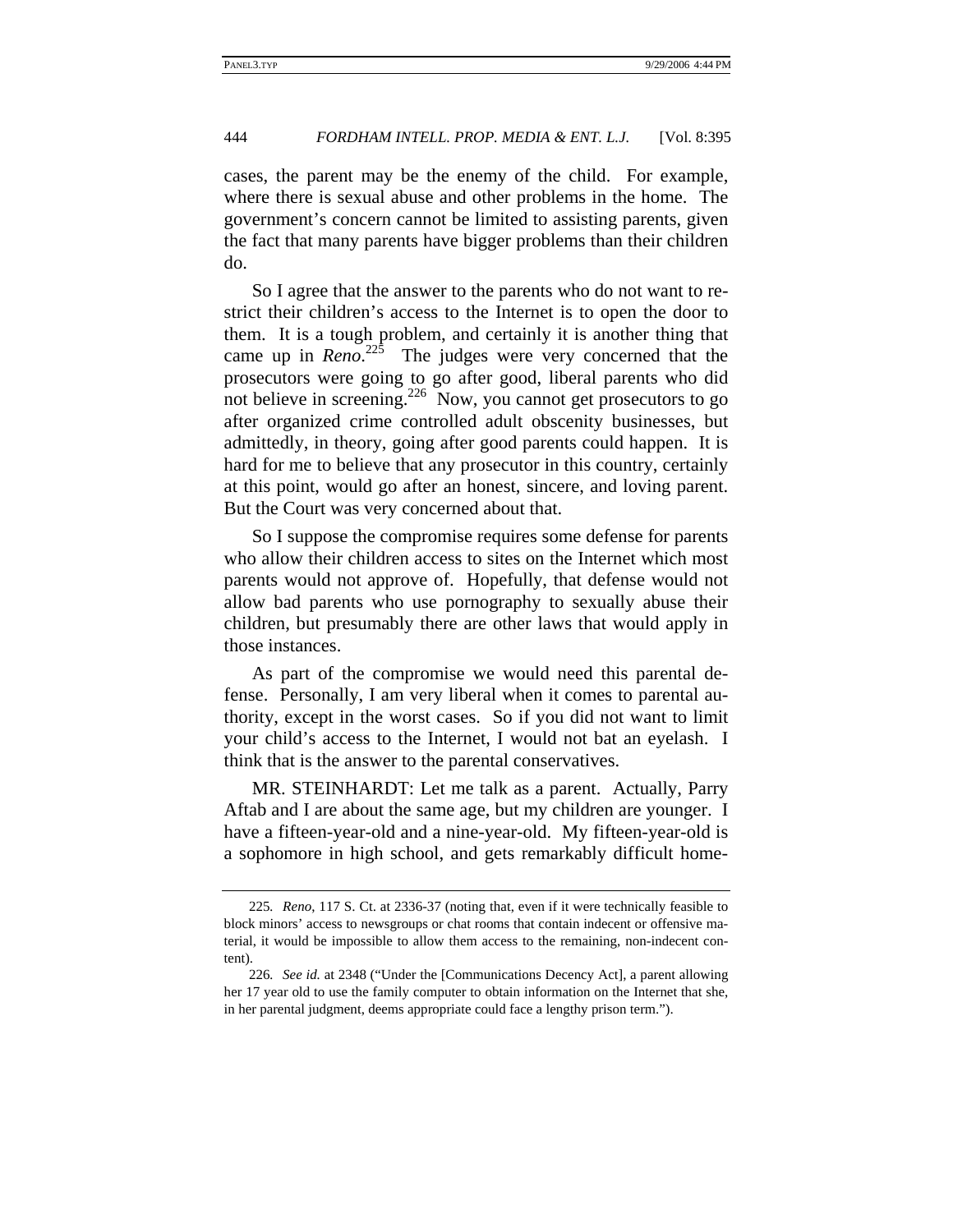work assignments that scare the heck out of me.

My wife and I have made very different choices for our children because of their age differences in terms of their Internet access. Basically, for our fifteen-year-old we get complete Internet access. I have no doubt this fifteen-year-old is interested in sexual issues, and I have no doubt that he is clever enough and smart enough to access sexual material. I encourage him to access material, for example, about safe sex practices. He is probably more likely to absorb information accurately on-line than he is going to absorb it from his parents, given his age.

For our nine-year-old, we do subscribe to America Online and we do use some of the parental controls. But I must tell you that I do it reluctantly, not so much because I think that parental controls are a problem as they relate to a nine-year-old, but because the truth is that I do not think there is a great chance that my nine-yearold is going to be harmed on-line. First of all, she is exposed to very, very little on-line that she does not go after or that she does not have some adult help her get to. Second, as I see this parade of other nine-year-olds come through my home with sprained ankles, broken arms, and broken wrists, all caused by ice skating or roller blading, I actually think she is a lot safer on-line. I think that our medical premiums are reduced by encouraging her to stay on-line, rather than go out roller blading. I am afraid we are just not that worried about it when it comes to my still-very-young daughter.

On the other hand, I am worried about my fifteen-year-old. He is interested in sex; I know that. But I am concerned about the possibility that he is not going to be able to do his homework if we employ parental controls. I do not want him blocked from the Quaker web site or the American Association of University Women web site. I certainly do not want him blocked from the biology department of Yale University when he is struggling with his biology homework. The Internet is his primary source of research now, as it likely is for most of his fellow students.

I am willing to take whatever slight risk there is on the Internet as a trade for the access that he has to a wealth of information, which would be otherwise inaccessible to him: information that certainly was inaccessible to me when I was his age.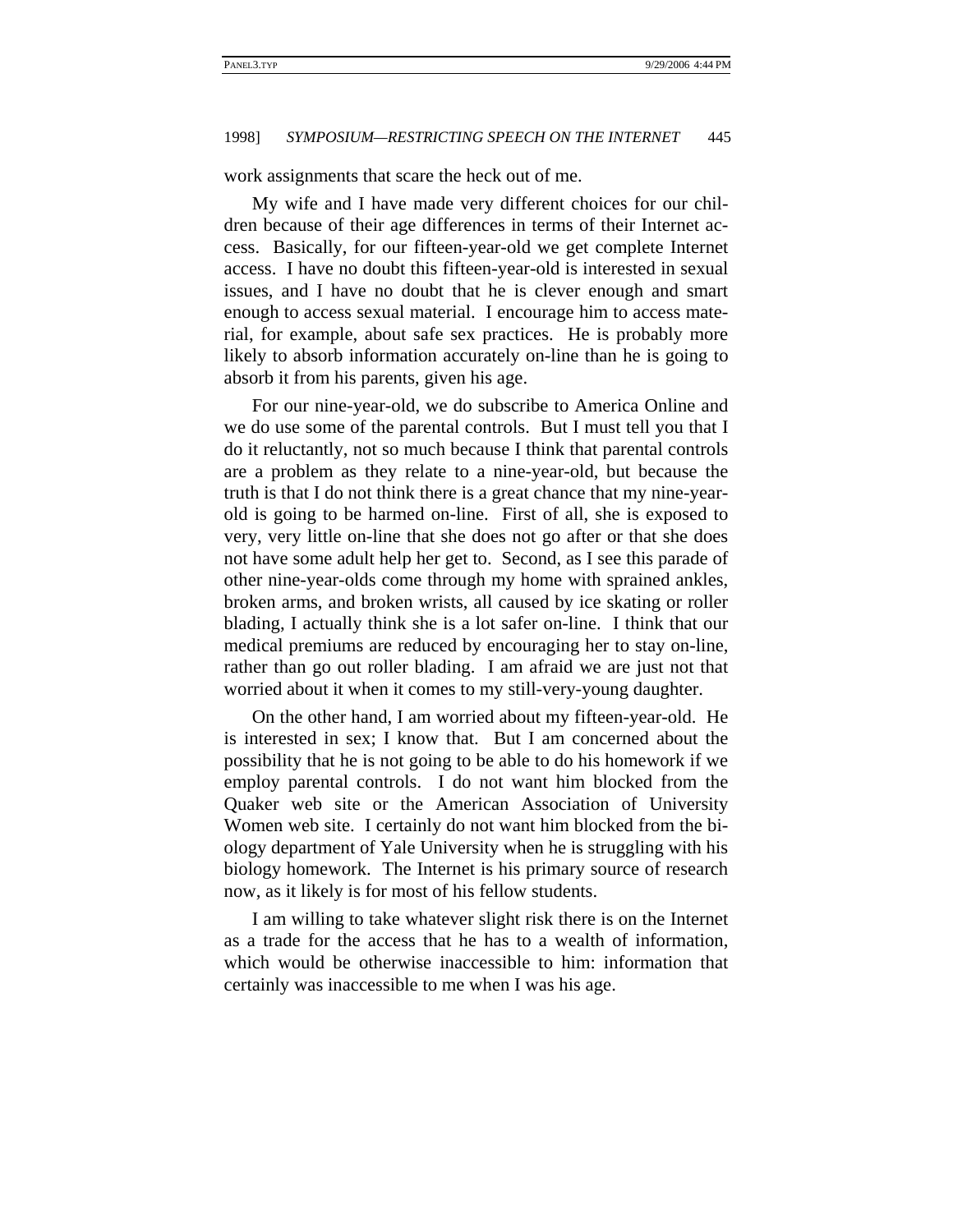MR. SIMS: Thank you. Were there any questions from the audience?

QUESTION: A question for Mr. Peters. Is the child safety issue a self-curing problem? In time, when the children of this generation become parents, because they will be far more expert than their parents in regard to the Internet, won't they have the wherewithal and the knowledge to control their children's access?

MR. PETERS: Well, I'll tell you, as the years go by, children will be able to access the Internet outside of the home more and more easily. I do not know how any system can depend totally, utterly, solely on parental use of home screening technology. I do not see how that is going to solve the problem.

Also, in the meantime, until this generation grows up, we will just throw the children who do not have all-wise parents to the wolves.

QUESTION: If in fact there are sufficient laws, Mr. Peters, to already control obscenity and the obscenity standard seems usable, if not perfectly defined, why bother legislating specifically for cyberspace? The law is there already. If it is obscene, you go after it. If it is child pornography being sent to children, you go after it.

MR. PETERS: Well, I will tell you one practical problem. We have not had an obscenity prosecution in Manhattan<sup>227</sup> for almost two decades.<sup>228</sup> So if the idea is protecting children by enforcing the adult obscenity standard, we'll be abandoning many children who do not have perfect parents.

I shouldn't use the phrase "even in New York," but I think it is true that, even in New York City, if it were proved that some adult book store were selling hard-core porn to children, the prosecutor would enforce the harmful-to-minors law. But that does not apply to the Internet.

<sup>227.</sup> One of New York City's five boroughs, Manhattan comprises the whole of New York County.

<sup>228.</sup> The last successful obscenity prosecution in Manhattan occurred in 1973. *See* People v. Heller, 33 N.Y.2d 314 (1973). The New York Court of Appeals affirmed an obscenity conviction from the Supreme Court in Bronx County, New York, and the Appellate Division for the First Department in 1980. *See* People v. Hearne, 415 N.Y.S.2d 625 (App. Div. 1979), *aff'd*, 50 N.Y.2d 919 (1980).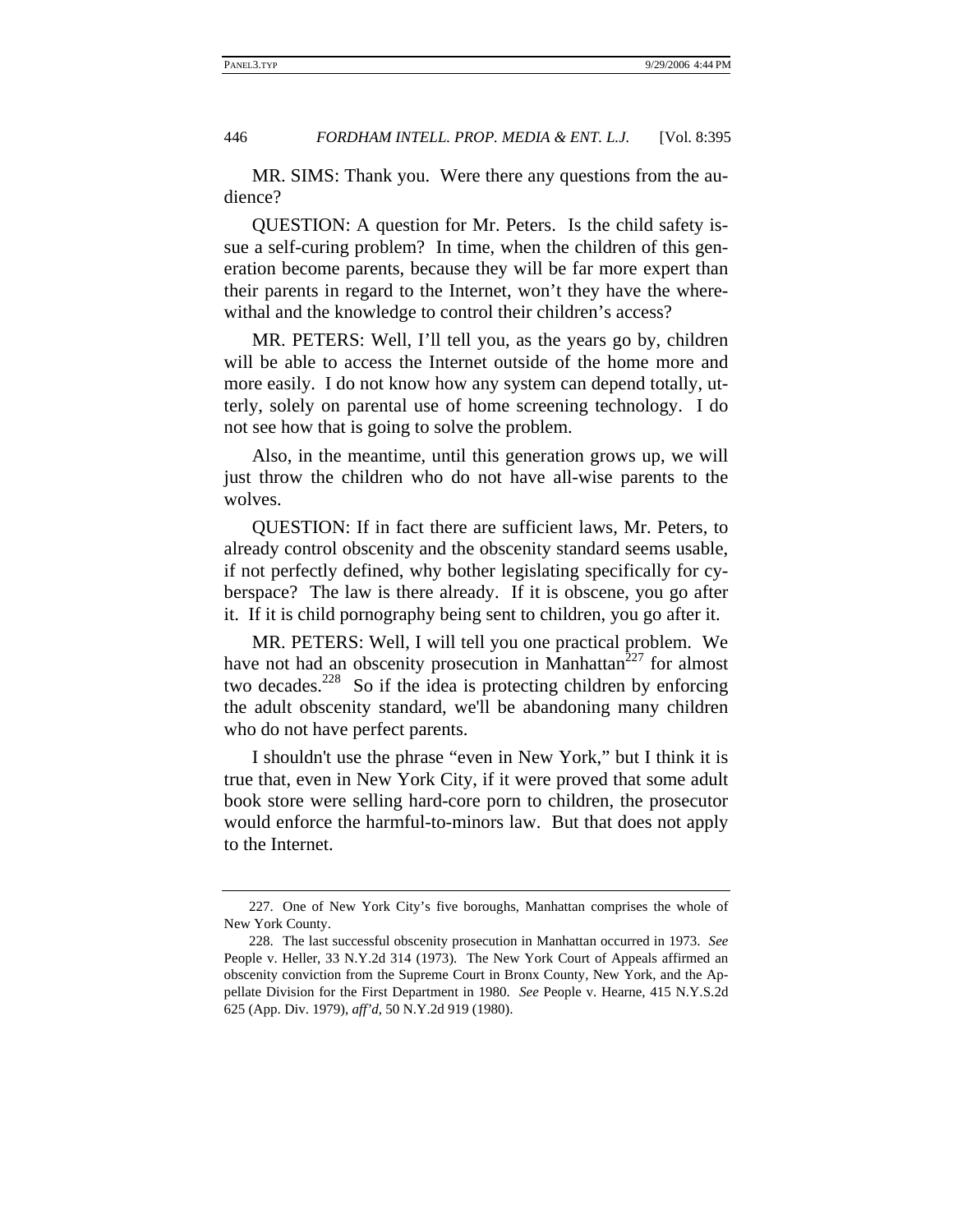#### QUESTIONER: Why not?

MR. PETERS: When you are dealing with a harmful-to-minors law in a medium where you might limit adult access, you have a First Amendment issue. You do not have that in an adult bookstore because clerks can easily check for identification.

MS. FANTINO: How many do? I bet there is a fifteen-yearold child in Iowa somewhere that is buying *Screw* magazine or *Hustler* magazine. And you are telling me his parents know about it? Really, if children want to access pornography, they are going to do it whether they live in some Mormon town or whether they live in New York City, and they are going to do it whether they can hold it in their hands or whether they can scan it with a mouse.

MR. PETERS: Well, I tell you, that rationale would say that we should repeal all laws that protect children against pornography, and I do not think that is going to happen. I grew up in an area where there were laws against selling alcohol to minors. Admittedly, those who wanted to get a drink got a drink. But from my experience, it was pretty much limited to the rebels.

MS. FANTINO: Bob, you never looked at a copy of *Penthouse* when you were a child?

MR. PETERS: *Penthouse* may have been after my time, believe it or not.

MS. FANTINO: No. It is over twenty-five years old.

MR. PETERS: I am forty-nine, so when I was a child it was not there. *Playboy* was around. I saw pornography when I was a child, and in my opinion it did not help me.

MR. KURNIT: It doesn't seem to have hurt you.

MR. PETERS: I don't want to get into my personal life, but my observation on the effects of pornography is that the average person looks at it and pretty much goes on to other things and that is the end of it. But I think real-world experience will show you that many people will become addicted to pornography. It usually begins when they are children. That is the reason why we like to limit children's access.

To some extent, many laws that would help kids are not rigorously enforced. But this does not mean that we should remove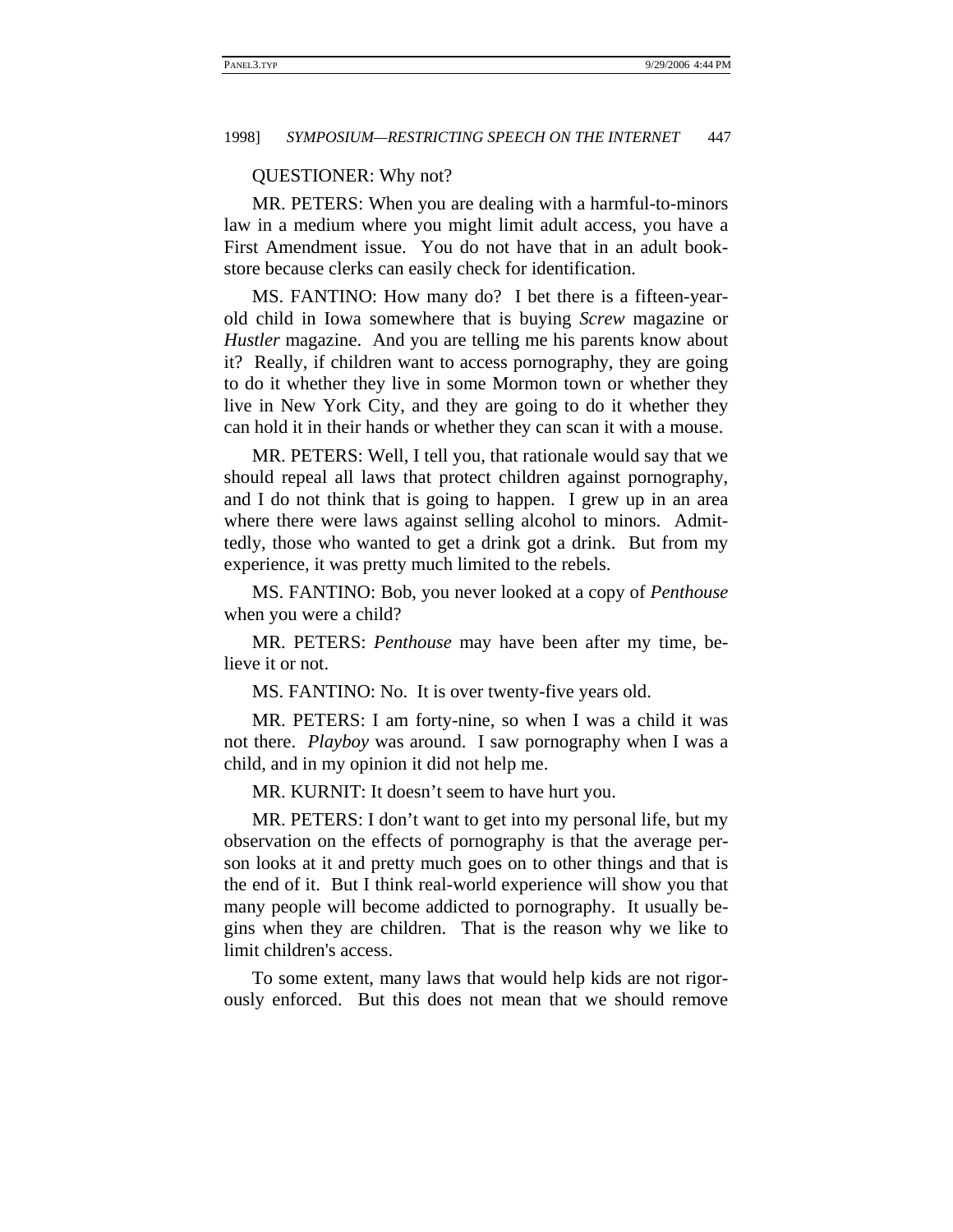those laws from the books. I do not see law as the whole answer, but I am glad it is there to punish the person who knowingly does what is wrong.

QUESTION: When I was a child, my father absolutely forbid me from dialing any of those 976 dial-a-porn numbers, and that is why I did it. How come that analogy does not transcend into the Internet? If you are a parent and you tell your child not to look at those type of web sites, isn't that the parent's responsibility?

MR. PETERS: Again going back to the real world before the Internet, every loving, perfect parent would say to her child, "Now, Johnny or Janine, you are not to go and buy those pornography publications." That would have been the end of it. We wouldn't have needed any laws that made it unlawful for shop owners to sell pornography to children. But for some reason our forefathers concluded that perfect parents, instructing their children in an effective way, would not always provide the protection. So we made it a little harder for children to get pornography; we made it harder for them to drink under age; we made it harder for them to smoke under age. It's a tough battle.

The same thing is true of drugs. I think we might need to refine our approach a little bit, but making drugs legal to sell is not the answer to it.

MR. SIMS: I see that we have a question from one of the *Journal* editors.

MR. GARNER: I'm Robert Garner, managing editor of the *Fordham Intellectual Property, Media & Entertainment Law Journal*. I would like to revisit a much narrower topic mentioned earlier: the Virginia libraries that restrict the content that they accepted from the Internet for their public.<sup>229</sup> Why is that viewed as a problem? Libraries do not have to buy every book that is published, so why is an Internet content restriction not analogous to the library not buying every book that is sold?

MR. STEINHARDT: It is a very different issue. Librarians now in the world of books do make content decisions, but they

<sup>229</sup>*. See* David Nakamura & Justin Blum, *Va. House Takes Page From Black's Book, Passes Internet Controls*, WASH. POST, Mar. 5, 1998, at V2.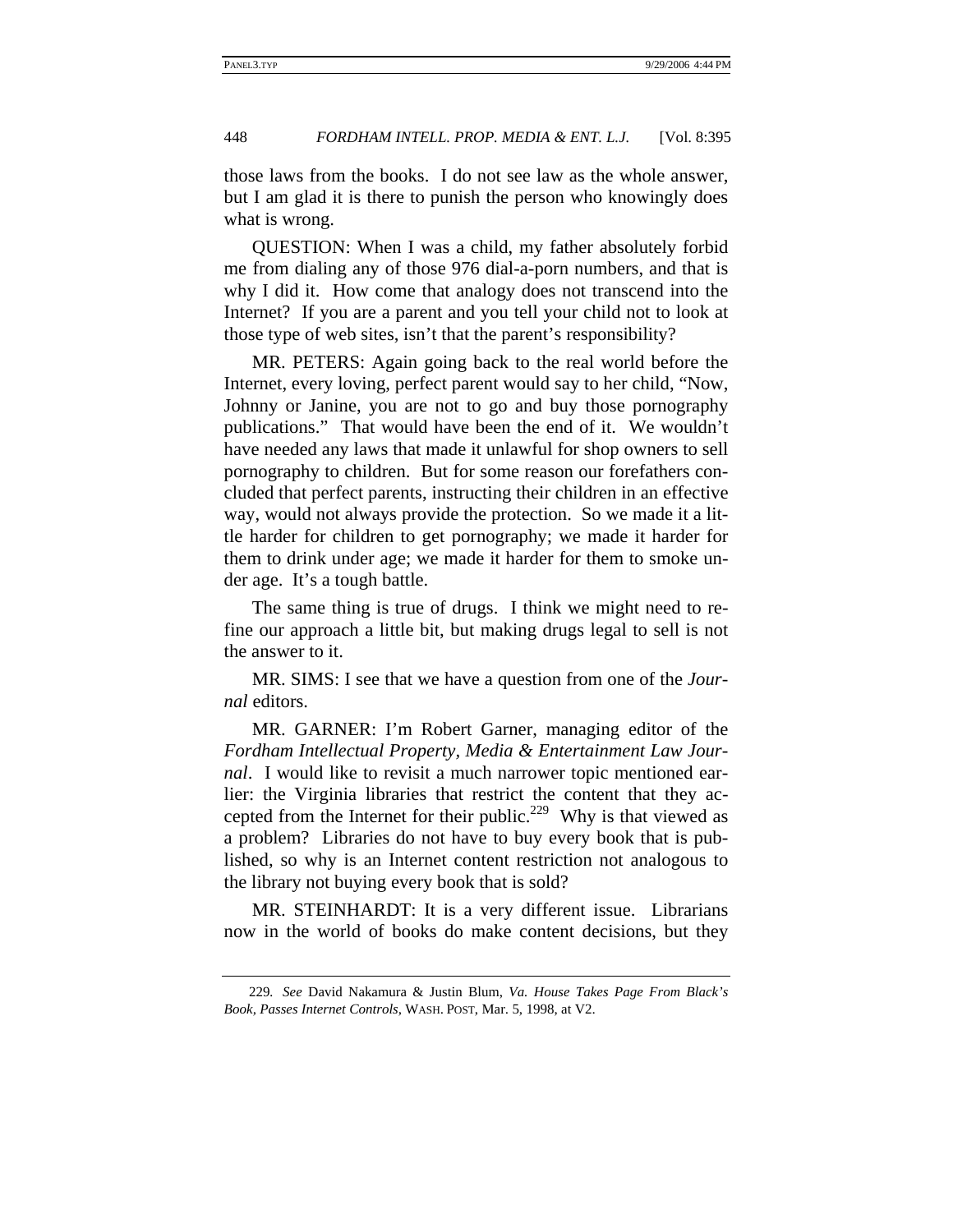make content decisions because they are limited both by physical space in their library and also by their financial resources. For the most part, publishers do not give away their materials to libraries.

The Internet is very different, of course. Once libraries pay for access, they essentially have access to the entire world of information that is on the Internet. The Loudoun County, Virginia  $case^{230}$ involves access limitations not only for minors but also for adults, and it has been limited by the use of the X-Stop software,  $^{231}$  which filters to an extraordinary degree and cannot be overridden: even by adults. That is a case in which I think my side is going to be victorious. It is a case in which the library is engaging in the worst kind of content discrimination. The library is prohibiting adults from accessing material to which they have a constitutional right in the name of protecting children from material. But the library is using methodologies that have nothing to do with children, and which are aimed at adults as well. $^{232}$ 

MR. GARNER: Why is the library case not representative of the distinction between *Rust v. Sullivan*233 and *Rosenberger v. Rector & Visitors of the University of Virginia*? 234 Isn't the action of the Virginia public libraries analogous the federal government's abortion counseling restriction in *Rust*? Isn't the government buying a service, and doesn't it then have the right to choose what service it is buying or the parameters of the service?

MR. STEINHARDT: I do not think that the government has the right to engage in content-based discrimination. That is what

<sup>230.</sup> Mainstream Loudoun v. Board of Trustees of the Loudon County Library, No. Civ. A. 97-2049-A, 1998 U.S. Dist. LEXIS 4725 (E.D. Va. Apr. 7, 1998).

<sup>231.</sup> *See id.* at \*36-37; *see also* Sewall Chan, *Web Debate at Library on Shelf for Now; Decision on Limits Pushed to December*, WASH. POST, Aug. 30, 1997, at V3 (defining X-Stop as "a software program that blocks specific Web addresses based on [personal] preferences).

<sup>232</sup>*. See Mainstream Loudoun*, 1998 U.S. Dist. LEXIS 4725, at \*38 (noting that the governmental interest in protecting children does not justify an unnecessarily broad suppression of speech).

<sup>233. 500</sup> U.S. 173 (1991) (holding that government may make content-based choices when the government is the speaker or when the government enlists private entities to convey its own message).

<sup>234. 515</sup> U.S. 819, 833 (1995) (distinguishing *Rust v. Sullivan* by drawing a line between conditions imposed on government-funded private speech and conditions imposed on the government's own speech or that of its surrogates).